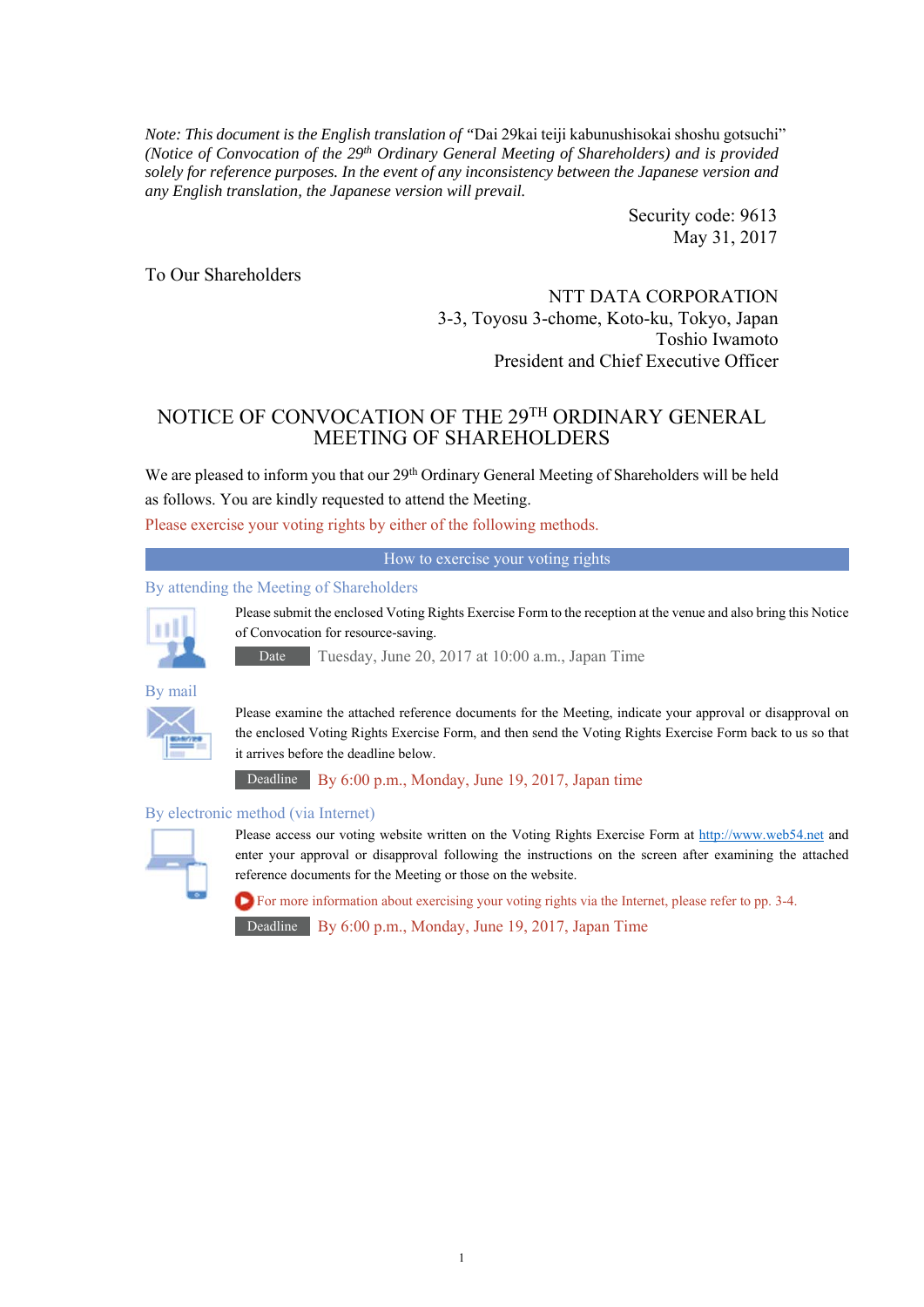| Particulars      |                                                                                         |  |  |  |
|------------------|-----------------------------------------------------------------------------------------|--|--|--|
| Date             | Tuesday, June 20, 2017 at 10:00 a.m., Japan Time                                        |  |  |  |
| Venue            | Large Hall, 5 <sup>th</sup> Floor, Tokyo Conference Center Shinagawa                    |  |  |  |
|                  | NTT DATA Shinagawa Building (A, RE, A Shinagawa)                                        |  |  |  |
|                  | 1-9-36 Konan, Minato-ku, Tokyo                                                          |  |  |  |
|                  | *Please refer to Access to the Meeting Venue on the last page.                          |  |  |  |
| Purposes of<br>3 | 1. Report on the business report, consolidated financial statements, and<br>To be       |  |  |  |
| the Meeting      | audit results of the consolidated financial statements by an independent<br>reported    |  |  |  |
|                  | audit and the Board of Corporate Audits for the 29 <sup>th</sup> fiscal year (from      |  |  |  |
|                  | April 1, 2016 to March 31, 2017)                                                        |  |  |  |
|                  | 2. Report on non-consolidated financial statements for the 29 <sup>th</sup> fiscal year |  |  |  |
|                  | (from April 1, 2016 to March 31, 2017)                                                  |  |  |  |
|                  | To be<br>Appropriation of Surplus<br>No. 1                                              |  |  |  |
|                  | resolved<br>Election of 12 Directors<br>No. 2                                           |  |  |  |

• If you attend the meeting in person, please submit the enclosed voting right exercise form to the receptionist at the meeting venue.

●The documents appended to this Notice of Convocation of the 29th Ordinary General Meeting of Shareholders do not include the following items, since they are presented on the NTT DATA website (http://www.nttdata.com/jp/ja) in accordance with legal requirements and the provisions of the Company's articles of incorporation:

- 1. Overview of resolution for improvement of systems for ensuring appropriate operations and Overview of the state of operation of the system to ensure appropriate business operations
- 2. The consolidated statements of shareholders' equity and the notes to the consolidated financial statements of consolidated financial statements
- 3. The non-consolidated statements of shareholders' equity and the notes for the non-consolidated financial statements
- ●Consolidated financial statements and non-consolidated financial statements that were audited by the independent audit include documents, which are described in the documents appended to this Notice of Convocation of the 29th Ordinary General Meeting of Shareholders, and the consolidated statements of shareholders' equity, the notes to the consolidated financial statements, the nonconsolidated statements of shareholders' equity and the notes to the non-consolidated financial statements, which are presented on the NTT DATA website.
- ●If any revisions are made to the reference documents, business report or consolidated and non-consolidated financial statements by the day before the date of the ordinary general meeting of shareholders, we will inform you of the revisions by inserting a notice on the NTT DATA website.

**E** NTT DATA website: http://www.nttdata.com/ NTT DATA Search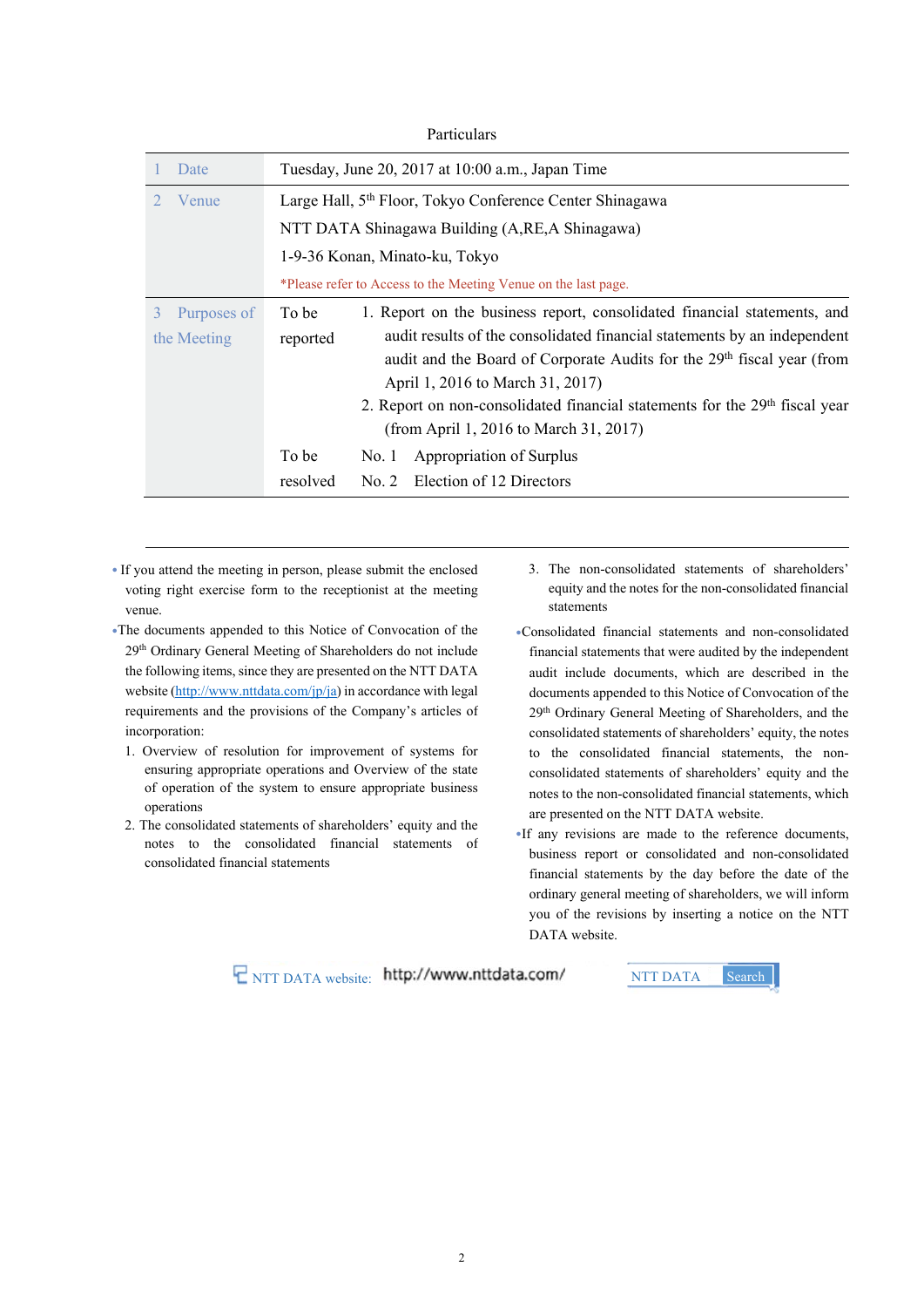Before exercising your voting rights via the Internet, please be aware of the following: 1. The exercise of your voting rights via the Internet is available only by accessing the following designated website: http://www.web54.net (in Japanese) When accessing the website for exercising your voting rights, through a cellular phone is also available. 2. In case of exercising your voting rights via the Internet, please use the code and password indicated on the Form for Exercise of Shareholder Voting Rights enclosed herewith (or Convocation Mail) and follow the instructions on the screen. 3. Although your exercise of voting rights via the Internet is acceptable until 6:00 p.m. of the day before the ordinary general meeting of shareholders (Monday, June 19, 2017), please exercise your voting rights as soon as possible to help us in totalizing the results of exercise of voting rights. 4. If exercising your voting rights via the Internet, not necessary to send the Form for Exercise of Shareholder Voting Rights by mail. If you exercise your voting rights twice via the Internet and by mail, your vote via the Internet will be treated as valid. 5. If you exercise your voting rights more than once via the Internet, or twice through a personal computer and a cellular phone, the last exercise your voting rights will be treated as valid. 6. The costs of using the Internet website to exercise your voting rights, such as the connection fees of Internet service providers and applicable communications fees (i.e., call charges), will be borne by the shareholder.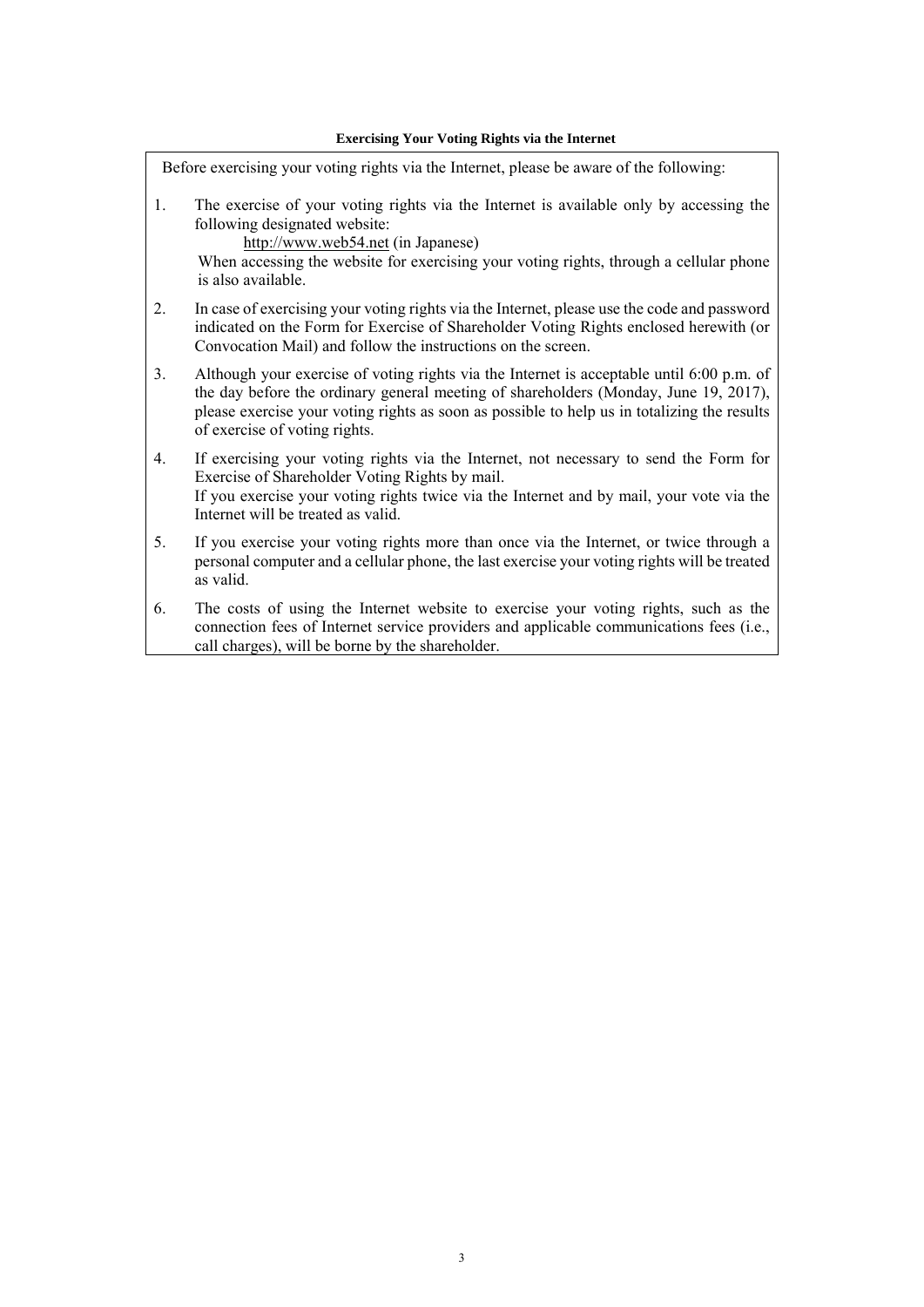#### **Inquiries on Exercising Voting Rights via the Internet**

If you have any questions regarding the procedure for exercising your voting rights via the Internet, please contact:

 Administrator of Shareholder Registry: Stock Transfer Agency Web support, Sumitomo Mitsui Trust Bank, Limited<br>[Direct line] 0120-652-031 (09:00 to 21:

 $0120-652-031$  (09:00 to 21:00)

 $\leq$ Other inquiries $> 0120 - 782 - 031$  (09:00 to 17:00 of weekdays)

#### **Electronic Voting Platform**

Nominal shareholders such as trust banks acting as administrator (including standing proxies) can also use the electronic voting platform as an electromagnetic means to exercise their voting rights at the ordinary general meeting of shareholders of NTT DATA, in addition to the exercising of voting rights via the Internet above, if they apply in advance for the use of the electronic voting platform operated by ICJ Inc., a joint venture company established by Tokyo Stock Exchange, Inc.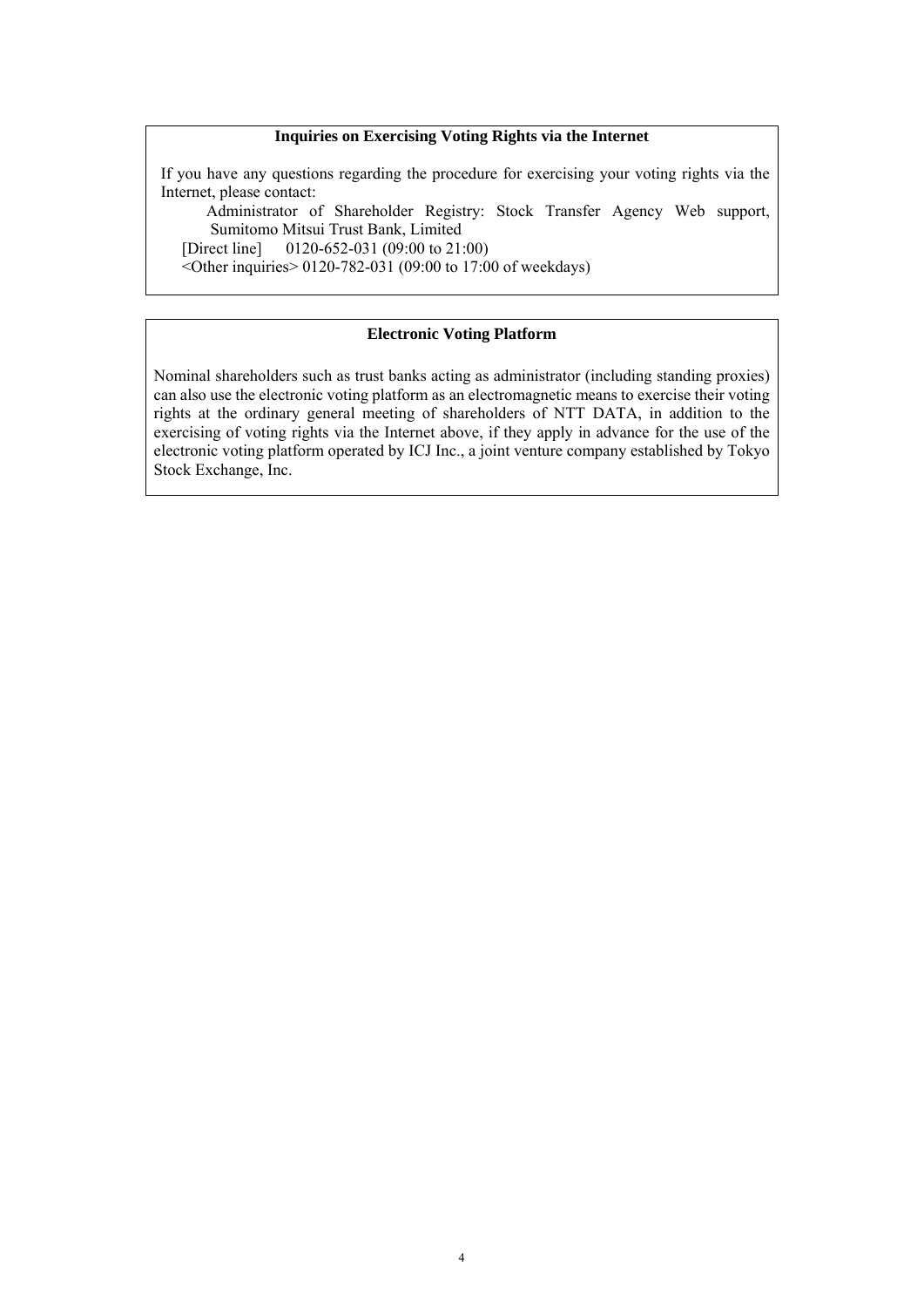# Reference Documents for the Ordinary General Meeting of Shareholders

# Matters for Resolution and Reference

# No.1 **Appropriation of Surplus**

NTT DATA proposes to appropriate the surplus of this fiscal year as follows:

#### Matters concerning year-end dividends

NTT DATA's basic policy is to seek an increase of enterprise value in the mid- and long-term and to fairly distribute profits through the continuous growth of its business resulting from investment in new businesses, etc., efficient business management and other improvements. With regards to dividends, based on a comprehensive assessment of the balance with business investments and technology development toward a sustainable growth in the future, and with expenditures for maintenance and reinforcement of financial strength in light of the consolidated operating results and financial position, NTT DATA proposes a stable payment of dividends. For determining the amount of a dividend, NTT DATA values the maintenance of the consolidated cash flow dividend payout ratio (\*) in the mid- and long-term.

Based on the policy above, NTT DATA proposes payment of a year-end dividend as follows:

(i) Matters concerning the appropriation of dividend assets to shareholders and total amount

40 yen per NTT DATA common share

11,219,996,040 yen in total

The annual dividend will be 75 yen per share including an interim dividend of 35 yen, which was already paid.

(ii) Effective date of dividend of surplus

June 21, 2017

\*Cash flow dividend payout ratio

Total amount of dividends/ (net income attributable to owners of parent + depreciation cost + loss on retirement of fixed assets + depreciation of goodwill – capital investment)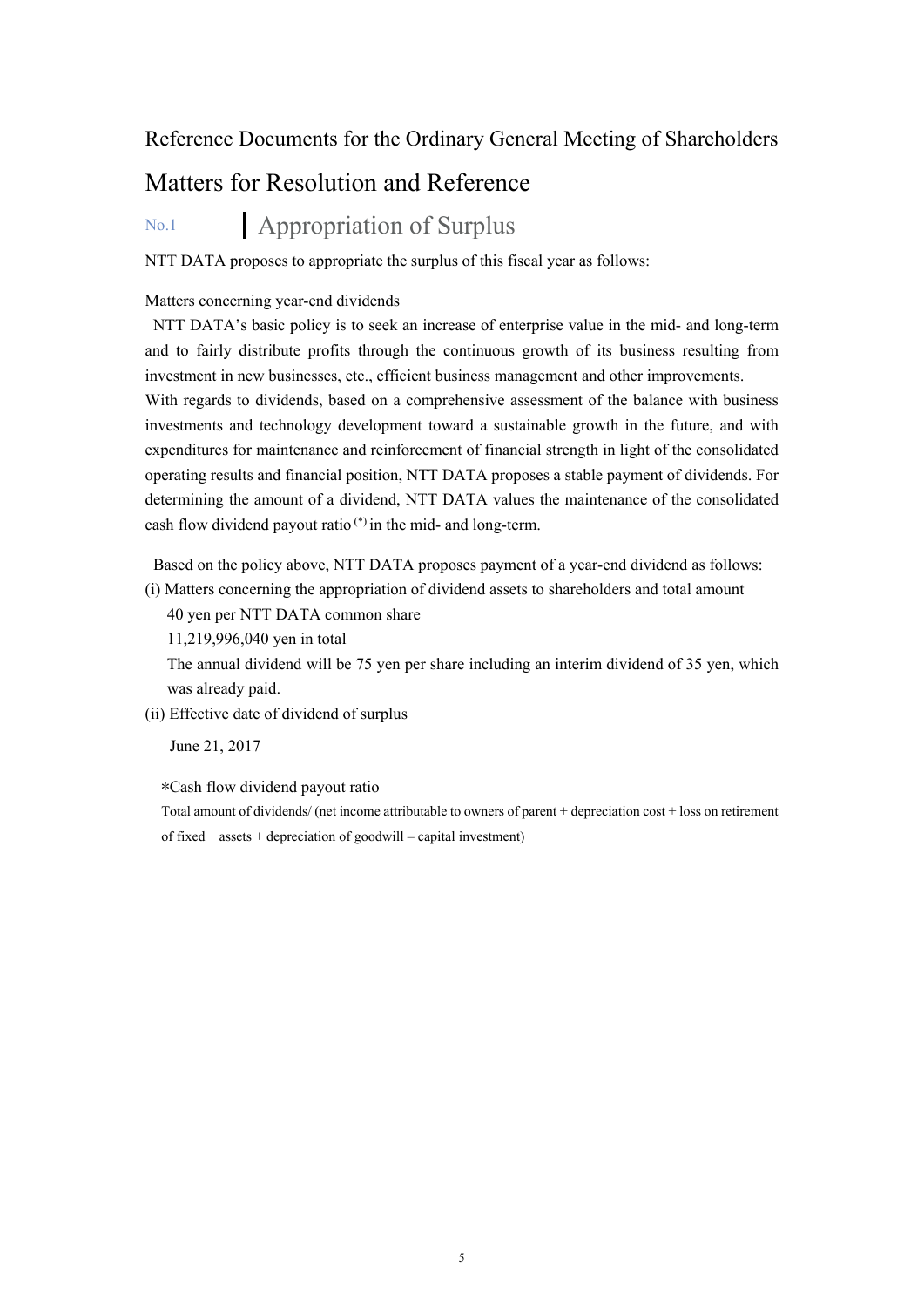# No.2 Election of 12 Directors

The term of all Directors will expire at the closing of this general meeting of shareholders.

For strengthening the management system, the Company proposes that one more director to be elected and shareholders are requested to elect 12 Directors.

The profiles of candidates for directors are as follows:

| Candi-<br>date<br>No |                           | Name                                                           | Present position and areas of responsibility                                                                                                                             | Yrs. served<br>as Director |
|----------------------|---------------------------|----------------------------------------------------------------|--------------------------------------------------------------------------------------------------------------------------------------------------------------------------|----------------------------|
| 1                    | Re-<br>appoint-<br>ment   | Toshio Iwamoto                                                 | President and Chief Executive Officer                                                                                                                                    | 10                         |
|                      | Re-<br>appoint-<br>ment   | Yo Honma                                                       | Representative Director and Senior Executive Vice President<br>Responsible for Enterprise & Solutions Segment                                                            | 3                          |
| 3                    | $Re-$<br>appoint-<br>ment | Eiji Ueki                                                      | Representative Director and Executive Vice President<br>Responsible for Technology Strategy (CTO) and<br>Information Security(CISO)<br>Responsible for Financial Segment | 4                          |
| 4                    | $Re-$<br>appoint-<br>ment | Kazuhiro Nishihata                                             | Director and Executive Vice President<br>Responsible for Global Segment                                                                                                  | $\overline{2}$             |
| 5                    | $Re-$<br>appoint-<br>ment | Tsuyoshi Kitani                                                | Director and Executive Vice President<br>Head of Technology and Innovation General Headquarters<br>Head of System Engineering Headquarters                               | 1                          |
| 6                    | $Re-$<br>appoint-<br>ment | Keiichiro Yanagi                                               | Director and Executive Vice President<br>Responsible for General Affairs Department<br>Responsible for Human Resources Department                                        | 1                          |
|                      | Re-<br>appoint-<br>ment   | Hiroyuki Aoki                                                  | Director and Executive Vice President<br>Responsible for Public & Social Infrastructure Segment                                                                          | 1                          |
| 8                    | <b>New</b>                | Shigeki Yamaguchi                                              | <b>Executive Vice President</b><br>Head of IT Services & Payments Services Sector                                                                                        |                            |
| 9                    | <b>New</b>                | Tooshi Fujiwara                                                | Senior Vice President<br>Head of First Financial Sector                                                                                                                  |                            |
| 10                   | Re-<br>appoint-<br>ment   | Outside<br>director<br>Yukio Okamoto<br>Independent<br>officer | Director                                                                                                                                                                 | 3                          |
| 11                   | $Re-$<br>appoint-<br>ment | Outside<br>director<br>Eiji Hirano<br>Independent<br>officer   | Director                                                                                                                                                                 | 1                          |
| 12                   | <b>New</b>                | Takashi Ebihara                                                |                                                                                                                                                                          |                            |

\*Years served as Director is as of the end of this general meeting of shareholders.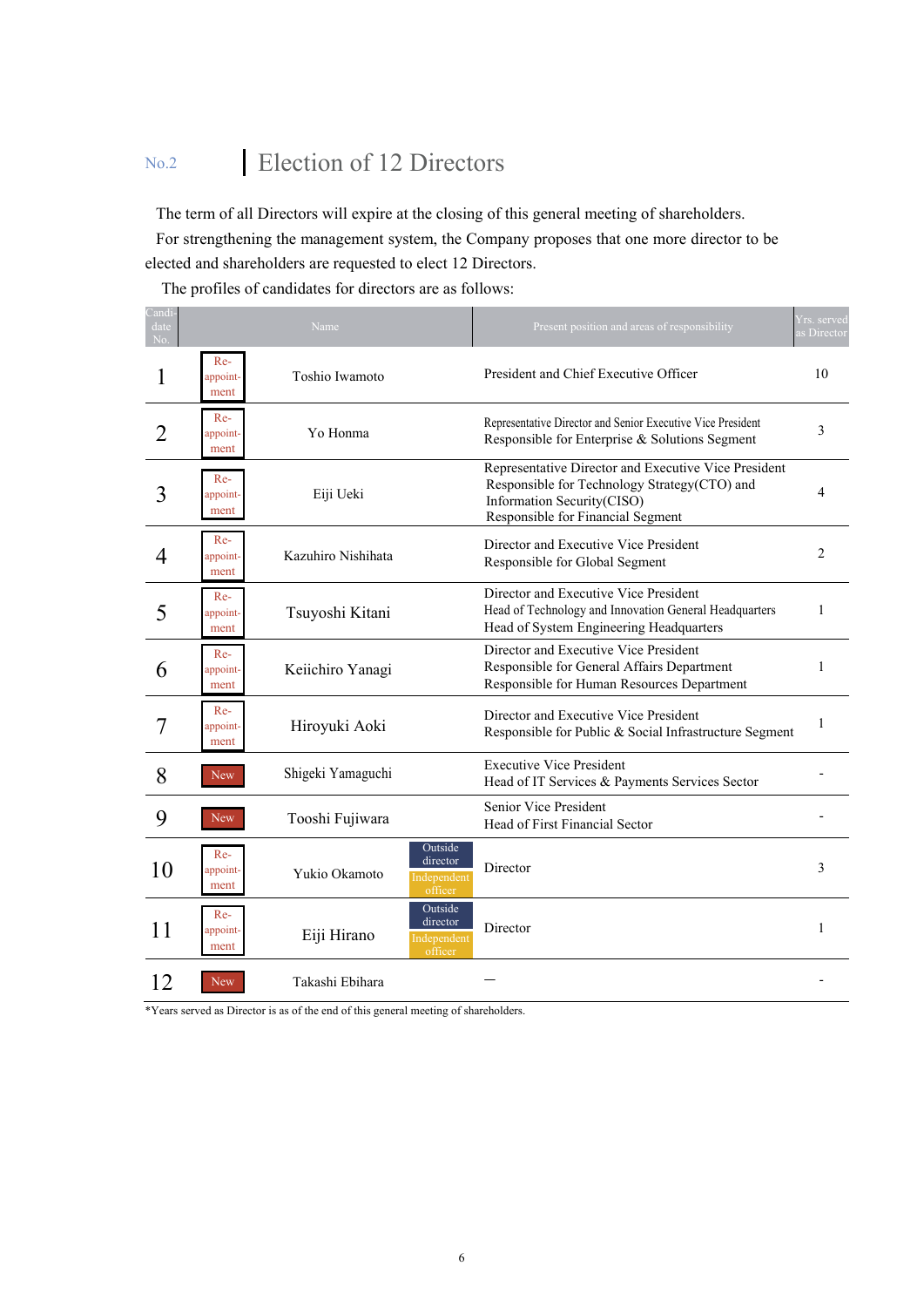

Service as Director 10 years (as of the closing of this general meeting of shareholders)

Attendance at meetings of board of directors (FY 2016) Regular: 12 out of 12 meetings (100%) Special: 6 out of 6 meetings (100%) Number of shares of NTT DATA held 14,000 shares

| Candidate<br>No. |       | Toshio Iwamoto<br>(born January 5, 1953)<br>Reappointment                                               |
|------------------|-------|---------------------------------------------------------------------------------------------------------|
|                  |       | Resume, position, Areas of responsibility and Principal Concurrent Positions                            |
| 1976             | April | Joined NIPPON TELEGRAPH AND TELEPHONE PUBLIC CORPORATION                                                |
| 2004             | June  | Director and Senior Executive Manager, Payment Solutions Sector and Executive Manager,                  |
|                  |       | Financial Business Sector of NTT DATA                                                                   |
| 2005             | June  | Senior Vice President and Senior Executive Manager, Financial Business Sector of NTT DATA               |
| 2007             | June  | Director, Executive Vice President and Senior Executive Manager, Financial Business Sector and          |
|                  |       | Senior Executive Manager, Fourth Public Administration Systems Sector of NTT DATA                       |
| 2008             |       | February Director, Executive Vice President, and Senior Executive Manager, Financial Business Sector of |
|                  |       | NTT DATA                                                                                                |
| 2008             | July  | Director and Executive Vice President of NTT DATA                                                       |
| 2009             | June  | Representative Director and Senior Executive Vice President of NTT DATA                                 |
| 2009             | July  | Representative Director, Senior Executive Vice President, and Company President, Public &               |
|                  |       | Financial IT Services Company of NTT DATA                                                               |
| 2011             | June  | Representative Director and Senior Executive Vice President of NTT DATA                                 |
| 2012             | June  | President and Chief Executive Officer of NTT DATA (present post)                                        |

Reasons for the nomination

He has been engaged in a wide range of management of NTT DATA Corporation centered on the financial and public sectors and therefore has extensive experience in management. He has been in charge of management as President and CEO since 2012. Since he is expected to continue to promote management of the NTT DATA Group while assuming roles such as supervision of business execution while utilizing his extensive experience and record of performance, nominated for the candidate of Director.



Service as Director 3 years (as of the closing of this general meeting of shareholders)

Attendance at meetings of board of directors (FY 2016) Regular: 12 out of 12 meetings (100%) Special: 6 out of 6 meetings (100%) Number of shares of NTT DATA held 5,800 shares

| Candidate<br>No. | Yo Honma                                                                     | (born May 8, 1956)                                                                                    | <b>Reappointment</b> |
|------------------|------------------------------------------------------------------------------|-------------------------------------------------------------------------------------------------------|----------------------|
|                  | Resume, position, Areas of responsibility and Principal Concurrent Positions |                                                                                                       |                      |
| 1980             |                                                                              | April Joined NIPPON TELEGRAPH AND TELEPHONE PUBLIC CORPORATION                                        |                      |
| 2013             |                                                                              | June Senior Vice President, Head of Third Enterprise Sector of NTT DATA                               |                      |
| 2014             |                                                                              | June Director, Executive Vice President, and Company President, Enterprise IT Services Company of NTT |                      |
|                  | <b>DATA</b>                                                                  |                                                                                                       |                      |
| 2015             | July Director and Executive Vice President of NTT DATA                       |                                                                                                       |                      |
| 2016             |                                                                              | June Representative Director and Senior Executive Vice President of NTT DATA (present post)           |                      |

#### Reasons for the nomination

He has extensive experience in management evidenced by the track record of performance in management in the enterprise sector, etc. Since he is expected to continue to promote management of the NTT DATA Group while assuming roles such as supervision of business execution by utilizing his experience and record of performance, nominated for the candidate of Director.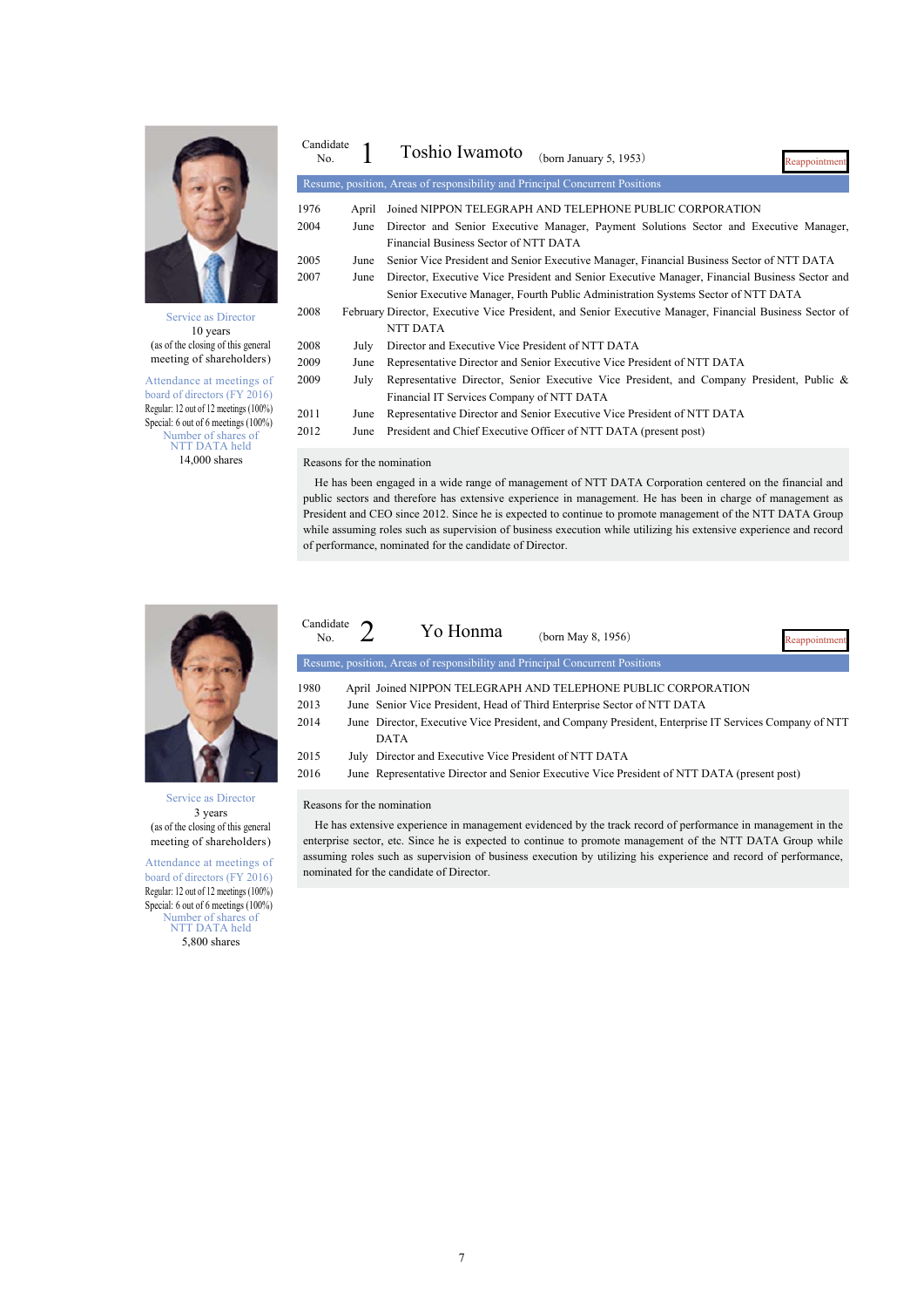

Service as Director 4 years (as of the closing of this general meeting of shareholders)

Attendance at meetings of board of directors (FY 2016) Regular: 11 out of 12 meetings (91.7%) Special: 6 out of 6 meetings (100%) Number of shares of NTT DATA held 7,400 shares

| Candidate<br>No. | Eiji Ueki                                                         | (born Jun 18, 1958)                                                                                    | Reappointment |
|------------------|-------------------------------------------------------------------|--------------------------------------------------------------------------------------------------------|---------------|
|                  |                                                                   | Resume, position, Areas of responsibility and Principal Concurrent Positions                           |               |
| 1981             |                                                                   | April Joined NIPPON TELEGRAPH AND TELEPHONE PUBLIC CORPORATION                                         |               |
| 2013             | <b>DATA</b>                                                       | June Director, Senior Vice President and Senior Executive Manager, Second Financial Sector of NTT      |               |
| 2013             | <b>DATA</b>                                                       | July Director, Senior Vice President, and Senior Executive Manager, Group Strategy Headquarters of NTT |               |
| 2014             | <b>NTT DATA</b>                                                   | June Director, Executive Vice President, and Senior Executive Manager, Group Strategy Headquarters of  |               |
| 2015             | July Director and Executive Vice President of NTT DATA            |                                                                                                        |               |
| 2016             |                                                                   | June Representative Director and Executive Vice President of NTT DATA (present post)                   |               |
|                  | <b>Principal Concurrent Positions</b>                             |                                                                                                        |               |
|                  | Director of the Center for Financial Industry Information Systems |                                                                                                        |               |
|                  | Reasons for the nomination                                        |                                                                                                        |               |

He has extensive experience in management evidenced by the track record of performance in management in the financial sector, and his experience in the Strategy Sector of the entire corporation, etc. Since he is expected to continue to promote management of the NTT DATA Group while assuming roles such as supervision of business execution by utilizing his experience and record of performance, nominated for the candidate of Director.



Service as Director 2 years (as of the closing of this general meeting of shareholders)

Attendance at meetings of board of directors (FY 2016) Regular: 12 out of 12 meetings (100%) Special: 6 out of 6 meetings (100%) Number of shares of NTT DATA held 5,800 shares

| Candidate<br>No. | Kazuhiro Nishihata<br>(born March 16, 1957)<br>Reannointment                                   |
|------------------|------------------------------------------------------------------------------------------------|
|                  | Resume, position, Areas of responsibility and Principal Concurrent Positions                   |
| 1981             | April Joined NIPPON TELEGRAPH AND TELEPHONE PUBLIC CORPORATION                                 |
| 2006             | June NTT EUROPE LTD., President and Representative Director                                    |
| 2009             | June Senior Vice President, Head of Global Business Sector of NTT DATA                         |
| 2012             | June Executive Vice President and Senior Executive Manager, Global Business Sector of NTT DATA |
| 2013             | July Executive Vice President, Head of Global Business Sector of NTT DATA                      |
| 2015             | June Director, Executive Vice President, and Company President, Global Business Company of NTT |
|                  | <b>DATA</b>                                                                                    |
| 2015             | July Director and Executive Vice President of NTT DATA (present post)                          |
|                  |                                                                                                |

Principal Concurrent Positions NTT Data International L.L.C. Chair

Reasons for the nomination

He has been elected based on the fact he is expected to contribute to the management of NTT DATA Corporation by making the best use of his extensive experience and record of performance in the Global Business Sector in NTT Group companies and NTT DATA. Since he is expected to continue to promote management of the NTT DATA Group while assuming roles such as supervision of business execution by utilizing his experience and record of performance, nominated for the candidate of Director.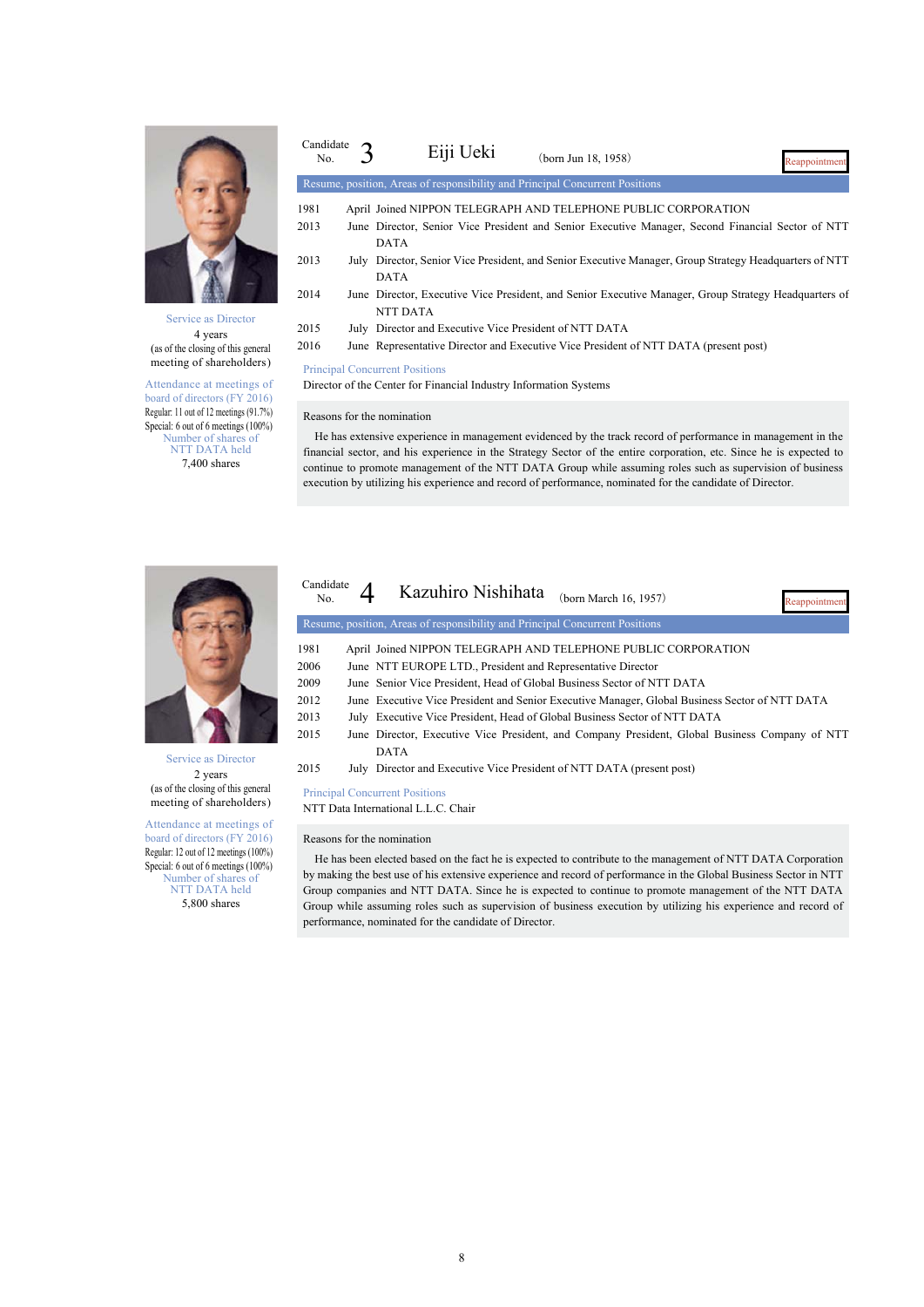

Service as Director 1 year (as of the closing of this general meeting of shareholders)

Attendance at meetings of board of directors (FY 2016) Regular: 10 out of 10 meetings (100%) Special: 3 out of 3 meetings (100%) Number of shares of NTT DATA held 4,100 shares

| Candidate<br>No. |       | Tsuyoshi Kitani<br>(born February 22, 1960)<br>Reappointment                                    |
|------------------|-------|-------------------------------------------------------------------------------------------------|
|                  |       | Resume, position, Areas of responsibility and Principal Concurrent Positions                    |
| 1983             | April | Joined NIPPON TELEGRAPH AND TELEPHONE PUBLIC CORPORATION                                        |
| 2012             | July  | NTT DATA, Head of Research and Development Headquarters                                         |
| 2013             | June  | NTT DATA, Senior Vice President, Head of Research and Development Headquarters                  |
| 2014             | June  | NTT DATA, Senior Vice President, concurrently serving as Head of System Platforms Sector and    |
|                  |       | Head of Research and Development Headquarters                                                   |
| 2015             | June  | NTT DATA, Executive Vice President, concurrently serving as Head of System Platforms Sector and |
|                  |       | Head of Research and Development Headquarters                                                   |
| 2015             | July  | NTT DATA, Executive Vice President, concurrently serving Head of Technology and Innovation      |
|                  |       | General Headquarters and Head of System Platforms Sectors                                       |
| 2016             | April | NTT DATA, Executive Vice President, concurrently serving Head of Technology and Innovation      |
|                  |       | General Headquarters and Head of System Engineering Headquarters                                |
| 2016             | June  | NTT DATA, Director and Executive Vice President, concurrently serving Head of Technology and    |
|                  |       | Innovation General Headquarters and Head of System Engineering Headquarters<br>(present post)   |
|                  |       |                                                                                                 |

#### Reasons for the nomination

He has been engaged in the organizational management of the Research and Development Sector for many years, and also has intensive expertise in the IT field. Since he is expected to continue to promote management of the NTT DATA Group while assuming roles such as supervision of business execution by utilizing his experience and record of performance, nominated for the candidate of Director.



Service as Director 1 year (as of the closing of this general meeting of shareholders)

Attendance at meetings of board of directors (FY 2016) Regular: 10 out of 10 meetings (100%) Special: 3 out of 3 meetings (100%) Number of shares of NTT DATA held 5,200 shares

appoint Candidate<br>No  $6$  Keiichiro Yanagi (born August 16, 1960) Resume, position, Areas of responsibility and Principal Concurrent Positions 1984 April Joined NIPPON TELEGRAPH AND TELEPHONE PUBLIC CORPORATION 2009 April NTT DATA Getronics Corporation, President and Representative Director 2012 June NTT DATA, Head of General Affairs Department 2013 June NTT DATA, Senior Vice President, Head of General Affairs Department 2013 July NTT DATA, Senior Vice President, Head of Second Financial Sector 2016 June NTT DATA, Director and Executive Vice President, concurrently serving Head of General Affairs Department and Head of Human Resources Department (present post)

Reasons for the nomination

9

In addition to his experience in the organizational management in the financial sector, he has experience in the General Affairs Sector and the Human Resources Sector of the Group as well as the track record of performance in the management in the Group companies. Since he is expected to continue to promote management of the NTT DATA Group while assuming roles such as supervision of business execution by utilizing his experience and record of performance, nominated for the candidate of Director.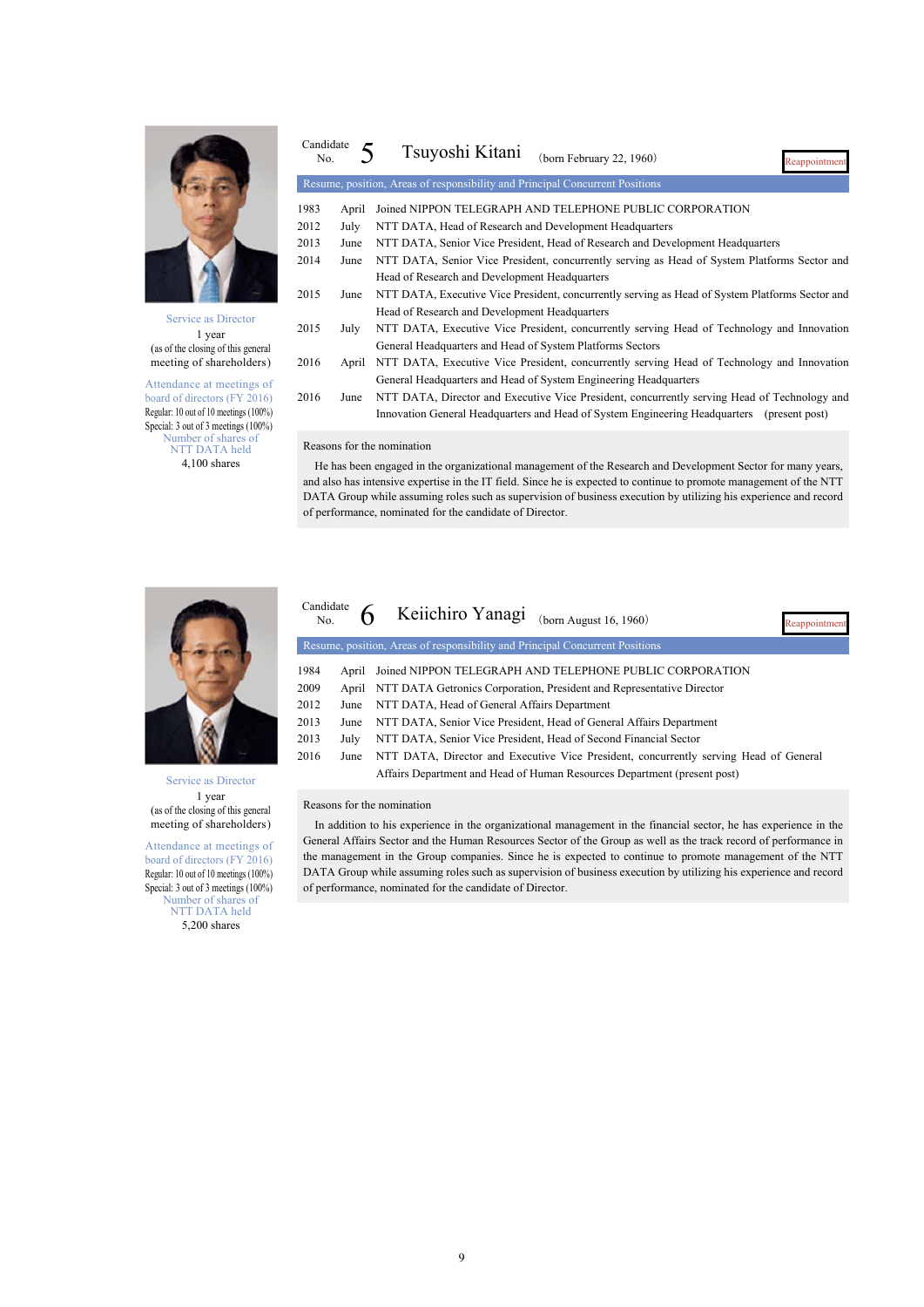

Service as Director 1 year (as of the closing of this general meeting of shareholders)

Attendance at meetings of board of directors (FY 2016) Regular: 10 out of 10 meetings (100%) Special: 3 out of 3 meetings (100%) Number of shares of NTT DATA held 1,200 shares

| Candidate<br>No. |       | Hiroyuki Aoki<br>(born July 18, 1961)<br>Reappointment                                                             |
|------------------|-------|--------------------------------------------------------------------------------------------------------------------|
|                  |       | Resume, position, Areas of responsibility and Principal Concurrent Positions                                       |
| 1984             | April | Joined NIPPON TELEGRAPH AND TELEPHONE PUBLIC CORPORATION                                                           |
| 2004             | May   | NTT DATA, Head of the First Technical Sector, System Technical Business Unit, Business<br>Development Headquarters |
| 2007             | July  | NTT DATA, Head of Group Strategy Headquarters                                                                      |
| 2009             | July  | NTT DATA, Deputy Head of Manufacturing Business Sector                                                             |
| 2012             | April | NTT DATA, Deputy Head of Third Enterprise Sector                                                                   |
| 2012             | June  | NTT DATA KYUSHU CORPORATION, President and Representative Director                                                 |
| 2014             | June  | NTT DATA, Senior Vice President, Head of Human Resources Department                                                |
| 2016             | June  | Director and Executive Vice President of NTT DATA (present post)                                                   |

#### Reasons for the nomination

He has a wide range of experience including the management of the Research and Development Sector and the Enterprise Sector with experience in the Strategy Sector and the Human Resources Sector of the entire corporation as well as a track record of management in the Group companies. Since he is expected to continue to promote management of the NTT DATA Group while assuming roles such as supervision of business execution by utilizing his experience and record of performance, nominated for the candidate of Director.



| Number of shares of |
|---------------------|
| NTT DATA held       |
| 1,800 shares        |

| Candidate<br>No. | Shigeki Yamaguchi (born August 14, 1961)<br><b>New</b>                                     |
|------------------|--------------------------------------------------------------------------------------------|
|                  | Resume, position, Areas of responsibility and Principal Concurrent Positions               |
| 1984             | April Joined NIPPON TELEGRAPH AND TELEPHONE PUBLIC CORPORATION                             |
| 2013             | June NTT DATA, Senior Vice President, Head of Enterprise Business Consulting and Marketing |
|                  | Sector                                                                                     |
| 2014             | June NTT DATA, Senior Vice President, Head of Third Enterprise Sector                      |
| 2014             | June NTT DATA SMIS CO., LTD., President and Representative Director (present post)         |
| 2015             | July NTT DATA, Senior Vice President, Head of IT Services & Payments Services Sector       |
| 2016             | June NTT DATA, Executive Vice President, Head of IT Services & Payments Services Sector    |
|                  | (present post)                                                                             |

#### Principal Concurrent Positions

Partnership of Regional revitalization /Value Partner 2020.

#### Reasons for the nomination

He has extensive experience in management evidenced by the track record of performance in management in the enterprise sector, etc. Since he is expected to continue to promote management of the NTT DATA Group while assuming roles such as supervision of business execution by utilizing his experience and record of performance, nominated for the candidate of Director.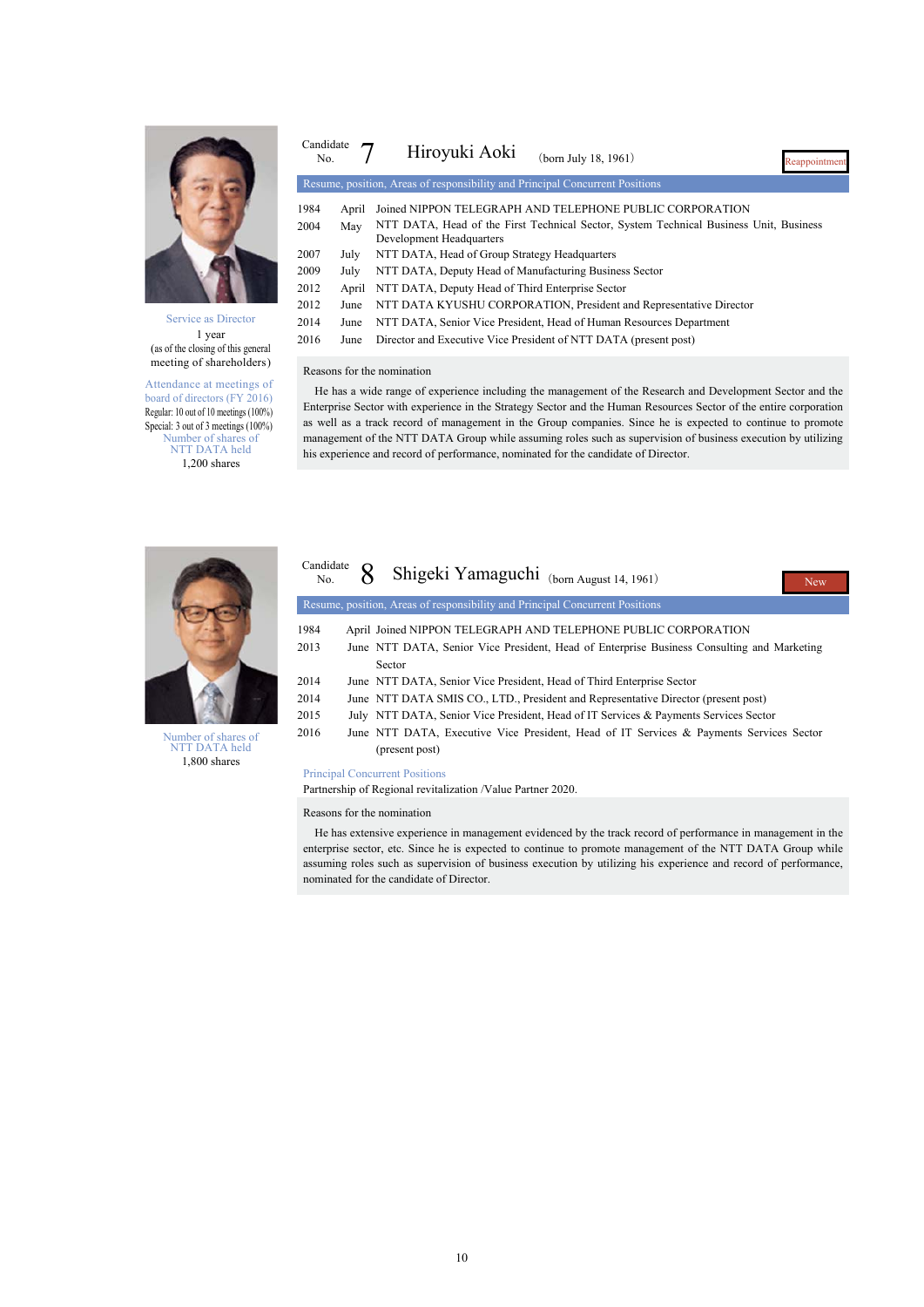

Number of shares of NTT DATA held 2,400 shares

| Candidate<br>No. | Tooshi Fujiwara<br>(born Jun 5, 1961)                                               | <b>New</b> |
|------------------|-------------------------------------------------------------------------------------|------------|
|                  | Resume, position, Areas of responsibility and Principal Concurrent Positions        |            |
| 1985             | April Joined NIPPON TELEGRAPH AND TELEPHONE CORPORATION                             |            |
| 2012             | July NTT DATA, Deputy Head of First Financial Sector                                |            |
| 2014             | June NTT DATA, Senior Vice President, Deputy Head of First Financial Sector         |            |
| 2014             | July NTT DATA, Senior Vice President, Head of Fourth Financial Sector               |            |
| 2015             | July NTT DATA, Senior Vice President, Head of First Financial Sector (present post) |            |
|                  |                                                                                     |            |

#### Reasons for the nomination

He has extensive experience in management evidenced by the track record of performance in management in the financial sector, etc. Since he is expected to continue to promote management of the NTT DATA Group while assuming roles such as supervision of business execution by utilizing his experience and record of performance, nominated for the candidate of Director.



Service as Director 3 years (as of the closing of this general meeting of shareholders)

Attendance at meetings of board of directors (FY 2016) Regular: 12 out of 12 meetings (100%) Special: 6 out of 6 meetings (100%) Number of shares of NTT DATA held

600 shares

| Candidate<br>No. |       | Yukio Okamoto<br>(born November 23, 1945)                                    |                        | Outside<br>director |
|------------------|-------|------------------------------------------------------------------------------|------------------------|---------------------|
|                  |       |                                                                              | Independent<br>officer |                     |
|                  |       | Resume, position, Areas of responsibility and Principal Concurrent Positions |                        |                     |
| 1968             | April | Joined the Ministry of Foreign Affairs                                       |                        |                     |
| 1991             |       | January Resigned from the Ministry of Foreign Affairs                        |                        |                     |
| 1991             |       | March Representative Director, Okamoto Associates, Inc. (present post)       |                        |                     |
| 2000             | June  | Director, Mitsubishi Materials Corporation (present post)                    |                        |                     |
| 2006             | June  | Corporate Audit, Mitsubishi Motors Corporation                               |                        |                     |
| 2008             | June  | Director, Nippon Yusen Kabushiki Kaisha (NYK LINE) (present post)            |                        |                     |
| 2014             | June  | Director of NTT DATA (present post)                                          |                        |                     |
|                  |       |                                                                              |                        |                     |

Principal Concurrent Positions<br>Representative Director, Okamoto Associates, Inc. Director, Nippon Yusen Kabushiki Kaisha Director of a non-profit organization "Shin-Gen-Eki-Net."

Director, MITSUBISHI MATERIALS CORPORATION

#### Reasons for the nomination

He has been nominated for the candidate of Outside Director based on the fact that he is expected to contribute to the enhancement of supervisory functions in executing management and the provision of opinions from his broad viewpoints and discernment as a specialist familiar with international affairs.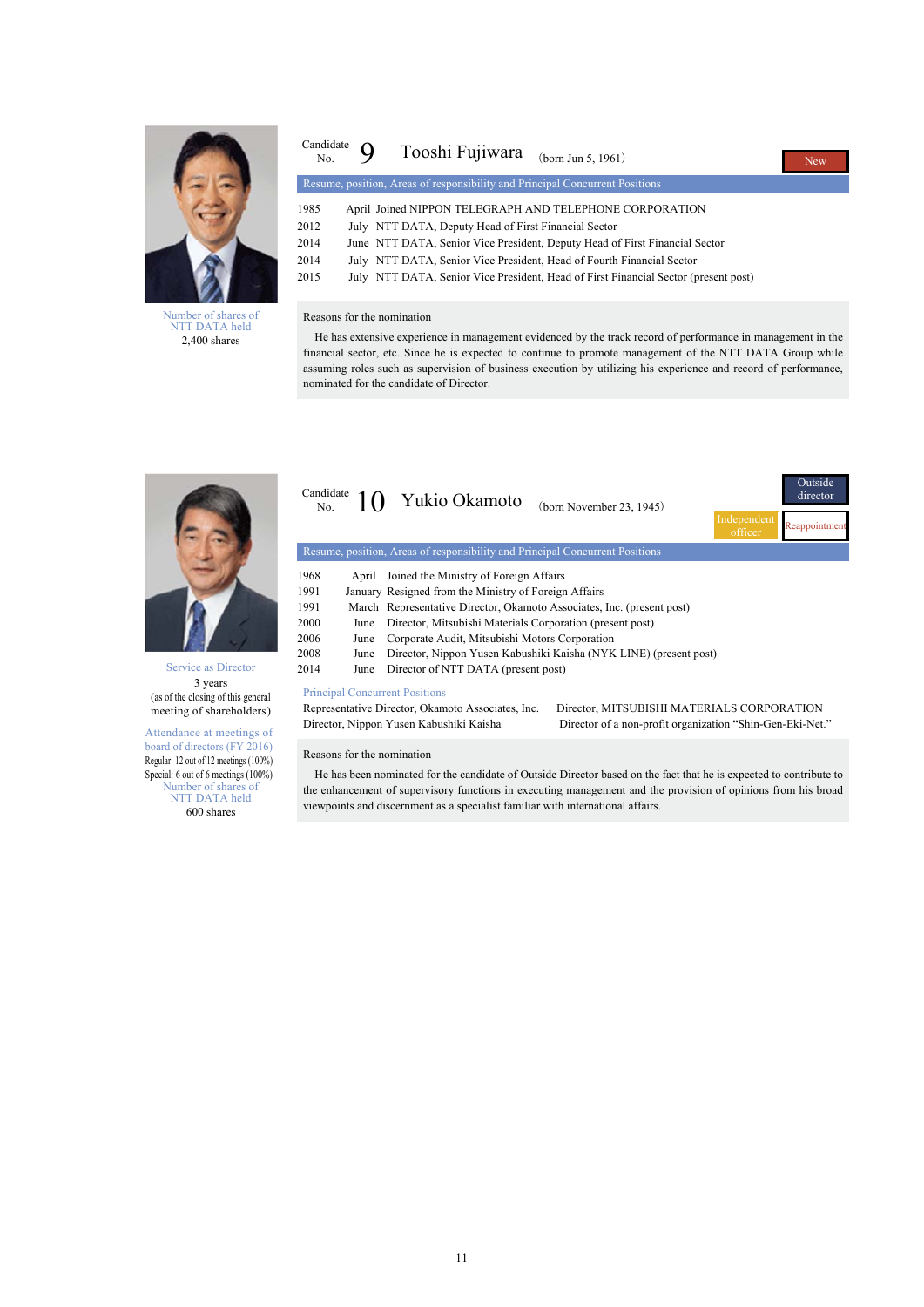

Service as Director 3 years (as of the closing of this general meeting of shareholders)

Attendance at meetings of board of directors (FY 2016) Regular: 9 out of 10 meetings (90.0%) Special: 2 out of 3 meetings (66.7%) Number of shares of NTT DATA held 100 shares

| Candidate<br>No.                                                                                          |                                                        | Eiji Hirano                                                                  | (born September 15, 1950) | Independent<br>officer | Outside<br>director<br>Reappointment |  |  |
|-----------------------------------------------------------------------------------------------------------|--------------------------------------------------------|------------------------------------------------------------------------------|---------------------------|------------------------|--------------------------------------|--|--|
|                                                                                                           |                                                        | Resume, position, Areas of responsibility and Principal Concurrent Positions |                           |                        |                                      |  |  |
| 1973                                                                                                      | April                                                  | Joined Bank of Japan                                                         |                           |                        |                                      |  |  |
| 2006                                                                                                      | June                                                   | Resigned from Bank of Japan                                                  |                           |                        |                                      |  |  |
| 2006                                                                                                      | June                                                   | Toyota Financial Service Corporation, Vice President and Director            |                           |                        |                                      |  |  |
| 2014                                                                                                      | June                                                   | Toyota Financial Service Corporation, Special Advisor                        |                           |                        |                                      |  |  |
| 2014                                                                                                      | MetLife, Inc., Vice Chairman and Director<br>September |                                                                              |                           |                        |                                      |  |  |
| 2015<br>MetLife, Inc., Vice Chairman, Director and Representative Executive Officer (present post)<br>May |                                                        |                                                                              |                           |                        |                                      |  |  |
| 2015                                                                                                      | June                                                   | RIKEN CORPORATION, Director (present post)                                   |                           |                        |                                      |  |  |
| 2016                                                                                                      | June                                                   | Director of NTT DATA (present post)                                          |                           |                        |                                      |  |  |
| 2016                                                                                                      | July                                                   | Toyota Financial Service Corporation, Advisor (present post)                 |                           |                        |                                      |  |  |
|                                                                                                           |                                                        |                                                                              |                           |                        |                                      |  |  |

#### Principal Concurrent Positions

Vice Chairman, Director and Representative Executive Officer, MetLife, Inc. Director, RIKEN CORPORATION

#### Reasons for the nomination

He has extensive experience in the Financial Sector, and wide perspectives concerning financial administration and international finance. He has been nominated for the candidate of Outside Director based on the fact he is expected to contribute, as an outside director, to the enhancement of supervisory function of business execution as well as the provision of advice using his wide range of perspectives.



Number of shares of NTT DATA held 0 shares

#### **Nev** Candidate  $N_{\rm 0}$ . 12 Takashi Ebihara (born July 6, 1965) Resume, position, Areas of responsibility and Principal Concurrent Positions 1990 April Joined NIPPON TELEGRAPH AND TELEPHONE CORPORATION 2013 July Senior Manager, Strategic Network Management Department, Network Business Headquarters, NIPPON TELEGRAPH AND TELEPHONE EAST CORPORATION 2014 July Executive Manager, Corporate Strategy Planning Department, NIPPON TELEGRAPH AND TELEPHONE EAST CORPORATION 2016 July Vice President of Business Process Strategy Section, Technology Planning Department, NIPPON TELEGRAPH AND TELEPHONE CORPORATION (present post) Principal Concurrent Positions

Vice President of Business Process Strategy Section, Technology Planning Department, NIPPON TELEGRAPH AND TELEPHONE CORPORATION

#### Reasons for the nomination

He has been nominated for the candidate of Director based on the fact that he is expected to provide opinions from his broad viewpoints acquired through his long career in the telecommunications business.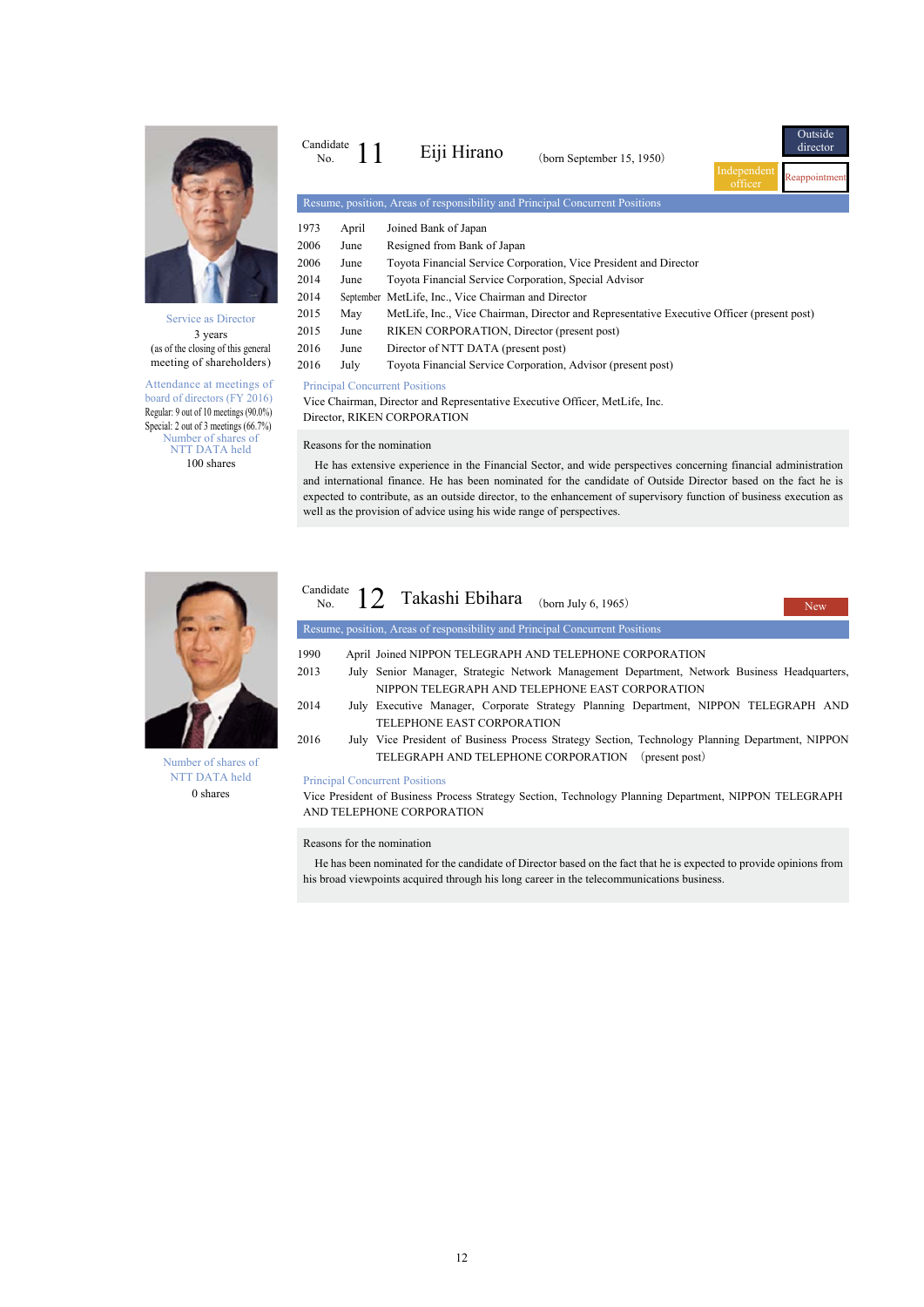- Note 1: NIPPON TELEGRAPH AND TELEPHONE CORPORATION is a parent company of NTT DATA Corporation. NTT EUROPE LTD. and NIPPON TELEGRAPH AND TELEPHONE EAST CORPORATION are subsidiaries of NIPPON TELEGRAPH AND TELEPHONE CORPORATION.
- Note 2: Mr. Toshio Iwamoto concurrently serves as Chairman of the Japan Electronic Payment Promotion Organization. NTT DATA Corporation receives the building rent rate and the outsourcing fee from the Organization and NTT DATA Corporation pays the annual membership fee to the Organization. Mr. Eiji Hirano is Vice Chairman, Director and Representative Executive Officer of MetLife, Inc., and the Company has business transactions with MetLife, Inc. and the transaction value in FY2016 is less than 2% of the non-consolidated sales amount of the Company. No relationship of interest to be noted exists between other director candidates and NTT DATA.
- Note 3 Mr. Shigeki Yamaguchi will resign as President and Chief Executive Officer of NTT DATA SMIS CO., LTD. on June 14, 2017.
- Note 4: Mr. Takashi Ebihara has been an executive officer of NIPPON TELEGRAPH AND TELEPHONE CORPORATION and NIPPON TELEGRAPH AND TELEPHONE EAST CORPORATION, these companies of which the Company has important relationships, in the past 5 years and is an executive officer of NIPPON TELEGRAPH AND TELEPHONE CORPORATION. His position and areas of responsibility are as described in the "Resume, position, Areas of responsibility and Principal Concurrent Positions".
- Note 5: Mr. Yukio Okamoto and Mr. Eiji Hirano are the candidates for outside directors. They are designated as candidates for independent officers in accordance with the requirements stipulated in the listing rules of the Tokyo Stock Exchange where the Company is listed and are reported to the Tokyo Stock Exchange. If they are elected as outside directors, they will continue to serve as independent officers. Mr. Eiji Hirano was an executive officer in the Bank of Japan, one of the main clients of the Company (resigned in 2006), and more than 10 years have passed since his resignation. The transaction value between the Bank of Japan and the Company in FY2016 is less than 2% of the non-consolidated sales amount of the Company.
- Note 6: While Mr. Yukio Okamoto was an Outside Audit & Supervisory Board Member of Mitsubishi Motors Corporation, it was discovered during the period from September to December 2012 that Mitsubishi Motors Corporation erroneously disposed of a device using the insulation oil that included or may have included PCB (polychlorinated biphenyl). It was also discovered in April 2016, after his resignation, that a fraudulent manipulation had taken place in order to make the fuel cost look better in the model approval acquisition of Mitsubishi Motors Corporation's vehicles, and that the corporation conducted a test method that was different from the method defined by the Japanese laws. Although Mr. Okamoto was not involved in these facts, he had always expressed his opinions appropriately from the viewpoint of legal compliance. Following the 2012 incident, he has discharged his responsibility by making proposals to reinforce the compliance system of Mitsubishi Motors Corporation through ways such as checking the content of its measures to prevent the recurrence of such misconduct.

Nippon Yusen Kabushiki Kaisha, where he serves concurrently as Outside Director, received a cease and desist order and a payment order for surcharge in March 2014 form the Japan Fair Trade Commission under the Act on Prohibition of Private Monopolization and Maintenance of Fair Trade, regarding its specific cargo automobile transport business in the past fiscal year. In addition, this company agreed to a plea bargain with the Department of Justice in December 2014 that includes the payment of a penalty regarding its violation of the United States antitrust law. In December 2015, this company received a judgement from China's National Development and Reform Commission that this company had violated China's antitrust laws. Mr. Okamoto had not recognized these acts that constituted such orders and plea bargain. In addition to his previous advice of legal compliance, he has expressed his opinions at the Board of Directors and at the committee regarding this company's thorough implementation of law-abiding activities of the Act on Prohibition of Private Monopolization and Maintenance of Fair Trade for the purpose of eliminating and preventing the recurrence of any violation against the Act on Prohibition of Private Monopolization and Maintenance of Fair Trade and overseas competition laws.

Note 7: If Mr. Yukio Okamoto, Mr. Eiji Hirano and Mr. Takashi Ebihara are elected as directors, the Company will continue the liability limitation agreement with Mr. Yukio Okamoto and Mr. Eiji Hirano, and will newly conclude the liability limitation agreement with Mr. Takashi Ebihara under Article 427 (1) of the Companies Act, to limit their liabilities for damage compensation stipulated in Article 423 (1) of the same Act to the amount stipulated by law.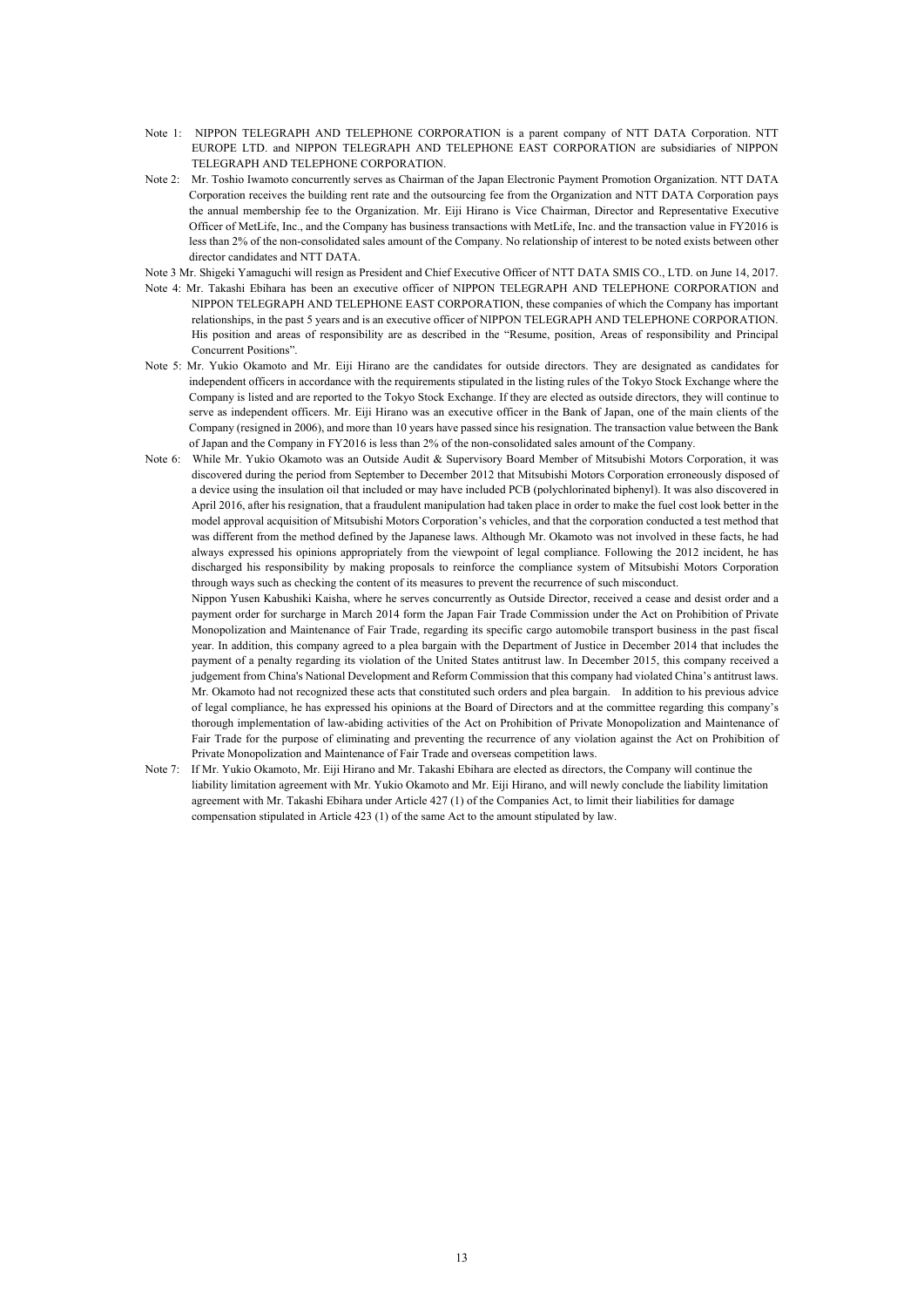#### Matters Regarding Election and Nomination

(Election policy for candidates for directors)

The candidates for directors have been elected from personnel who have broad perspectives and experience and can contribute to the development of the entire Group, excel in management ability and leadership, and are sophisticated in business management and energetic, for improvement in the enterprise value of the entire NTT DATA Group. The size of the Board of Directors is in direct proportion to the scale of business, and it is composed with consideration of having diversity in various standpoints, and the balance of specializations.

To strengthen the supervising function of business execution, NTT DATA elects and appoints as independent outside directors personnel who do not have any possibility of causing a conflict of interest with general shareholders. In principle, plural independent outside directors are to be elected.

#### (Election policy for candidates for audits)

The candidates for audits are to be elected from personnel NTT DATA can expect to conduct audits from viewpoints of specialized experience and knowledge.

For fair audits of directors' business execution, NTT DATA elects and appoints as outside audits personnel who do not have any possibility of causing a conflict of interest with general shareholders, and elects half the number of audits or more in accordance with Companies Act.

#### (Procedures for election)

—<br>—

The procedures for electing candidates for directors are to be carried out as follows: the backgrounds of candidates are first explained to the parent company and independent outside directors prior to the Board of Directors; then the parent company and independent outside directors provide appropriate advice and the Board of Directors adopts the resolution, and such resolution is referred to at a shareholders' meeting. The procedures for electing candidates for audits are to be carried out as follows: the candidates for audits proposed by directors in accordance with the election policy for candidates for audits are deliberated at a meeting of the Audit & Supervisory Board that is made up of half the number of outside audits or more, and upon the agreement of the Audit & Supervisory Board, the Board of Directors adopts resolution, then such resolution is referred to at a shareholders' meeting.

#### Criteria of Independence

NTT DATA designates outside directors/audits who satisfy the following conditions, in addition to the criteria for independence stipulated by Tokyo Stock Exchange, Inc., as its independent officers.

- A person who does not fall under any of the following items for the most recent 3 fiscal years:

- (1) A business executor of NTT DATA's business partner with a trading amount exceeding the standards set forth by NTT DATA (\*1);
- (2) A business executor of NTT DATA's lender with an amount of lending exceeding the standards set forth by NTT DATA (\*2);
- (3) An individual providing specialized services, such as a consultant, accountant or lawyer, who has received from NTT DATA any money or other property profit that is worth 10 million yen or more per year other than executive remuneration in any year of the most recent 3 fiscal years; or
- (4) A business executor of an organization that has received contributions exceeding NTT DATA's standards (\*3).

Even if a person falls under any of the conditions from (1) through (4) as stipulated above, any reason for judging that such person still has independence is required to be explained and disclosed when such person is appointed as an independent officer.

- \*1 Trading exceeding the standards set forth by NTT DATA refers to a business partner whose trading amount with NTT DATA is 2% of NTT DATA's non-consolidated annual sales or larger in any fiscal year out of the most recent 3 fiscal years.
- \*2 Lending exceeding the standards set forth by NTT DATA refers to a lender who lends to NTT DATA 2% or a larger percentage of NTT DATA's total assets in any financial year out of the most recent 3 financial years.
- \*3 An organization that has received contributions exceeding the standards set forth by NTT DATA refers to an organization that has received contributions from NTT DATA that exceed 10 million yen per year or 2% of the total annual revenue of such organization, whichever is larger in amount, in any financial year out of the most recent 3 financial years.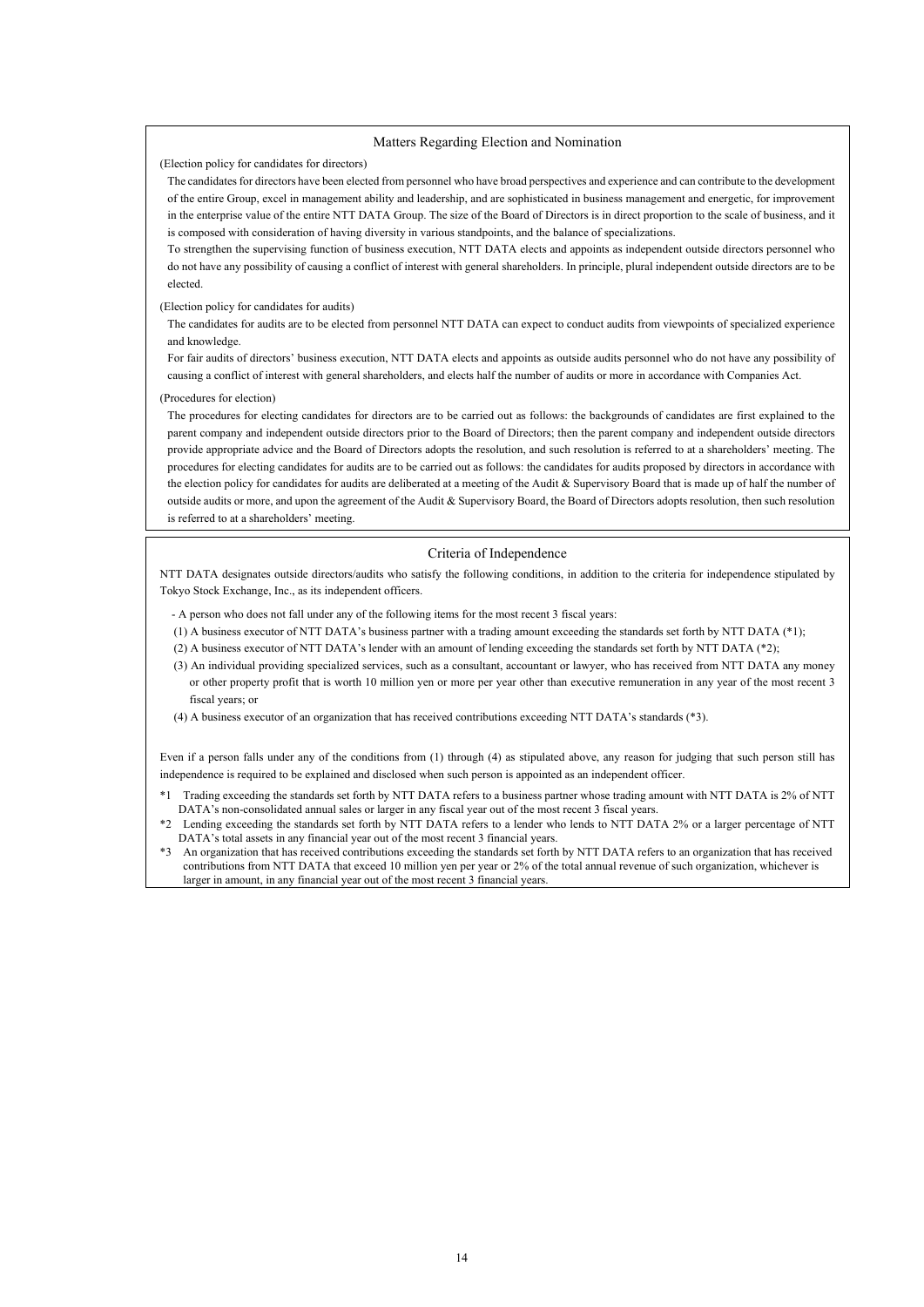## **BUSINESS REPORT**

(From April 1, 2016 to March 31, 2017)

### 1 MATTERS CONCERNING PRESENT CONDITION OF THE CORPORATE GROUP

#### 1**. Business Progress and Results**

The economy and business environment for the information services industry in the current consolidated fiscal year are as follows.

The Japanese economy continues gradual recovery and shows a continuous growth in corporate profitability as well as the trend of capital investment increase. The future domestic economy is expected to maintain this gradual recovery, though needed to note the risk of downward pressure put by the weak overseas economy.

In domestic information services industry, the market shows a gradual recovery due to the enforcement of new law and regulations and the correspondence to the indication modification active IT investment for the purpose of responding to the new system and the enforcement of legal restrictions, enhancing the end user's contact point in our clients' companies, and the business growth brought by new services. Meanwhile, needs for reducing the maintenance and operation costs and also the price competition still remain.

 The overseas economy shown weak but gradual recovery. Regarding the future economic trends, the impact and increasing uncertainty of overseas economies—such as fluctuations in the financial capital market, future economic trends in China and other emerging Asian countries, geopolitical risks, and possible changes in governmental policies—must be kept in mind, but the economy is expected to maintain this moderate recovery in the future. In the international information service industry, continuation of moderate growth is expected in the U.S. market. Furthermore, although the European market is still strong, it is required to carefully watch over the impact of increasing uncertainty of the macro economy on IT investment. As for China, the demand for IT industry has remained stable, and high demand especially for digital-related investment is expected.

#### Circumstances around the NTT DATA Group and the issues requiring attention

NTT DATA Group has attempted to expand its business in Global market, broadened the global coverage(\*), and established the business base. On the other hand, excluding Japan, Germany, Spain and Italy, our presence in local markets is still weak. In order for us to continue to grow in the steadily expanding global market, it will be necessary for us to enhance our local presence, and to establish a global brand that will be recognized by our clients around the world. To that end, with our sights set on the year 2020, the NTT DATA Group has launched the Global 2nd Stage, which aims for NTT DATA Group to be recognized as a global brand and to attain consolidated net sales of over 2 trillion yen and an approximately 50-50 net sales ratio of domestic to international sales. Capitalizing on the effects of recent large-scale M&A, our aim is to promote a steady improvement of our local

presence in national markets, and to achieve the Global 2nd Stage by FY 2018.

Additionally, the wave of digitization has arrived in the wake of the accelerated progress of technology, with ever growing needs to expand existing businesses and create new ones through the strategic leveraging of IT. We recognize that sufficient correspondence to those needs is also our issue. To that end, we plan to aggressively apply innovation technologies to deliver solutions that can meet the needs of digitization, and the utilization of advanced technologies, thereby reinforcing our value delivery capability in new markets.

\*Expanded to 210 cities in 51 countries and regions as of March 31, 2017.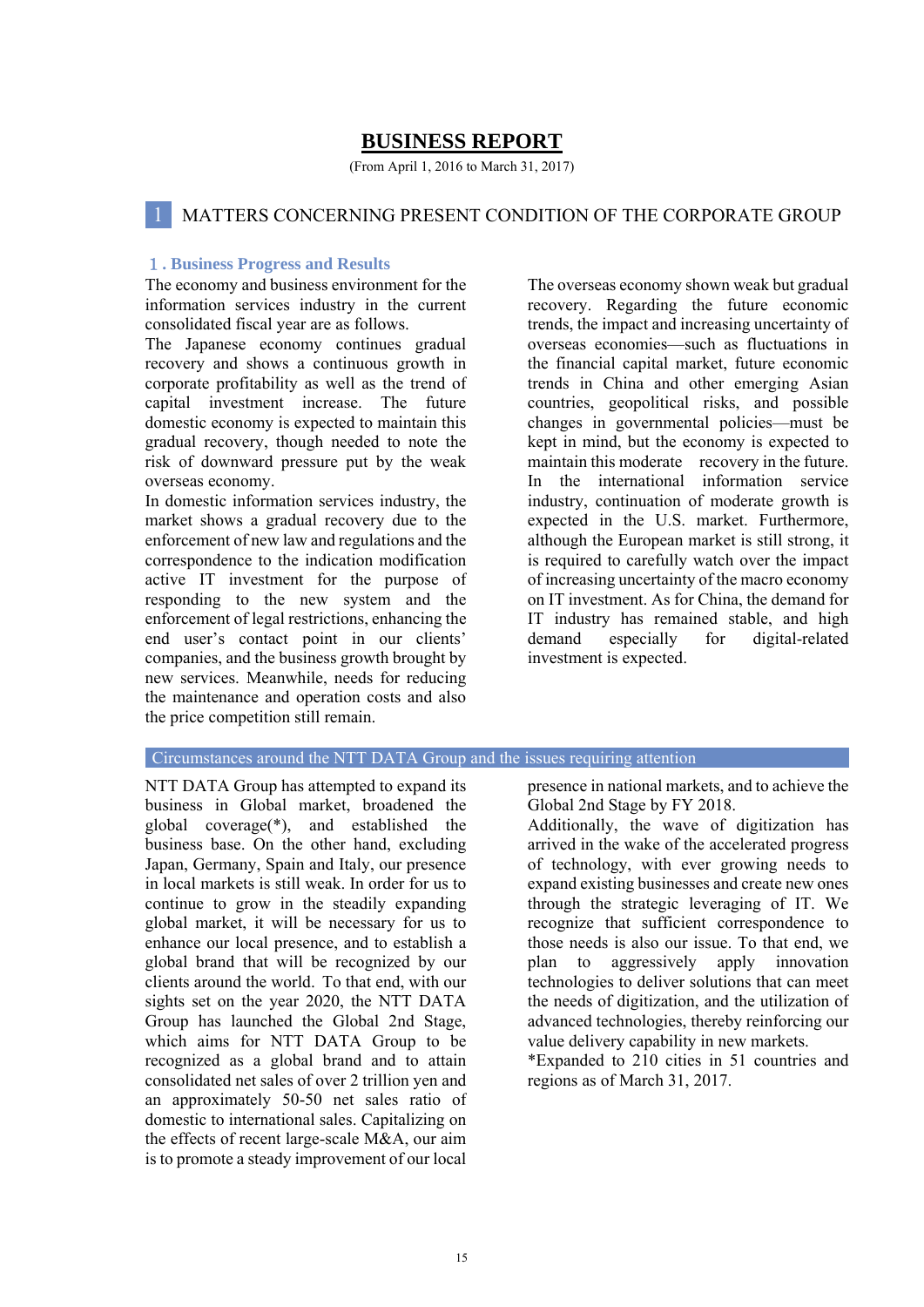#### [Medium-term Management Plan]

Given the circumstances mentioned above, the NTT DATA Group has set the following threeyear Medium-Term Management Plan "FY 2016 to FY 2018".

#### <Key principles>

With NTT DATA: ASCEND (Rise and grow our global brand) as our keyword, the NTT DATA Group plans to pursue business growth in regions around the world and, by strengthening our local presence, to improve our brand value as a global brand.

#### <Global strategy>

■Game-Changing Approach

For "Game-Changing Approach", capture the environmental change and breakthrough technologies, expand the existing market share and create new markets that anticipate the customers' needs, we have steadily achieved them by entering the electric industry, the system construction of Omni channel, and the expansion of our digital archiving business and so on in our previous Medium-Term Management Plan.

Going forward, taking the continued acceleration of market trends and breakthrough technology as opportunities to be grasped, we will continue to work to accelerate the expansion of existing markets and the creation of new market, according to market environments in countries around the world, and strengthen our local presence. In addition, we will work to leverage our global coverage and take full advantage of our synergies in order to expand the solutions and services that we provide, forge ahead with the improvement of our response capabilities to undertake our clients' global projects, and increase our competitive strength around the world..

#### ■Breakthrough Technology

So that we enable to our clients to enhance core competencies by applying innovative technologies to deliver solutions with agility and flexibility as they face tough changes in their environments, we will push ahead with further innovation in production technology, combining the production technology that we have developed to date with new production technology that respond to the needs of the digital society.

In addition, NTT DATA will strengthen our technological capabilities in the digital field to respond to our clients' growing needs for a strategic use of IT, by placing the right resources for research and development including our expertise, personnel and bases in the right place globally. We will also continue to adopt cutting-edge technologies by closely cooperating with other companies that have advanced technological capabilities. Through these initiatives, NTT DATA is determined to create new frameworks and value that did not exist before, by enabling the application of the cutting-edge technologies to business operations through co-innovation with our clients.

#### < Medium-Term Management Plan>

We intend to make aggressive investment in new business areas, targeting the transition to the digital society, and pursue business growth geared towards the achievement of the Global 2nd Stage by the further deepening of "Game-Changing Approach" and value creation through breakthrough technology.

| <b>Net Sales</b> | $>2$ trillion yen |
|------------------|-------------------|
| Operating Income | $+50\%$ *         |

\*Compared to FY2015 (After adjustment for incremental investments in new fields)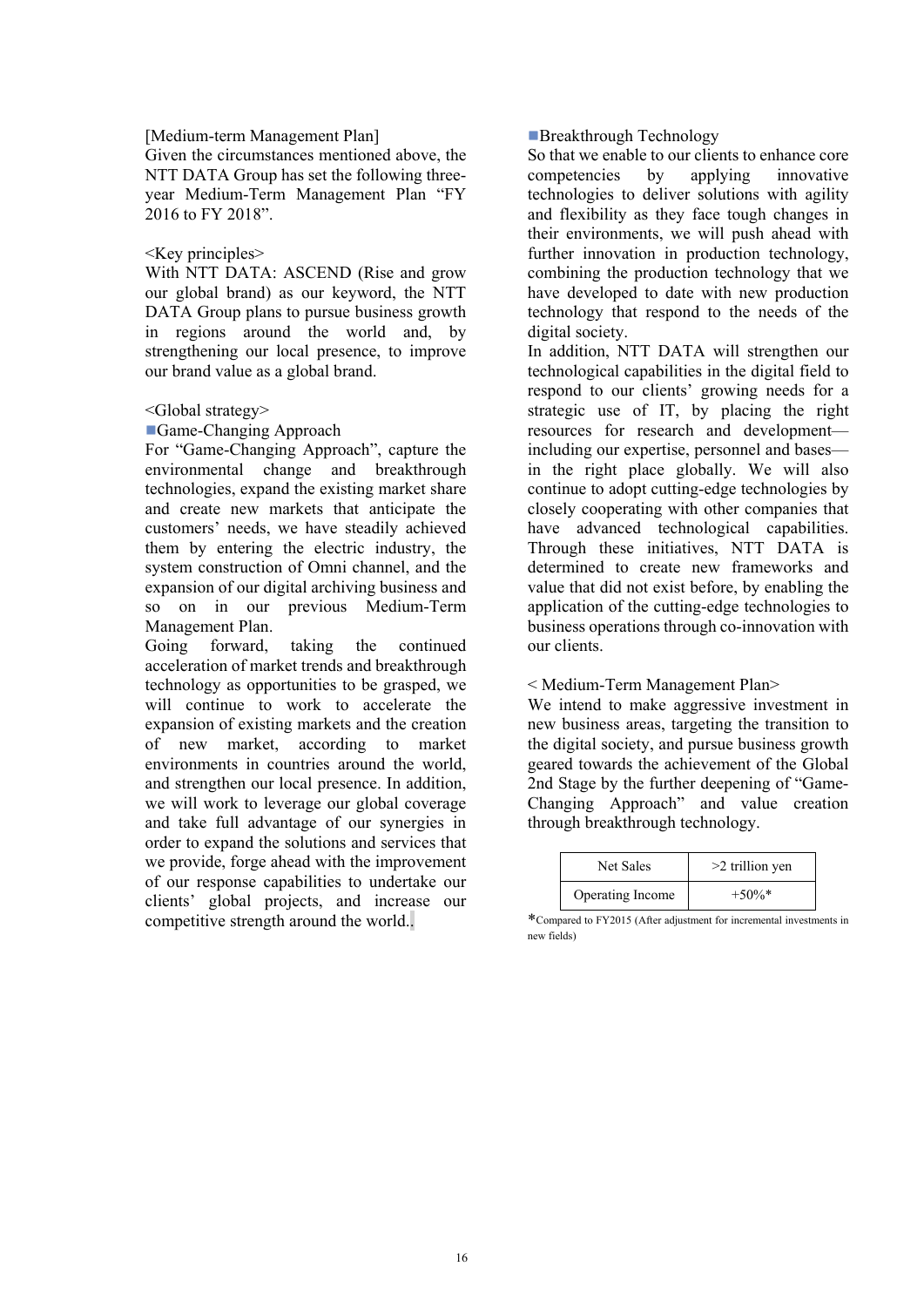After one year since setting the above Medium- Term Management Plan, steadily achieved the deepening of "Game-Changing Approach" through the entry to the new business areas including IoT-related, the system construction of Omni channel, and the expansion of the banking business. Also regarding "Breakthrough Technology," steady progress has made with our R&D efforts on "innovation of production technology" such as the rapid and high quality system development, and working on the "utilization of advanced technology" which proactively adopts the new technological trends.

Meanwhile, with regard to our high-priority issues for the management, the restraint on unprofitable projects and the improvement in the profitability of overseas business was the most significant management subject for us. Although we took more rigorous countermeasures against unprofitable projects through the Project Review Committee and promoted initiatives, we are aware that more restraint is needed. Also for overseas, seeking for the profit improvement, however still not reaching to the target level. Therefore, we acknowledge that these issues will remain as our significant management agendas.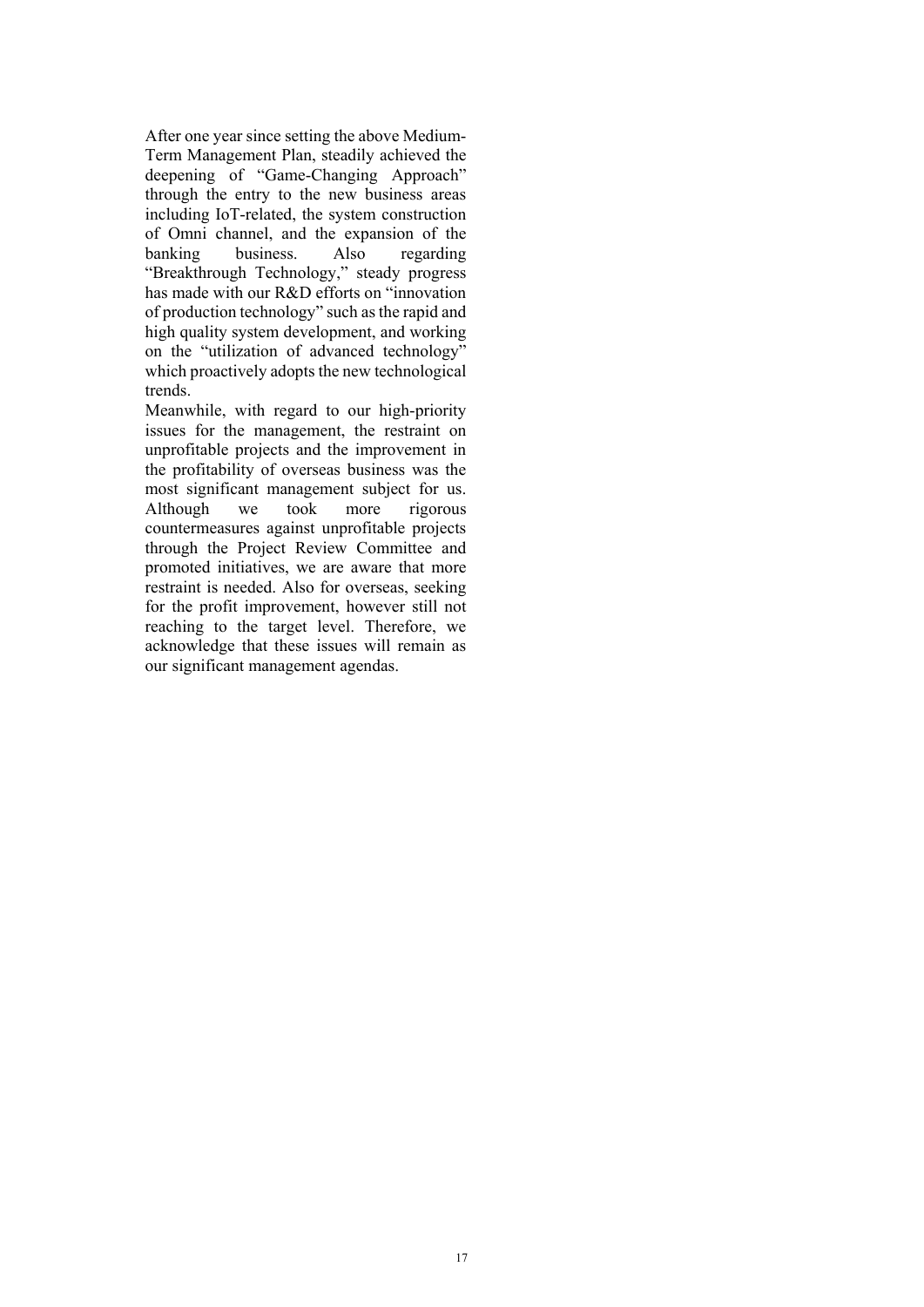#### Implementation of business activities

Through the above measures, we strove to expand businesses in the global market in order to cope with clients' acceleration of business expansion into the global market and meet their diversified and sophisticated needs. We also made efforts to expand diverse IT services in response to market changes and stably provide such services.

The following sections present descriptions of efforts made in each of its segments.

|                                                              |                                        |                                     |                       |                                        |                                     | $(\pm \min \nu)$      |  |
|--------------------------------------------------------------|----------------------------------------|-------------------------------------|-----------------------|----------------------------------------|-------------------------------------|-----------------------|--|
|                                                              | Net Sales                              |                                     |                       |                                        | Operating Income                    |                       |  |
|                                                              | 28 <sup>th</sup> Fiscal Year<br>(2015) | 29 <sup>th</sup> Fiscal Year (2016) |                       | 28 <sup>th</sup> Fiscal Year<br>(2015) | 29 <sup>th</sup> Fiscal Year (2016) |                       |  |
| $\blacksquare$ Public & Social<br>Infrastructure Segment     | 420,813<br>21.8%                       | 455,418<br>22.2%                    | YoY(rate)<br>$+8.2%$  | 33,441<br>32.0%                        | 44,165<br>36.1%                     | YoY(rate)<br>$+32.1%$ |  |
| • Financial Segment                                          | 523,687<br>27.1%                       | 518,043<br>25.2%                    | YoY(rate)<br>$-1.1\%$ | 31,996<br>30.6%                        | 42,397<br>34.6%                     | YoY(rate)<br>$+32.5%$ |  |
| Solutions<br>Enterprise<br>&<br>Segment                      | 391,826<br>20.3%                       | 425,668<br>20.7%                    | YoY(rate)<br>$+8.6\%$ | 32,653<br>31.2%                        | 36,382<br>29.7%                     | YoY(rate)<br>$+11.4%$ |  |
| Global Segment                                               | 519,604<br>26.9%                       | 603,339<br>29.4%                    | YoY(rate)<br>$+16.1%$ | 814<br>0.8%                            | (3,378)                             | YoY(rate)             |  |
| $\blacksquare$ Others                                        | 76,256<br>3.9%                         | 49,355<br>2.4%                      | YoY(rate)<br>$-35.3%$ | 5,614<br>5.4%                          | 2,852<br>2.3%                       | YoY(rate)<br>$-49.2%$ |  |
| Subtotal                                                     | 1,932,187<br>100.0%                    | 2,051,826<br>100.0%                 | YoY(rate)<br>$+6.2\%$ | 104,519<br>100.0%                      | 122,420<br>100.0%                   | YoY(rate)<br>$+17.1%$ |  |
| Adjustments                                                  | (317,290)                              | (319, 353)                          | YoY(rate)<br>$+0.7\%$ | (3,634)                                | (5,311)                             | YoY(rate)<br>$+46.1%$ |  |
| Total                                                        | 1,614,897                              | 1,732,473                           | YoY(rate)<br>$+7.3\%$ | 100,885                                | 117,109                             | YoY(rate)<br>$+16.1%$ |  |
| (Reference)<br>Global Segment<br>(w/o goodwill amortization) |                                        |                                     |                       | 12,711                                 | 13,664                              | YoY(rate)<br>$+7.5%$  |  |
|                                                              |                                        |                                     |                       |                                        |                                     |                       |  |

Net Sales and Operation income by Segment (Composition ratio)  $(4 \text{ million})$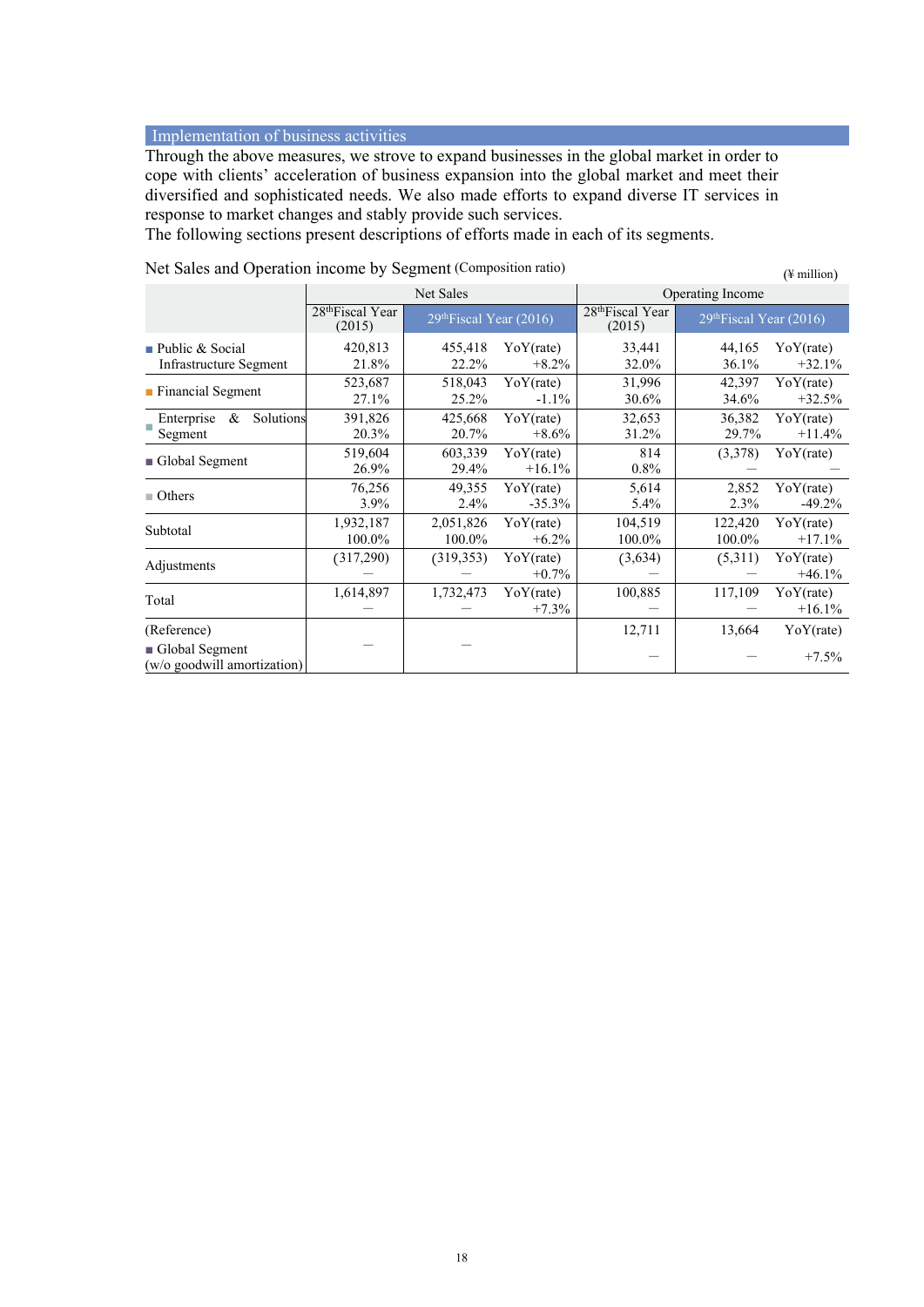#### Public & Social Infrastructure Segment



Business

This business segment provides high value-added IT services that play important roles in social infrastructure, such as government, medical, communication, and utility systems as well as in regional development.

The net sales were increased compared to the previous year due to the expansion of businesses for government ministries and so on, despite a decrease in businesses for the utilities industry.The operating income was increased due mainly to sales growth and a decrease in unprofitable projects.

We strove to receive system renewal orders for core businesses from governments and infrastructure companies, and made efforts to grow our business through the following methods: creating new domestic and overseas businesses by utilizing the results and know-how that our group has cultivated; and responding to new businesses including those utilizing "My Number" and concerning IoT and the change in the utility industry system (the power and gas system reform).

<Full promotion for the renewal of governmental core systems>

● We started the system renewal for accounting systems in government agencies and Electronic Payment System for governments' mission-critical tasks. This system reduced the governmental system operation costs by adopting the open source, and enhanced the security and functional expansion corresponding to the penetration of the common systems in government ministries connected to those. We are to support the enhancement of system linkage which is corresponding to the government IT strategies.

<Sales promotion of the "AW3D Global Digital 3D Map" to expand its route to global market>

- $\bullet$  The AW3D Global Digital 3D Map (Note 1) with the world highest accuracy provided by NTT DATA and the Remote Sensing Technology Center of Japan (RESTEC) which is utilizing satellite images, is contributing in particular use for the infrastructure and disaster prevention and so on in 300 or more projects in over 70 countries centering on the Asian emerging countries. This service won the "Nikkei Business Daily Awards for Superiority" at the "2016 Nikkei Superior Products and Services Awards," sponsored by Nikkei, Inc. Additionally, by concluding the sales distribution contract with DigitalGlobe, a U.S. leading company of commercial high-resolution satellite imagery, NTT DATA is able to aim the further expansion of the sales channels in the global market. We would contribute to the promotion of the use of geospatial information and the creation of markets through the application of this service to a wide variety of areas such as disaster prevention, resource development, urban planning, electric and communication services.
- <Introduction of an air traffic control simulator "airpalette 3D Simulator" to Tajikistan>
- NTT DATA received an order from the Japan International Cooperation Agency (JICA) for an air traffic controller training simulator "airpalette 3D Simulator" for use in the "Project for Enhancement of Air Navigation Services in Tajikistan" of JICA. Since this product reduces the labor required for training and enables efficient air traffic control training with high-precision graphics and an AI technology that can automatically reproduce the behavior of multiple aircrafts, it will contribute to the development and enhancement of the skills of Tajikistan's air traffic controllers. We would provide the variety of support related to the implementation of this product to Tajikistan and promote the development in air traffic control institutions in other countries.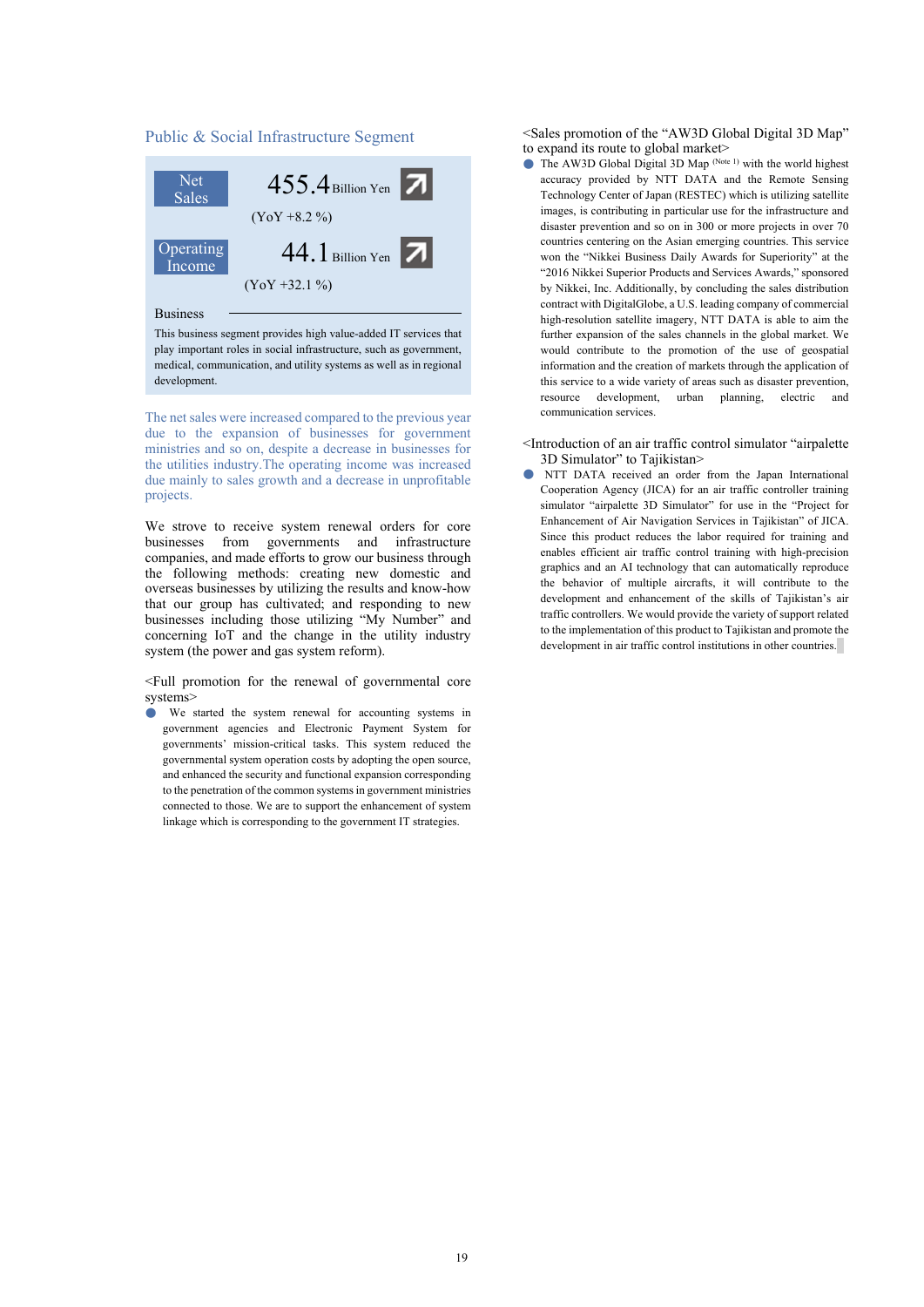

 $(YoY +35.2 \%)$ 

Business

This business segment provides high value-added IT services that help financial institutions to improve their business efficiency and offer good services.

The net sales were decreased due to a reactionary decline in large-scale projects in the previous fiscal year despite the expansion of businesses for banks. The operating income was increased due to a decrease in unprofitable projects, and the improvement in cost rate mainly attributable to a decrease in depreciation and so on.

We aimed for the growth by expanding businesses with the background of our clients' environmental changes such as increased needs for advanced settlement systems in domestic and overseas markets, creating new services at the timing of technological innovations and easing of regulation, new change in services for integrated services for banks and securities companies, and accelerated overseas advancement by major financial institutions.

<Increase of banks using "BeSTA"- based core systems for financial institutions>

●The number of banks that use our core systems for financial institutions including the first and second association of regional banks based on the NTT DATA's standard banking application "BeSTA" increased. Specifically, THE SAN-IN GODO BANK, LTD. to join "NTT DATA Regional Bank Integrated Services Center", THE FUKUHO BANK. LTD to "STELLA CUBE", and 4 banks of Higashi-Nippon Bank, Ltd. decided to take part in a joint system that had been in use by the following four banks:The Bank of Yokohama, Ltd.; THE HOKURIKU BANK, LTD.; The Hokkaido Bank, Ltd.; and The 77 bank, Ltd. Similarly, Aozora Bank, Ltd., started to use the "BeSTAcloud" service. In addition, System Banking Kyushu (SBK) (Note 2) decided to use the "BeSTAcloud," and at the same time, THE OKINAWA KAIHO BANK, LTD. joined SBK. Also, The Yachiyo Bank, Limited and ShinGinko Tokyo, Limited decided to merge with The Tokyo Tomin Bank, Limited which uses the "STELLA CUBE" system, and their respective systems were integrated into the "STELLA CUBE" system. For all of these systems, participating banks appreciate that they can satisfy requirements to carry into practice their business strategies, thanks to their potential,

progressiveness, expandability and flexibility, and our achievements in core system operation. NTT DATA will continue to work on these advanced BeSTA-based systems for more extensive and improved functions. We will also strive to increase the number of banks participating in these systems by offering optimum solutions to a wide range of financial institutions.

#### <Launch of BeSTA FinTech Lab>

●Connecting our client companies, venture companies, and NTT DATA, we have been working on various activities including holding business contests such as "Toyosu-no-minato- kara (From the Toyosu Port)"aiming at the swifter creation of new business through open innovation. For enhancing such efforts, NTT DATA has launched the "BeSTA FinTech Lab," a structure in which venture companies, FinTech companies and regional banks work together to create a new financial related services. As the part of the measures of this Lab, unerry, inc. iRidge, Inc. and NTT DATA INSTITUTE OF MANAGEMENT CONSULTING, Inc., our subsidiary, worked together to carry out a demonstration experiment of a message and campaign information delivery service (Note 4) utilizing location data obtained through beacon (Note 3). For the future, this Lab intends to create plenty of ideas and improve services by verifying those ideas through the trial and error, and is also planning to provide more attractive opportunities based on the participating banks' request to boost the cooperation with regional banks. Furthermore, as part of FinTech initiatives, we have provided support for the "New Business Creation Project" of The Bank of Kyoto, Ltd. by utilizing our open innovation assistance program (DCAP) (Note 5).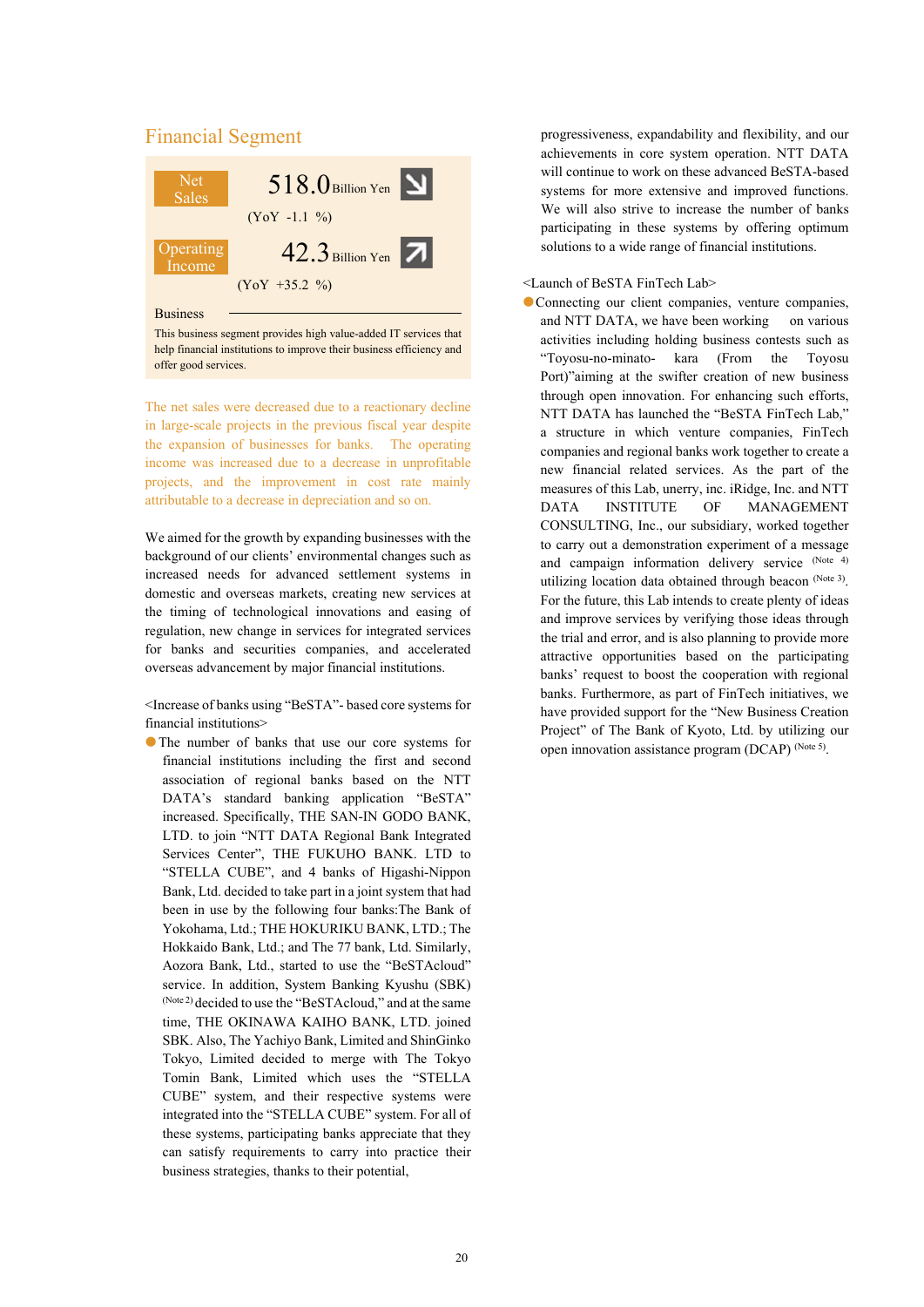## Enterprise & Solutions Segment



This business segment provides high value-added IT services that support manufacturers, distributors, and service providers as well as payment services such as credit cards and platform solutions services, provided in collaboration with other IT services.

The net sales and the operating income were increased mainly due to the expansion of businesses especially for the digital-related businesses for distribution and service **industries** 

We aimed our business expansion as business partner who works with the clients such as the retailers, distributors, service providers and manufacturers who are actively promoting IT investment in response to the changes in value chains brought by digitization and the global development, to solve those problems utilizing our advantages in the areas of enterprise & solutions corresponding to those clients' needs.

<Our efforts for digital business>

As a business partner of our clients who are actively working on the new initiatives applying digital technology, we are providing various services and technological support.

- By utilizing the results of demonstration experiments conducted at Ariake Works of Hitachi Zosen Corporation, we have started to provide "Monone", a solution to detect abnormal sounds. This solution visualizes and analyzes the changes of the factory equipment's operation sounds (i.e., abnormal sounds) at the production site which were used to be detected by the ears of experts, by utilizing the acoustic signal analysis technology and AI technology which NTT Group has cultivated and advances the maintenance operations of equipment devices and bring them high level and efficient.
- TOYOTA MOTOR CORPORATION and NTT group agreed to tie-up on technology development, technology validation, and standardization of those technologies in the field of connected car. With this tie-up, NTT DATA will take the role in creating the technologies related to the data collection, accumulation and analysis utilizing our experience of infrastructure construction. For the future, we seek for the business development including IoT infrastructure construction based our technology and know-how obtained through this tie-up.

NTT DATA established the "AI & IoT Business Section" as an expert organization with know-how in analytics, AI and edge computing technology (Note 6) essential for the IoT society. With those approximate 200 data scientists and consultants, and 1,500 embedded technology engineers and others, we provide high value-added services to our clients and end-users.

<Basic agreement on specific consideration about capital alliance with Mitsubishi Heavy Industries>

NTT DATA and Mitsubishi Heavy Industries, Ltd. (MHI) concluded a basic agreement on a tie-up in the field of information system including a capital alliance. Both companies are targeting the establishment of their new company effective October 1, 2017, which will be based on the existing MHI Information Systems Co., Ltd., a wholly owned MHI subsidiary. With the acceleration of digitization and globalization in the manufacturing industry, MHI Group will strive to achieve more advanced IT services and stronger global response capability more swiftly and efficiently through a tie-up with NTT DATA who is possessing rich experience and knowhow in network services and system integration operations. Establishing a long-term partnership with MHI, NTT DATA will contribute to the highly developed IT services including digitalization and globalization as well.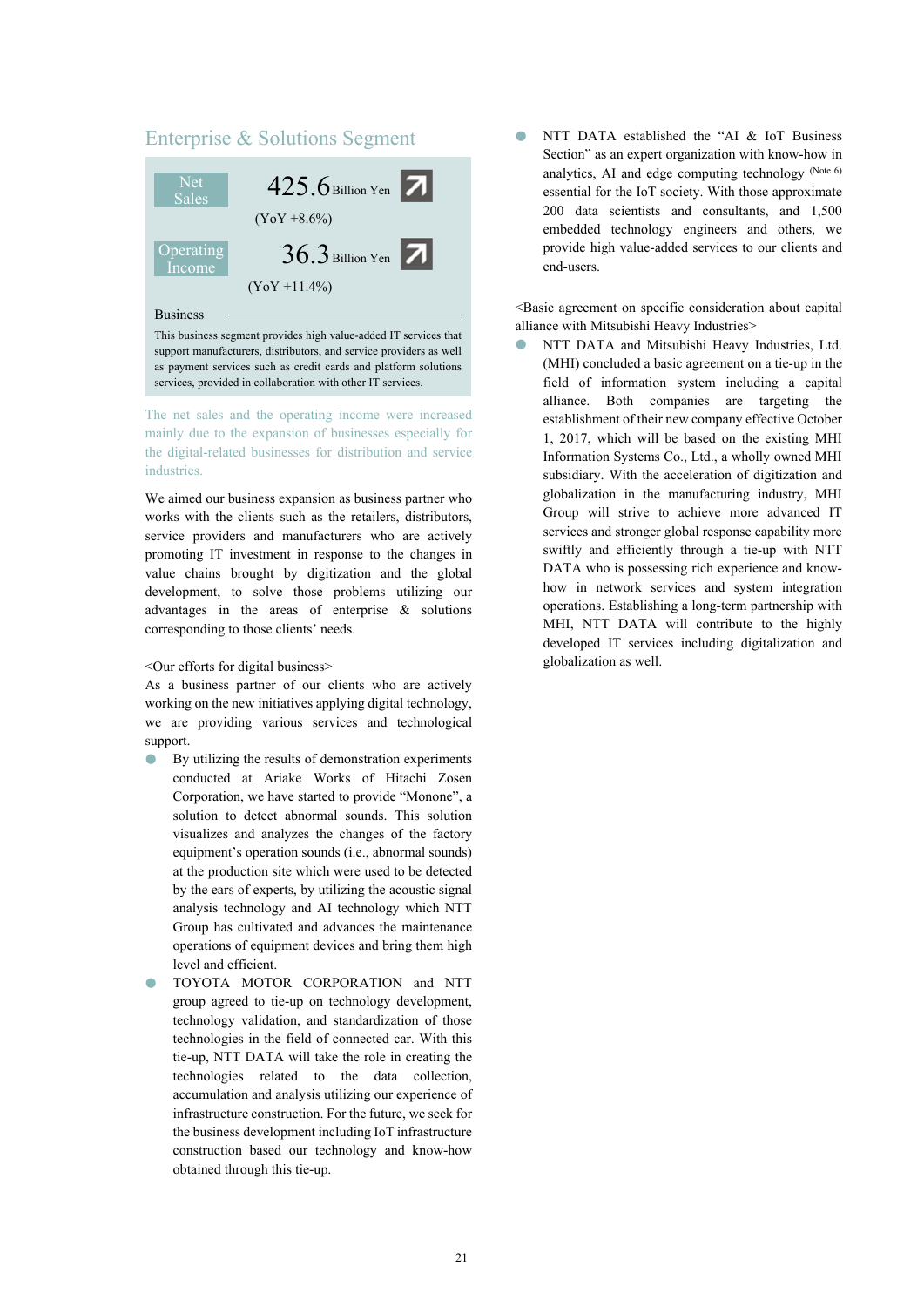#### Global Segment



The net sales were increased due to the acquisition of Dell Services in North America, and the unification of accounting periods of European subsidiaries and the expansion of businesses and so on, despite the impact of a decrease due to foreign exchange. The operating income was increased due to contribution by the Dell Services acquisition to the increase in profit as well as the improvement of profitability of European subsidiaries, despite the advisory expenses associated with the acquisition of Dell Services in North America.

Adding to our organic growth in each region, we have attempted for business expansion and the improvement of our competitiveness by acquiring the business base and the new knowledge through M&A in North America, the world's largest IT service market demanding the high growth for the future. We also achieved to enhance our profitability by generating synergy and the strength which we have globally cultivated.

<Complete the acquisition of Dell Services, and launch a new system under NTT DATA Services>

● Completed over 99.9% of the acquisition of Dell Services( $*$ ) – based on the transferred asset value- by the U.S time of March 6, 2017, through our U.S. subsidiary NTT DATA International L.L.C. and others, and commenced an integrated new system (i.e., NTT DATA Services) of Dell Services and our existing North American organizations from April 2017. NTT DATA Services has a strong business base with their major clients including health insurance and medical institutions, manufacturing industries, service industries, financial institutions and the Federal Government and the company has gained a reputation particularly for its industry-specific digital solutions for health insurance and medical institutions and the provision of BPO services. Through the acquisition of this Division, we

will expand our businesses in the relevant industries of North America. At the same time, we will also strengthen our services that utilize our cutting-edge technology in cloud and BPO services.

\* "Dell Services": Dell Systems Corporation subsidiaries and IT services related businesses

<Order received for the operation of "myki" smartcard ticketing system and commence the services provision>

● Our U.S. subsidiary NTT DATA, Inc. concluded a contract with the Government of Victoria in Australia and the Public Transport Victoria, under which the company will operate the "myki" smartcard ticketing system for seven years and commenced the services provision in January 2017. The contract was concluded thanks to the high evaluation of our past records of taking charge of establishing and operating the myki system since 2008, and supporting the system which has now become one of the world's largest systems of this kind. We will contribute to improving customer experience through the introduction of next-generation systems, etc., in the future.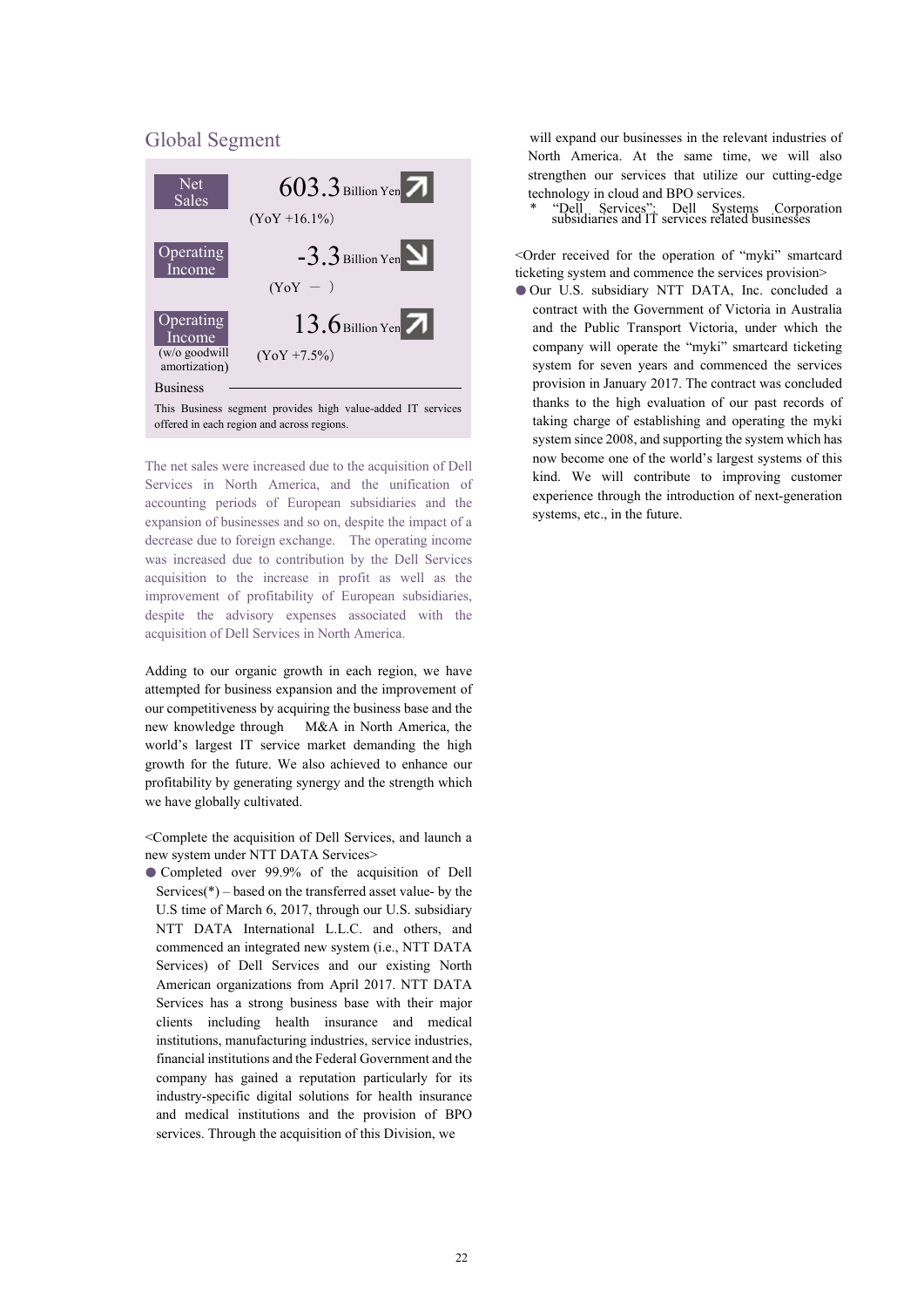Notes:

1. The AW3D(R) Global Digital 3D Map Distribution Service

In corporation with the Japan Aerospace Exploration Agency (JAXA), we began providing the service for the world's first five-meter-resolution 3D map with the Digital Elevation Model (DEM) that uses 3 million satellite images taken by "DAICHI (ALOS)," JAXA's land-area observation technology satellite and can show the ups and downs of the land surface of the Earth.

2. System Banking Kyushu (SBK)

Refers to a business association organization that plans, develops and operates core systems for THE FUKUOKA CHUO BANK, LTD., THE SAGA KYOEI BANK, LTD., THE BANK OF NAGASAKI, LTD., THE HOWA BANK, LTD., The Miyazaki Taiyo Bank, Ltd. and MINAMI NIPPON BANK, LTD.

3. Beacon

Refers to a Bluetooth LE (short-range wireless network technology) device which works in conjunction with apps on smartphones and others.

- 4. Demonstration experiment (Proof of Concept) of a message and campaign information delivery service Refers to a demonstration experiment (PoC) of a service to deliver information on campaigns or coupons and others assumed to have a great affinity to the app user's (the subject of the demonstration experiment) history of location information detected by beacon antennas installed by push notification.
- 5. Digital Corporate Accelerate Program(DCAP)

Digital Corporate Accelerate Program (DCAP) Refers to the system to support general corporations' efforts to create new business in collaboration with venture companies.

6. Edge computing technology

Refers to a technology to process a large quantity of data at high speed by dispersedly deploying edge servers near users.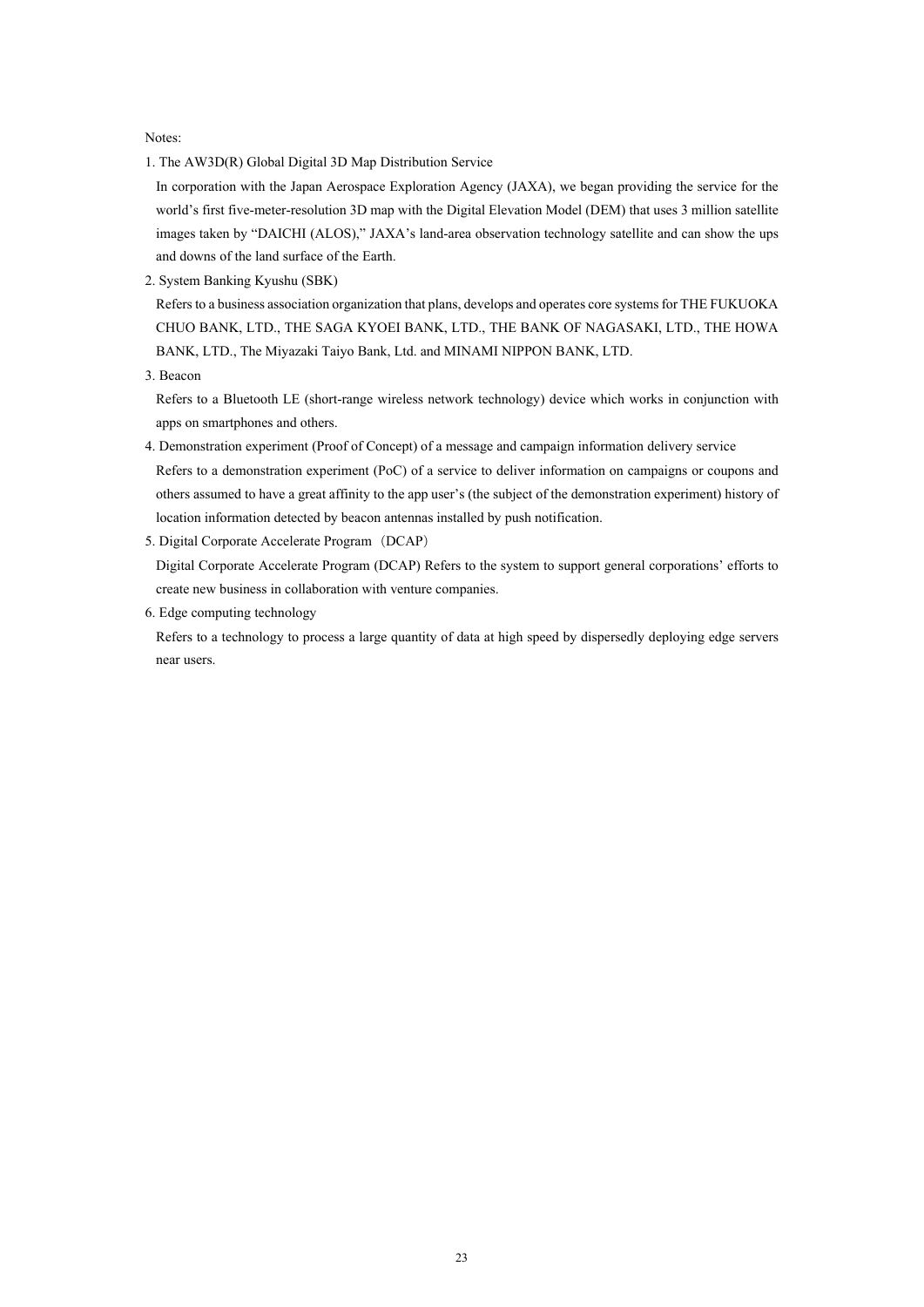The following shows the status of overseas bases during the period under review.

Approx.75,500 employees deployed in 210 cities in 51 countries and regions outside of Japan (Approx.110,000 employees include Japan) (AS of March 31, 2017)

As a result of the above, for the consolidated results of the Group in the current fiscal year, it was as follows.



#### **2. Changes in Assets and Profit and Loss**

| $(\frac{1}{2})$ million, except net income per share [yen]) |           |                                                                     |           |                                                                                                  |           |
|-------------------------------------------------------------|-----------|---------------------------------------------------------------------|-----------|--------------------------------------------------------------------------------------------------|-----------|
| Year<br>Items                                               | (2012)    | 25 <sup>th</sup> Fiscal Year 26 <sup>th</sup> Fiscal Year<br>(2013) | (2014)    | 27 <sup>th</sup> Fiscal Year 28 <sup>th</sup> Fiscal Year 29 <sup>th</sup> Fiscal Year<br>(2015) | (2016)    |
| Net Sales                                                   | 1,301,941 | 1,343,772                                                           | 1,511,812 | 1,614,897                                                                                        | 1,732,473 |
| <b>Operating Income</b>                                     | 85,696    | 62,583                                                              | 84,013    | 100,885                                                                                          | 117,109   |
| Ordinary income                                             | 81,870    | 62,153                                                              | 77,909    | 98,158                                                                                           | 112,993   |
| Net income attributable to owners of<br>parent              | 43,517    | 23,287                                                              | 32,144    | 63,373                                                                                           | 65,686    |
| Net income per Share                                        | 155       | 83                                                                  | 114       | 226                                                                                              | 234       |
| <b>Total Assets</b>                                         | 1,524,309 | 1,689,940                                                           | 1,822,837 | 1,860,319                                                                                        | 2,234,809 |
| Net Assets                                                  | 684,207   | 709,818                                                             | 806,205   | 773,670                                                                                          | 830,268   |
| New Orders Received                                         | 1,197,168 | 1,400,221                                                           | 1,429,117 | 1,662,662                                                                                        | 1,781,565 |

Changes in Assets and Profit and Loss of the Corporate Group

Notes:

1. Net income per share is calculated based on the average number of shares outstanding during the fiscal year.

2. Net income per share is a figure derived by assuming that the share split of October 1, 2013 was conducted at the beginning of the 25th fiscal year.

#### **3. Capital Investments**

The amount of capital investments in this consolidated fiscal year under review is 158,140 million yen (up by 18.0% compared to the previous term). The major component of them was the investment in the financial field.

#### **4. External Financing**

The Group has borrowed money from NTT FINANCE CORPORATION etc. to allocate funds, etc. for M&A related matters in this consolidated fiscal year.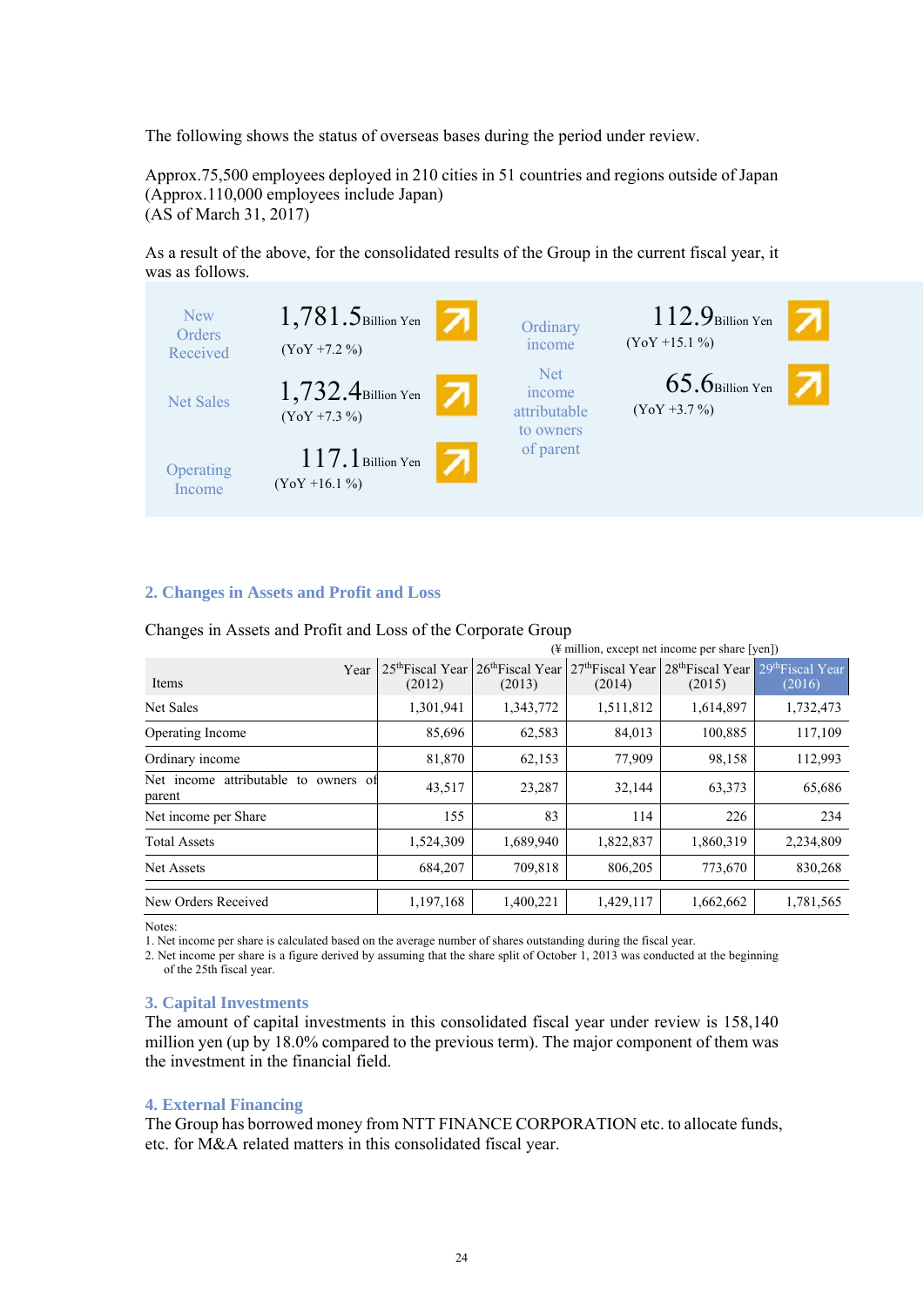#### **5. Progress of Technical Development**

The Group's main business, system integration (SI), is seeing some improvement with the gradual recovery of the Japanese economy, but is still exposed to a very tough competitive environment. In order to beat the competition in this kind of environment, we are focusing our R&D efforts on "innovation technologies to deliver solutions", for faster and higher quality system development. In addition, we are also working on the "utilization of advanced technologies" that proactively incorporates new technological trends. With these two initiatives we combine a development capability that can respond flexibly to changes in circumstances, and are working to strengthen our R&D so that we can propose and deliver winning systems to our clients.

Through collaborative research and development with NIPPON TELEGRAPH AND TELEPHONE CORPORATION (NTT), we utilize the results of fundamental research and development themes from such research and development to focus our resources on applied research and development themes.

The research and development costs for the consolidated fiscal year under review were 12,359 million yen. The results of the research and development, which are applicable commonly to the Public & Social Infrastructure, the Financial, the Enterprise & Solutions and the Global Segment, are not separately recorded by each segment.

#### [Innovation technologies to deliver solutions]

We have been working on achieving the high speed and high quality development by the automation of software development and this has been our superiority in competition. Against this backdrop, in addition to further advancement in automation technology, we have undertaken legacy modernization (Notel) and the speeding up of innovation in our development processes so that we can respond with agility to changes in development environments, and changes in our clients' business environments. In addition, we are promoting standardization initiatives on a global level.

<Major case example>

- ・ For further continued growth through global synergy, NTT DATA integrated development methodologies of our group companies all over the world. From April 2017, strived to prevent contradictions resulted by the technical terms inconsistency and enable to achieve the projects to realize high productivity and quality by having this development methodology shared among our development bases in both domestic and overseas possessing this intellectual concept with all our group companies. For the future, based on this development methodology, enhance the development capabilities globally and provide consistent high quality services regardless of the regions by utilizing the human resource and knowledge possessed by our domestic and overseas group companies effectively.
- ・In April 2017, NTT DATA started the operation of the "integrated development cloud" to integrate the system development environments of all group companies into the cloud and improve the productivity of system development. Recently, required to respond to "offensive IT (SoE: Note 3)" to create new business, not only responding to "defensive IT (SoR: Note 2)" for the efficiency of the existing businesses and operation processes, and to link both in a seamless manner. For satisfying those needs, we will promote the integration into cloud at our overseas subsidiaries and apply it to commercial environments (i.e., client services) sequentially.

#### [Utilization of advanced technologies]

NTT DATA has particularly focused on the technology themes of AI, IoT and advanced technology of IT infrastructure (e.g., blockchain) and put priority on investment in PoCs for applicable research topics and clients. As a means of discerning research topics for the mid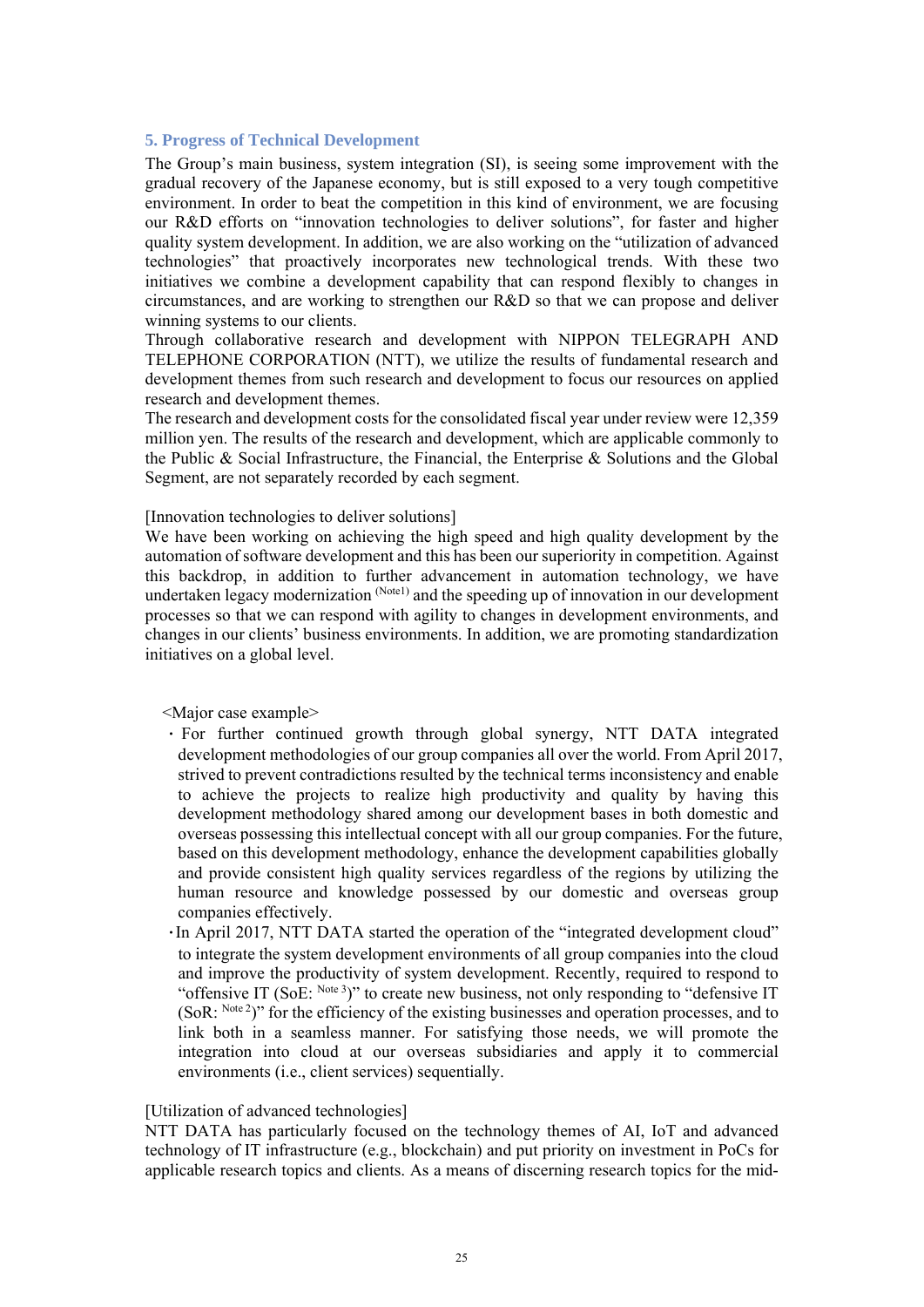to- long term, we try to grab the changes in the future with four perspectives such as politics, economy, society and technology in order to derive the "information society trends" and "technology trends" of near-future and formulate and publish these as NTT DATA Technology Foresight (Note 4).

<Major case example>

・NTT DATA and our Spanish subsidiary, everis Group, have developed the Smart Alert Solution for the intensive care unit (ICU) at Virgen del Rocio University Hospital in Seville, which is the largest hospital in Spain. The solution predicts the risks for serious complications, and immediately sends an alert to enable doctors and others for early medical intervention. We will conduct validation in multiple countries other than Spain, commercialize the solution by the end of 2017 and deploy it in hospitals all over the world starting from Spain, South America and North America.

Notes:

1. Legacy Modernization

The entire operations realized by the current system, which has been maintained for a long period of time (legacy system), are becoming difficult to understand with the system becoming increasingly enlarged, complex, and dependent on individual skills. The aim of legacy modernization is to clear those specifications of such black-box systems, utilize existing assets, and renovate them into new systems.

2. SoR (Systems of Record)

Refers to all conventional operational systems, such as core systems.

3. SoE(Systems of Engagement)

Refers to a system that enables digital innovation, such as the innovation in corporate business processes and the creation of new business.

4. NTT DATA Technology Foresight

The near-future vision of the information society (information society trend) and IT-related technology trends. It is derived through comprehensive surveys of the trend relating to IT that are implemented from the perspectives of politics, economy, society and technology, as well as through hearings and discussions with domestic and foreign intellectuals. Trend information has been released since 2012, and is yearly updated.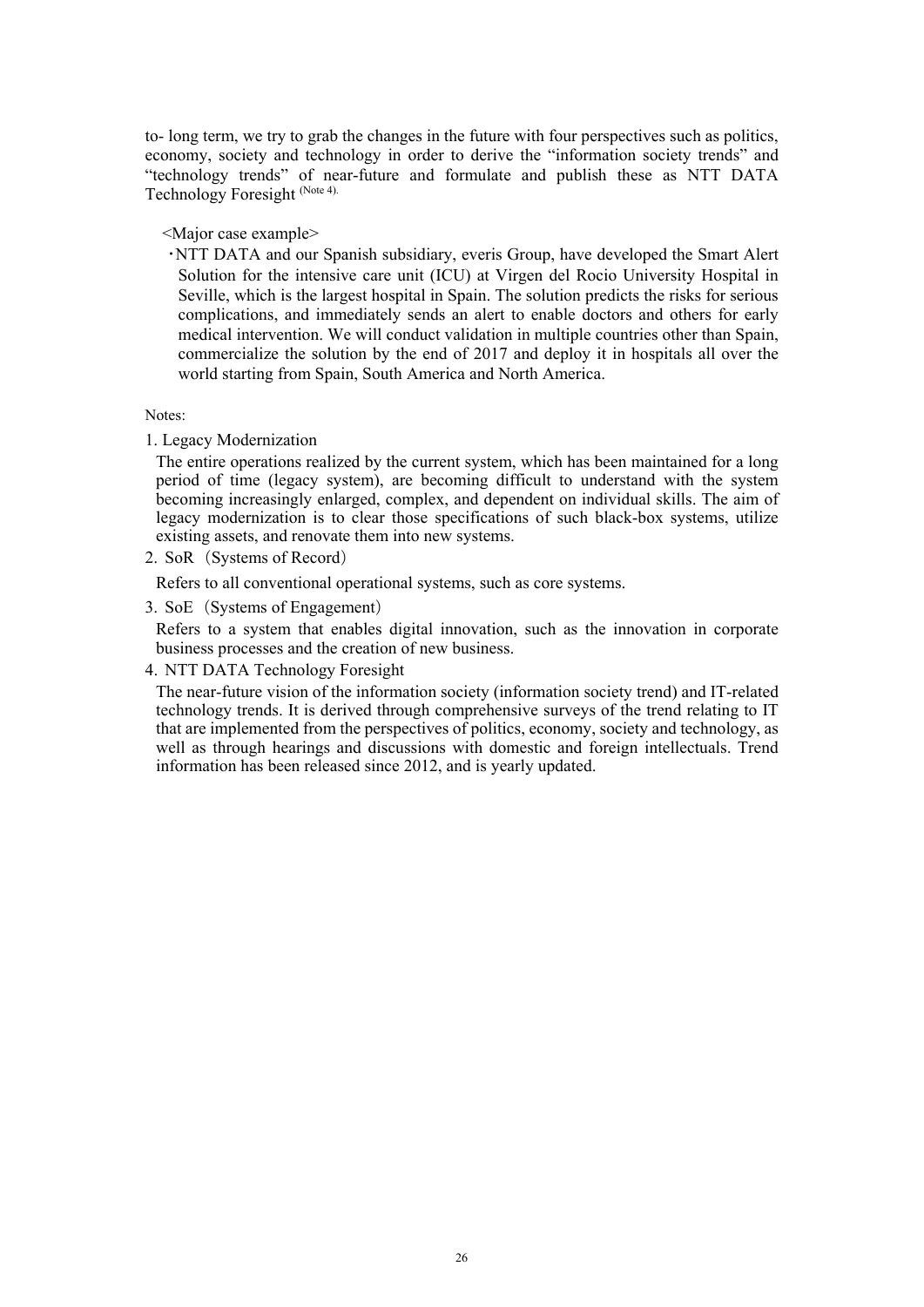#### **6. Parent Company and Principal Subsidiaries**

### (1) Relationship with parent company

The parent company of NTT DATA is NIPPON TELEGRAPH AND TELEPHONE CORPORATION, which holds 152,001,000 shares (voting right ratio 54.2%) of NTT DATA. Commercial transactions between NTT DATA and NIPPON TELEGRAPH AND TELEPHONE CORPORATION include research and development of basic systems conducted by and services and convenience for the group management provided by NIPPON TELEGRAPH AND TELEPHONE CORPORATION.

| Name of Company                                               | Capital                              | <b>NTT</b><br>DATA's<br><b>Voting Right</b><br>Ratio | Location               | Main Line of Business             |
|---------------------------------------------------------------|--------------------------------------|------------------------------------------------------|------------------------|-----------------------------------|
| <public &="" infrastructure="" segment="" social=""></public> |                                      |                                                      |                        |                                   |
| NTT DATA i CORPORATION                                        | $\frac{1}{2}$ million<br>100         | 100.0%                                               | Tokyo                  | System design/<br>development     |
| NTT DATA KYUSHU CORPORATION                                   | $\overline{\text{y}}$ million<br>100 | $100.0\%$                                            | Fukuoka<br>Prefecture  | System design/<br>development     |
| NTT DATA TOKAI CORPORATION                                    | $\overline{\text{y}}$ million<br>100 | 100.0%                                               | Aichi<br>Prefecture    | System design/<br>development     |
| NTT DATA KANSAI CORPORATION                                   | $\overline{\text{y}}$ million<br>400 | 100.0%                                               | Osaka<br>Prefecture    | System design/<br>development     |
| <financial segment=""></financial>                            |                                      |                                                      |                        |                                   |
| NTT DATA SYSTEM TECHNOLOGIES INC.                             | ¥ million<br>100                     | 97.1%                                                | Tokyo                  | System design/<br>development     |
| NTT DATA CUSTOMER SERVICE CORPORATION                         | $\frac{1}{2}$ million<br>100         | 100.0%                                               | Tokyo                  | Systems operation/<br>maintenance |
| NTT DATA FINANCIAL CORE CORPORATION                           | $\frac{1}{2}$ million<br>100         | 100.0%                                               | Tokyo                  | System design/<br>development     |
| NTT DATA FORCE CORPORATION                                    | $\frac{1}{4}$ million<br>285         | 92.5%                                                | Kanagawa<br>Prefecture | System design/<br>development     |
| NTT DATA SOFIA CORPORATION                                    | $\frac{1}{2}$ million<br>80          | 95.0%                                                | Tokyo                  | System design/<br>development     |
| NTT DATA Getronics Corporation                                | $\frac{1}{2}$ million<br>490         | 70.0%                                                | Tokyo                  | System design/<br>development     |
| <b>XNET Corporation</b>                                       | $\frac{1}{2}$ million<br>783         | 51.0%                                                | Tokyo                  | System sales                      |
| Japan Information Processing Service Co., Ltd.                | $\frac{1}{2}$ million<br>2.460       | 80.0%                                                | Tokyo                  | System design/<br>development     |
| $\leq$ Enterprise & Solutions Segment>                        |                                      |                                                      |                        |                                   |
| NTT DATA SMS CORPORATION                                      | $\frac{1}{2}$ million<br>100         | 100.0%                                               | Tokyo                  | Systems operation                 |
| NTT DATA INTRAMART CORPORATION                                | $\frac{1}{2}$ million<br>738         | 46.8%                                                | Tokyo                  | Package software sales            |
| NTT DATA WAVE CORPORATION                                     | $\frac{1}{2}$ million<br>100         | 80.1%                                                | Tokyo                  | System design/<br>development     |
| NTT DATA BUSINESS SYSTEMS CORPORATION                         | $\frac{1}{2}$ million<br>100         | 100.0%                                               | Tokyo                  | System design/<br>development     |
| NTT DATA CCS CORPORATION                                      | $\frac{1}{2}$ million<br>330         | $60.0\%$                                             | Tokyo                  | System design/<br>development     |
| NTT DATA MSE Corporation                                      | $\frac{1}{2}$ million<br>320         | 45.0%                                                | Kanagawa<br>Prefecture | System design/<br>development     |
| <b>JSOL</b> Corporation                                       | $\frac{1}{2}$ million<br>5,000       | 50.0%                                                | Tokyo                  | System design/<br>development     |
| NJK CORPORATION                                               | $\overline{4}$ million<br>4,222      | 100.0%                                               | Tokyo                  | System design/<br>development     |
| NTT DATA SBC Corporation (Note 3)                             | $\frac{1}{2}$ million<br>100         | 80.0%                                                | Osaka<br>Prefecture    | System design/<br>development     |

#### (2) Principal subsidiaries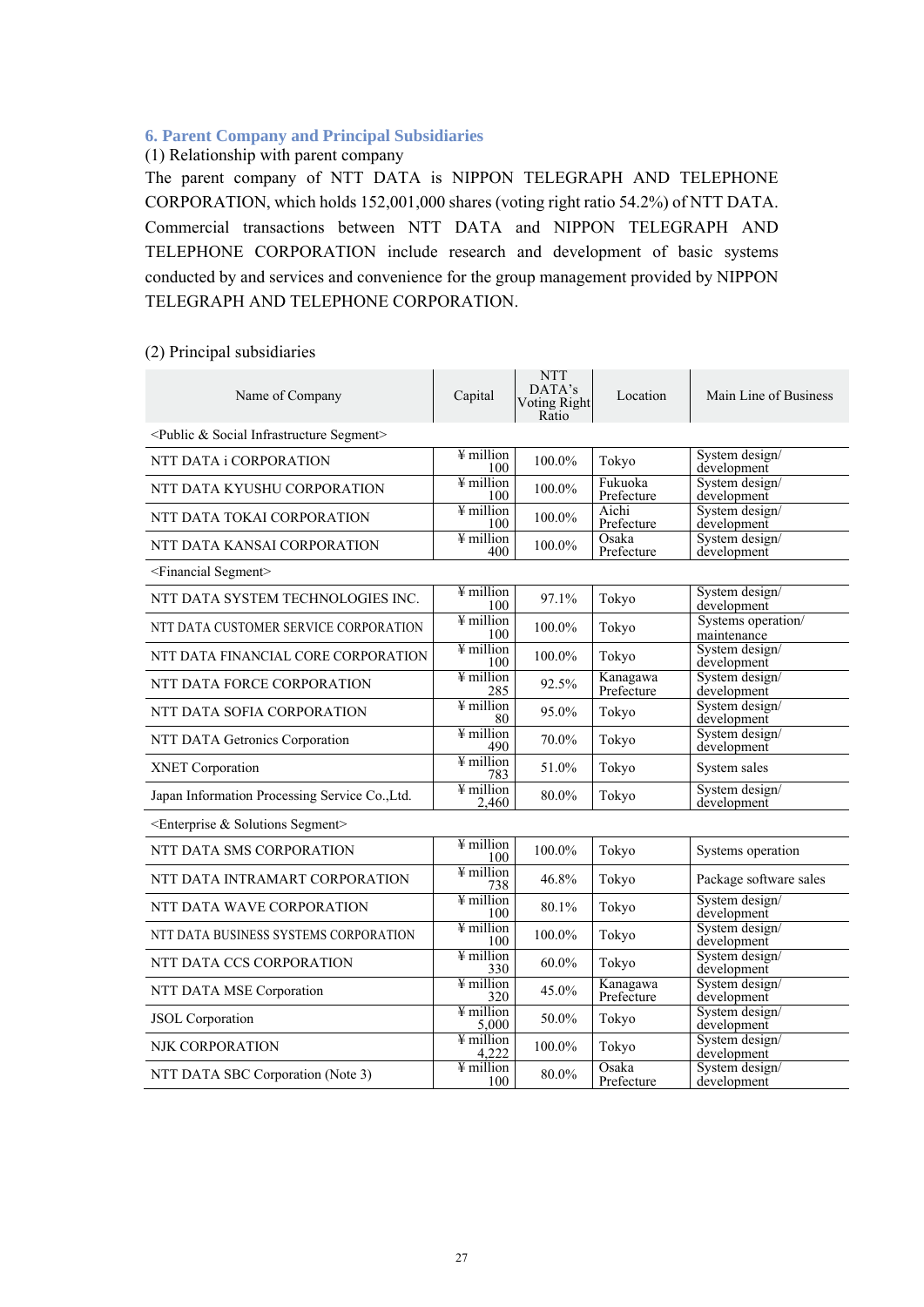| Name of Company                                   | Capital                          | <b>NTT</b><br>DATA's<br><b>Voting Right</b><br>Ratio | Location                 | Main Line of Business                                      |
|---------------------------------------------------|----------------------------------|------------------------------------------------------|--------------------------|------------------------------------------------------------|
| <global segment=""></global>                      |                                  |                                                      |                          |                                                            |
| North America                                     |                                  |                                                      |                          |                                                            |
| NTT DATA, Inc.                                    | \$ thousand<br>1,629,508         | 100.0%<br>$(100.0\%)$                                | Massachusetts,<br>U.S.A. | Consulting System design/<br>development                   |
| NTT Data International L.L.C.                     | \$ thousand<br>4,558,068         | 100.0%                                               | New York,<br>U.S.A.      | Supervision of North<br>American operating<br>subsidiaries |
| NTT DATA Enterprise Services Holding, Inc.        | \$ thousand<br>130,097           | 100.0%<br>$(100.0\%)$                                | Texas,<br>U.S.A.         | Consulting System design/<br>development                   |
| NTT DATA Consulting, Inc.                         | \$ thousand<br>205,176           | 100.0%<br>$(100.0\%)$                                | NorthCarolina,<br>U.S.A. | Consulting System design/<br>development                   |
| NTT DATA Services International Holdings B.V.     | \$ thousand<br>261,356           | 100.0%                                               | Amsterdam,<br>Nederland  | Consulting System design/<br>development                   |
| NTT DATA Services Corporation (Note 3)            | \$ thousand<br>726,297           | 100.0%<br>$(100.0\%)$                                | Texas.<br>U.S.A.         | Consulting System design/<br>development                   |
| NTT DATA Services, LLC (Note 3)                   | \$ thousand<br>2,070,433         | 100.0%<br>$(100.0\%)$                                | Texas,<br>U.S.A.         | Consulting System design/<br>development                   |
| <b>EMEA</b>                                       |                                  |                                                      |                          |                                                            |
| NTT DATA EMEA LTD.                                | $\in$ thousand<br>510,504        | 100.0%                                               | London,<br>England       | Supervision of European<br>operating subsidiaries          |
| everis                                            |                                  |                                                      |                          |                                                            |
| EVERIS PARTICIPACIONES, S.L.U.                    | $\epsilon$ thousand<br>117,999   | $100.0\%$                                            | Madrid.<br>Spain         | Consulting System design/<br>development                   |
| <b>APAC</b>                                       |                                  |                                                      |                          |                                                            |
| NTT DATA ASIA PACIFIC PTE. LTD.                   | Singapore \$ thousand<br>218,804 | 100.0%                                               | Singapore                | Supervision of APAC<br>operating subsidiaries              |
| China                                             |                                  |                                                      |                          |                                                            |
| NTT DATA (CHINA) INVESTMENT Co.,<br>LTD.          | CNY thousand<br>380.198          | 100.0%                                               | Beijing,<br>China        | Supervision of China<br>operating subsidiaries             |
| business solutions                                |                                  |                                                      |                          |                                                            |
| itelligence AG                                    | $\epsilon$ thousand<br>82,782    | 100.0%<br>$(100.0\%)$                                | Bielefeld.<br>Germany    | Consulting System design/<br>development                   |
| NTT DATA EUROPE GmbH & CO. KG                     | $\epsilon$ thousand<br>428,615   | 100.0%<br>$(5.0\%)$                                  | Bielefeld,<br>Germany    | Supervision of overseas<br>SAP operating subsidiaries      |
| $<$ Others $>$                                    |                                  |                                                      |                          |                                                            |
| NTT DATA MANAGEMENT SERVICE<br><b>CORPORATION</b> | $\frac{1}{2}$ million<br>100     | 70.0%                                                | Tokyo                    | Administrative agent<br>business                           |
| NTT DATA INTELLILINK CORPORATION                  | $\frac{1}{2}$ million<br>100     | 100.0%                                               | Tokyo                    | System design/<br>development                              |

Notes:

1. In addition to the above, there were 266 subsidiaries at March 31, 2017.

2. Figures in parentheses in the column of NTT DATA's voting right ratio show the ratio of indirectly owned voting rights included therein.

3. Companies which NTT DATA or subsidiary of NTT DATA acquired their shares during the current consolidated fiscal year.

4. There are no subsidiaries that fall under the category of designated wholly-owned subsidiary.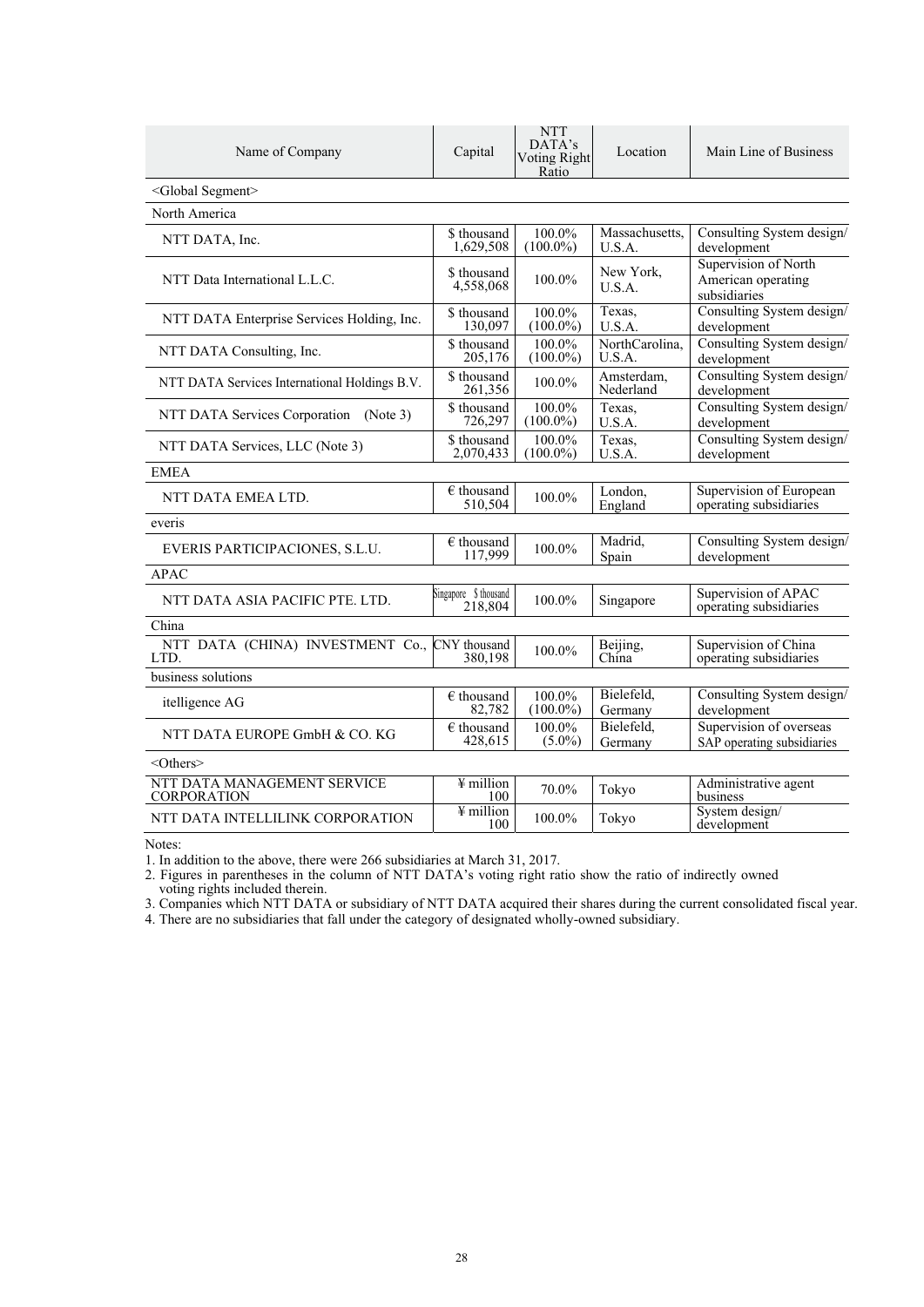#### **7. Principal Centers of the Corporate Group**

#### (1) Principal Offices of NTT DATA

Head Office: 3-3, Toyosu 3-chome, Koto-ku, Tokyo, Japan

| Divisions: | Public Sector 1                    | (Tokvo) | Public Sector 2                  | (Tokyo) |
|------------|------------------------------------|---------|----------------------------------|---------|
|            | Telecom & Utility Business Sector  | (Tokvo) | <b>First Financial Sector</b>    | (Tokyo) |
|            | Second Financial Sector            | (Tokvo) | Third Financial Sector           | (Tokyo) |
|            | Fourth Financial Sector            | (Tokyo) | IT Services & Payments Services  | (Tokyo) |
|            |                                    |         | Sector                           |         |
|            | Manufacturing IT Innovation Sector | (Tokyo) | <b>Business Solutions Sector</b> | (Tokyo) |
|            | Global Business Sector             | (Tokyo) |                                  |         |

(2) Principal offices of principal subsidiaries

As listed in the "Location" column in (2) "Principal Subsidiaries" of Section 6 "Parent Company and Principal Subsidiaries" above.

#### **8. Employees**

| Number of Employees (persons) | Increase/Decrease Compared with the End of the Previous<br>Fiscal Year (persons) |  |
|-------------------------------|----------------------------------------------------------------------------------|--|
| 111.664                       | 31.138                                                                           |  |

Notes:

- 1. The number of employees above does not include the persons who transferred to other companies, but includes the persons who are transferred from other companies.
- 2. The number of employees increased by 31,138 in this consolidated year; this is mainly due to the transfer of the Dell Services in the Global Segment.

#### (For reference) Employees of NTT DATA

| Number of Employees<br>(persons) | Increase/Decrease Compared<br>with the End of the Previous<br>Fiscal Year (persons) | Average Age<br>(years old) | Average Working Years<br>(years) |
|----------------------------------|-------------------------------------------------------------------------------------|----------------------------|----------------------------------|
| 1.227                            |                                                                                     | 38                         | 14.3                             |

Notes:

1. The number of employees above does not include the persons who transferred to other companies, but includes the persons who are transferred from other companies.

2. In calculating the average working years of employees, the number of working years in NIPPON TELEGRAPH AND TELEPHONE CORPORATION, NIPPON TELEGRAPH AND TELEPHONE EAST CORPORATION, NIPPON TELEGRAPH AND TELEPHONE WEST CORPORATION, NTT Communications Corporation, and other companies are included in the above average working years in case of the employees transferred from such companies.

#### **9. Principal Lenders**

| Name of Lender                   | Borrowings Outstanding $(\frac{1}{2})$ million |  |
|----------------------------------|------------------------------------------------|--|
| NTT FINANCE CORPORATION          | 223,464                                        |  |
| Mizuho Bank, Ltd.                | 71.821                                         |  |
| Mizuho Trust & Banking Co., Ltd. | 16,314                                         |  |
| Development Bank of Japan Inc.   | 10,000                                         |  |
| Shinkin Central Bank             | 8,000                                          |  |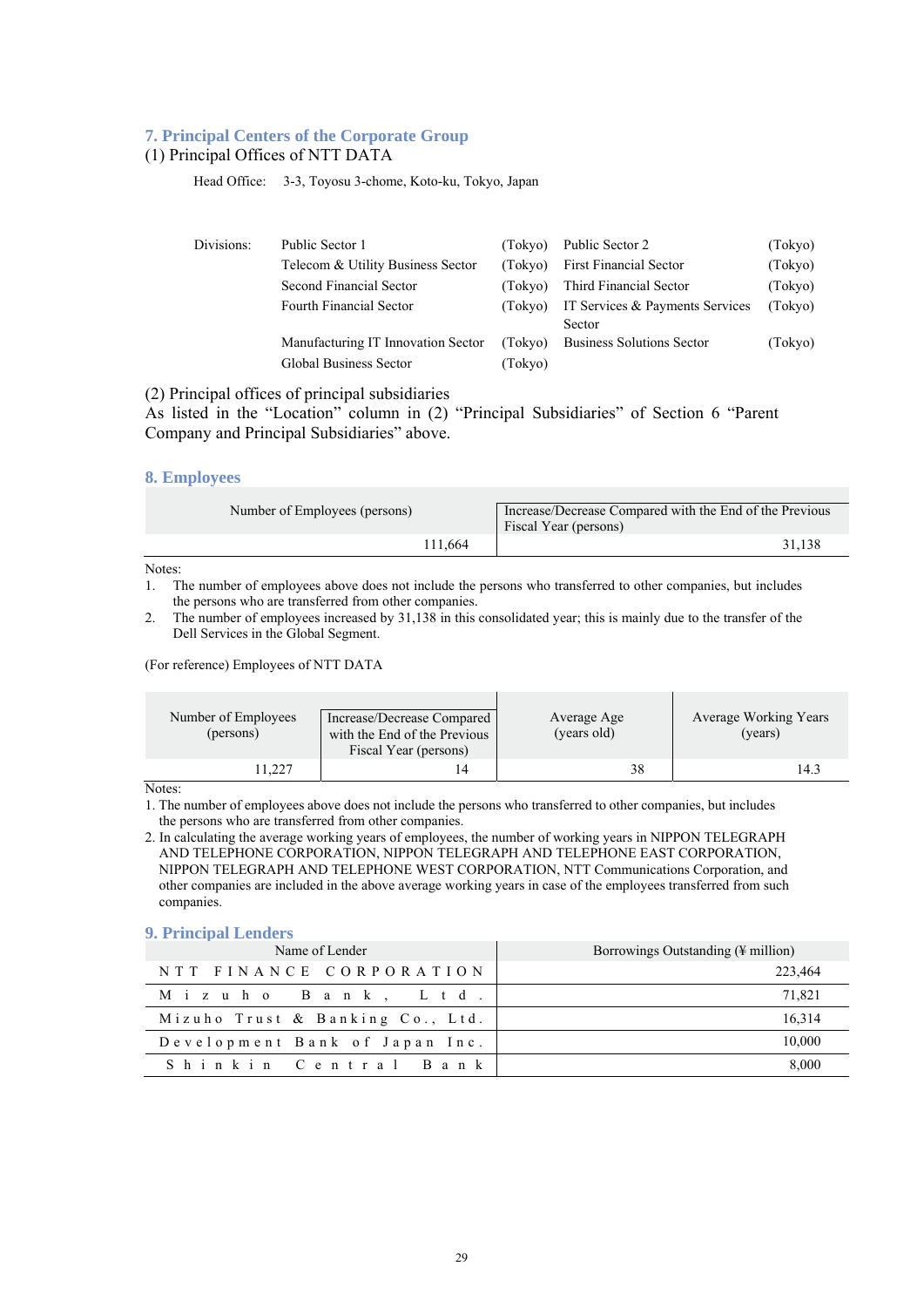# 2 MATTERS CONCERNING SHARES

1. Total number of shares authorized to be issued by the company 1,122,000,000 shares

2. Total number of shares issued 280,500,000 shares (Including 99 shares of treasury stock)

- 3. Number of shareholders 74,455 persons
- 4. Principal shareholders

| Name                                                                                                                                                     | Number of Shares Held | Ratio of Shareholding $(\%)$ |
|----------------------------------------------------------------------------------------------------------------------------------------------------------|-----------------------|------------------------------|
| NIPPON TELEGRAPH AND TELEPHONE CORPORATION                                                                                                               | 152,001,000           | 54.19                        |
| The Master Trust Bank of Japan, Ltd. (Trust Account)                                                                                                     | 21,240,800            | 7.57                         |
| Japan Trustee Services Bank, Ltd. (Trust Account)                                                                                                        | 11,577,600            | 4.13                         |
| Trust & Custody Services Bank, Ltd. (Investment Trust Account)                                                                                           | 3,436,900             | 1.23                         |
| NTT DATA Employee Share-Holding Association                                                                                                              | 2,871,500             | 1.02                         |
| Japan Trustee Services Bank, Ltd. (Trust Account5)                                                                                                       | 2,240,600             | 0.80                         |
| STATE STREET BANK WEST CLIENT - TREATY 505234<br>(Standing agent: Mizuho Bank, Ltd.)                                                                     | 2,222,791             | 0.79                         |
| NORTHERN TRUST CO. (AVFC) RE U.S. TAX EXEMPTED PENSION FUNDS<br>(Standing agent: The Hong Kong and Shanghai Banking<br>Corporation Limited Tokyo Branch) | 2,206,100             | 0.79                         |
| Goldman Sachs Japan Co., Ltd.                                                                                                                            | 2,000,000             | 0.71                         |
| Japan Trustee Services Bank, Ltd. (Trust Account7)                                                                                                       | 1,777,800             | 0.63                         |

Note: Ratio of Shareholding has been calculated after deducting treasury stock (99 shares).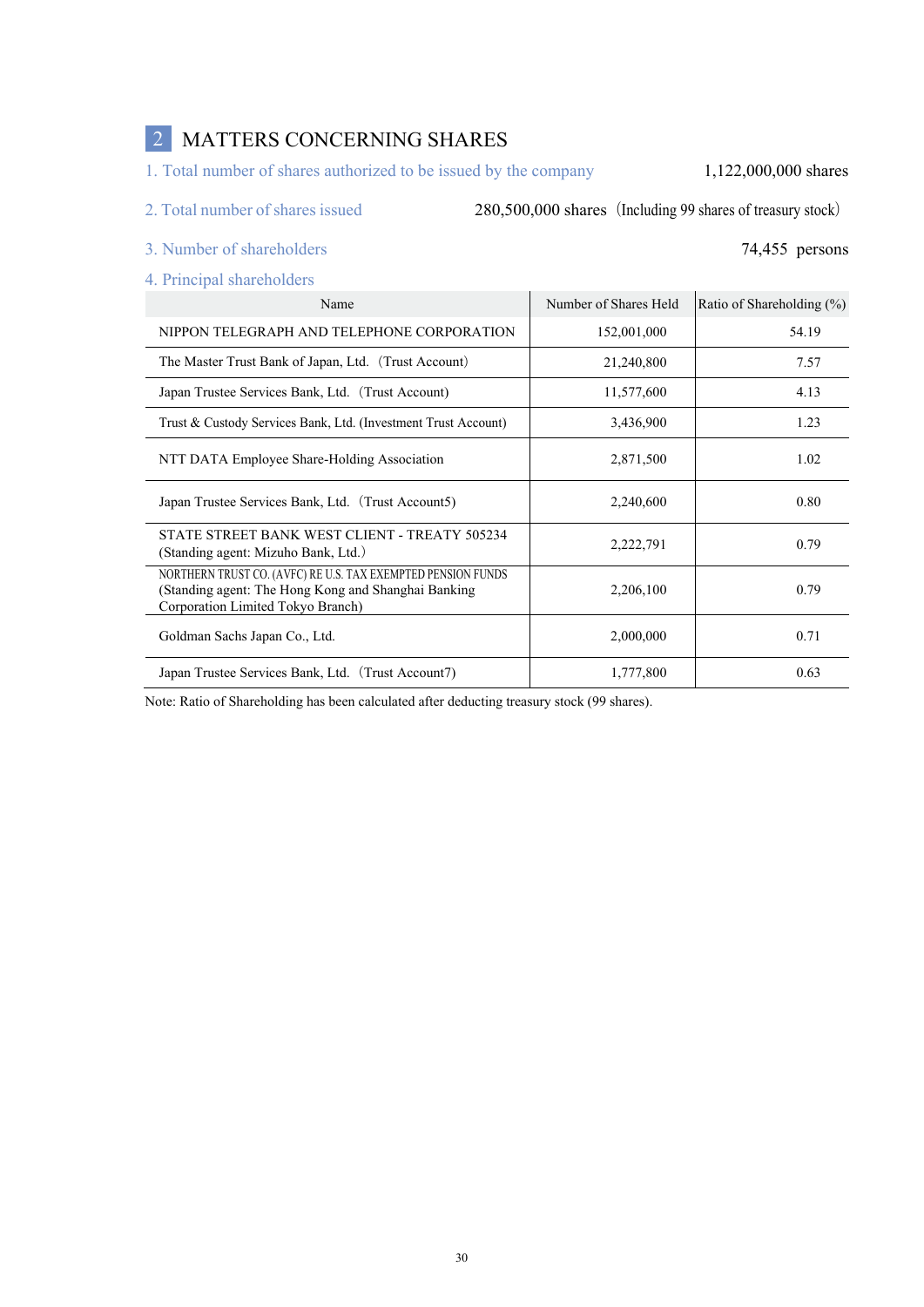# 3 MATTERS CONCERNING DIRECTORS AND CORPORATE AUDITS

|                                                                   | 1. Raine of Directors and Corporate Addits |                                                                                                                                                                                                         |
|-------------------------------------------------------------------|--------------------------------------------|---------------------------------------------------------------------------------------------------------------------------------------------------------------------------------------------------------|
| Position                                                          | Name                                       | Areas of responsibility<br>and Principal Concurrent Positions                                                                                                                                           |
| President and Chief<br><b>Executive Officer</b>                   | Toshio Iwamoto                             |                                                                                                                                                                                                         |
| Representative Director<br>and Senior Executive                   | Masanori Shiina                            | Responsible for Corporate Strategy, Finance(CFO), Investor Relations,<br>and Risk Management                                                                                                            |
| Vice President                                                    |                                            | Partnership of Regional revitalization /Value Partner 2020.                                                                                                                                             |
| Representative Director<br>and Senior Executive<br>Vice President | Yo Honma                                   | Responsible for Enterprise & Solutions Segment                                                                                                                                                          |
| Representative Director<br>and Executive Vice<br>President        | Eiji Ueki                                  | Responsible for Technology Strategy(CTO) and Information<br>Security(CISO)<br>Responsible for Financial Segment                                                                                         |
| Director and Executive<br>Vice President                          | Kazuhiro Nishihata                         | Director of the Center for Financial Industry Information Systems<br>Responsible for Global Segment<br>NTT Data International L.L.C. Chair                                                              |
| Director and Executive<br>Vice President                          | Tsuyoshi Kitani                            | Head of Technology and Innovation General Headquarters<br>Head of System Engineering Headquarters                                                                                                       |
| Director and Executive<br>Vice President                          | Keiichiro Yanagi                           | Responsible for General Affairs Department<br>Responsible for Human Resources Department                                                                                                                |
| Director and Executive<br>Vice President                          | Hiroyuki Aoki                              | Responsible for Public & Social Infrastructure Segment                                                                                                                                                  |
| Director                                                          | Yukio Okamoto                              | Representative Director, Okamoto Associates, Inc.<br>Director, MITSUBISHI MATERIALS CORPORATION<br>Director, Nippon Yusen Kabushiki Kaisha<br>Director of a non-profit organization "Shin-Gen-Eki-Net." |
| Director                                                          | Hiromasa Takaoka                           | Vice President of HR, General Affairs Department of NIPPON<br>TELEGRAPH AND TELEPHONE CORPORATION                                                                                                       |
| Director                                                          | Eiji Hirano                                | Vice Chairman, Director and Representative Executive Officer,<br>MetLife, Inc.<br>Director, RIKEN CORPORATION                                                                                           |
| Standing Corporate Audit                                          | Yukio Ishijima                             |                                                                                                                                                                                                         |
| Standing Corporate Audit                                          | Tetsuro Yamaguchi                          |                                                                                                                                                                                                         |
| <b>Standing Corporate Audit</b>                                   | Akio Nakamura                              | Lawyer<br>Director, Tokyo Century Corporation                                                                                                                                                           |
| Corporate Audit                                                   | Rieko Sato                                 | Lawyer<br>Director (audit and supervisory committee member), Dai-ichi Life<br>Holdings, Inc.                                                                                                            |

#### **1. Name of Directors and Corporate Audits**

Notes:

- 1. Of the directors, both Eiji Hirano and Yukio Okamoto are outside directors assigned in accordance with Article 2 (xv) of the Companies Act. NTT DATA has designated both Eiji Hirano and Yukio Okamoto as independent director in accordance with the listing regulations of the Tokyo Stock Exchange on which its stocks are listed, and has notified this to the Tokyo Stock Exchange.
- 2. Of the corporate audits, four audits, i.e. Yukio Ishijima, Tetsuro Yamaguchi, Akio Nakamura and Rieko Sato are outside corporate audits assigned in accordance with Article 2 (xvi) of the Companies Act. NTT DATA has designated Yukio Ishijima, Akio Nakamura and Rieko Sato as independent directors in accordance with the listing regulations of the Tokyo Stock Exchange on which its stocks are listed, and has notified this to the Tokyo Stock Exchange.
- 3. Director Yukio Okamoto resigned as Representative Director of "Signal of Hope" Fund to Support the Resumption of Tohoku Fisheries (non-profit General Incorporated Foundation) due to the dissolution of the organization. Audit Rieko Sato resigned as Audit of Ajinomoto Co., Inc. at the expiration of her term of office during this fiscal year.
- 4. Directors Satoshi Kurishima, Hironobu Sagae and Toshio Iwai resigned at the conclusion of the 28th Ordinary General Meeting of Shareholders held on June 22, 2016.
- 5. Yasuomi Hino, Corporate Audit, resigned at the conclusion of the 28th Ordinary General Meeting of Shareholders held on June 22, 2016.
- 6. NTT DATA and each of its outside directors (Yukio Okamoto and Eiji Hirano) and outside corporate audits(Yukio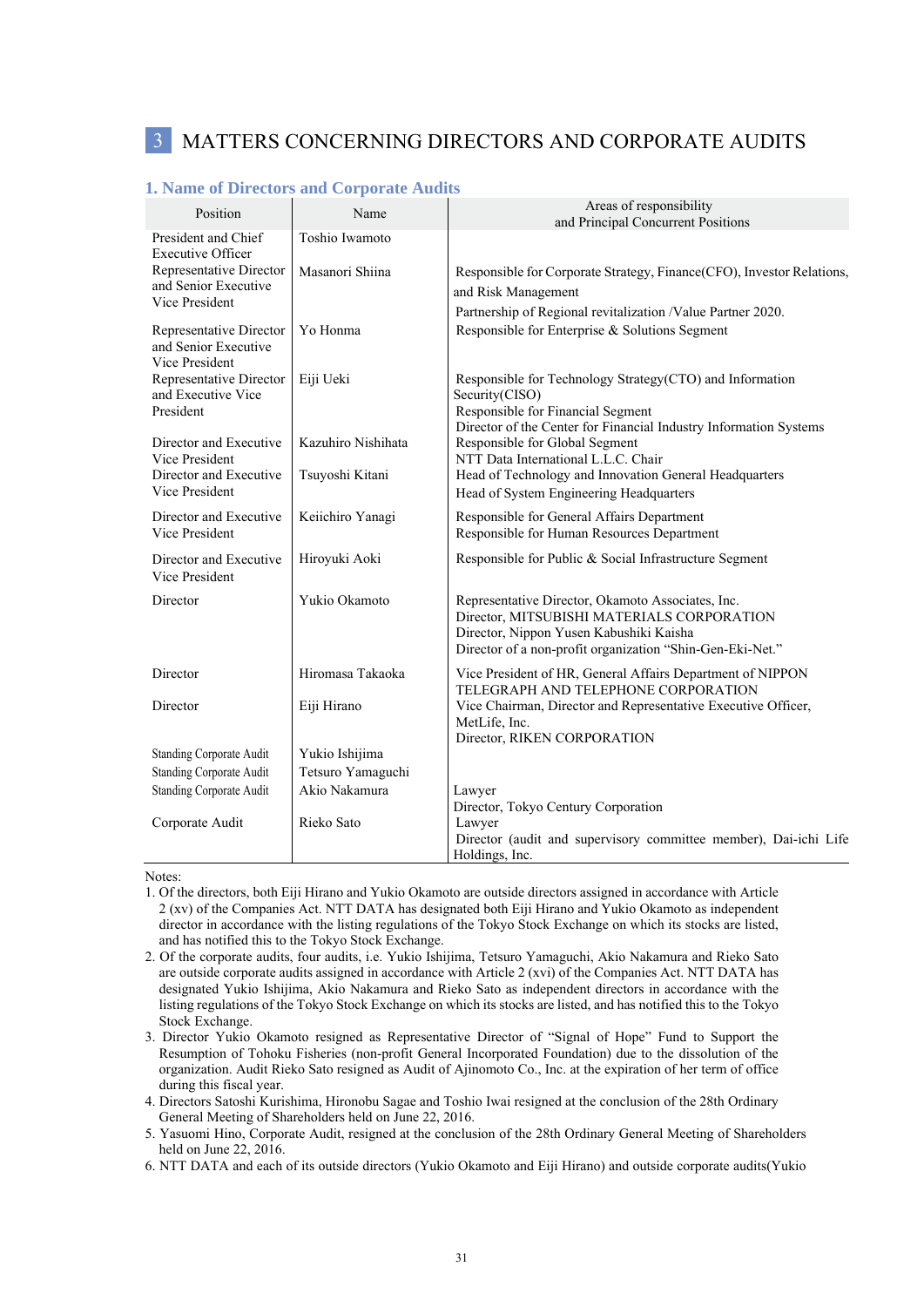Ishijima, Tetsuro Yamaguchi, Akio Nakamura and Rieko Sato) entered into an agreement for limiting the obligation to compensate for damage set forth in Article 423 (1) of the Companies Act pursuant to the provision of Article 427 (1) of the same Act. The maximum amount of compensation shall be the minimum liability amount prescribed in Article 425 (1) of the Companies Act.

#### **2. Policies concerning, and Total Remuneration of, Directors and Corporate Audits**

#### (1) Policies

NTT DATA explains the policy for determining the remuneration for directors to the parent company and independent outside directors and, upon receiving appropriate advice from them, determines the amount of remuneration to such extent as resolved at a shareholders' meeting at the Board of Directors.

- ・The remuneration for directors (excluding outside directors) is composed of monthly remuneration and bonuses. The amount of monthly remuneration is determined and provided in accordance with the responsibility and extent of the role of his or her position. Bonuses are determined and provided with the company performance for a relevant period. To reflect the medium- to long-term performance, each director is required to purchase the company's stock through the officers' shareholding association by paying a certain amount of money from each of their own monthly remuneration. Each director is also required to retain all the shares purchased by himself or herself during his or her term of office.
- ・Outside directors are paid only monthly remuneration, unrelated to business performance in order to ensure a high degree of independence.

The remuneration of audits shall be determined by the audit after consultation. For the purpose of securing a high degree of independence of the audits, their remuneration is not linked to the business results and the audits receive monthly compensation only.

| Position        | Number of Persons | ັ<br>Amount of Remuneration |
|-----------------|-------------------|-----------------------------|
| Director        | 13 persons        | 374 million yen             |
| Corporate Audit | 5 persons         | 101 million yen             |
| Total           | 18 persons        | 475 million yen             |

#### (2) Total amount of remuneration for directors and corporate audits during the fiscal year

Notes:

1. The above includes three directors and one corporate audit who retired at the conclusion of the 28th Ordinary General Meeting of Shareholders held on June 22, 2016.

3. The amount of remuneration includes the director bonus of 72 million yen.

<sup>2.</sup> Concerning the limit of remuneration for the directors and corporate audits, the 18<sup>th</sup> General Meeting of Shareholders held on June 22, 2006 passed the resolution to set the limit of remuneration for the directors at 580 million yen in a year and that for the corporate audits at 150 million yen in a year.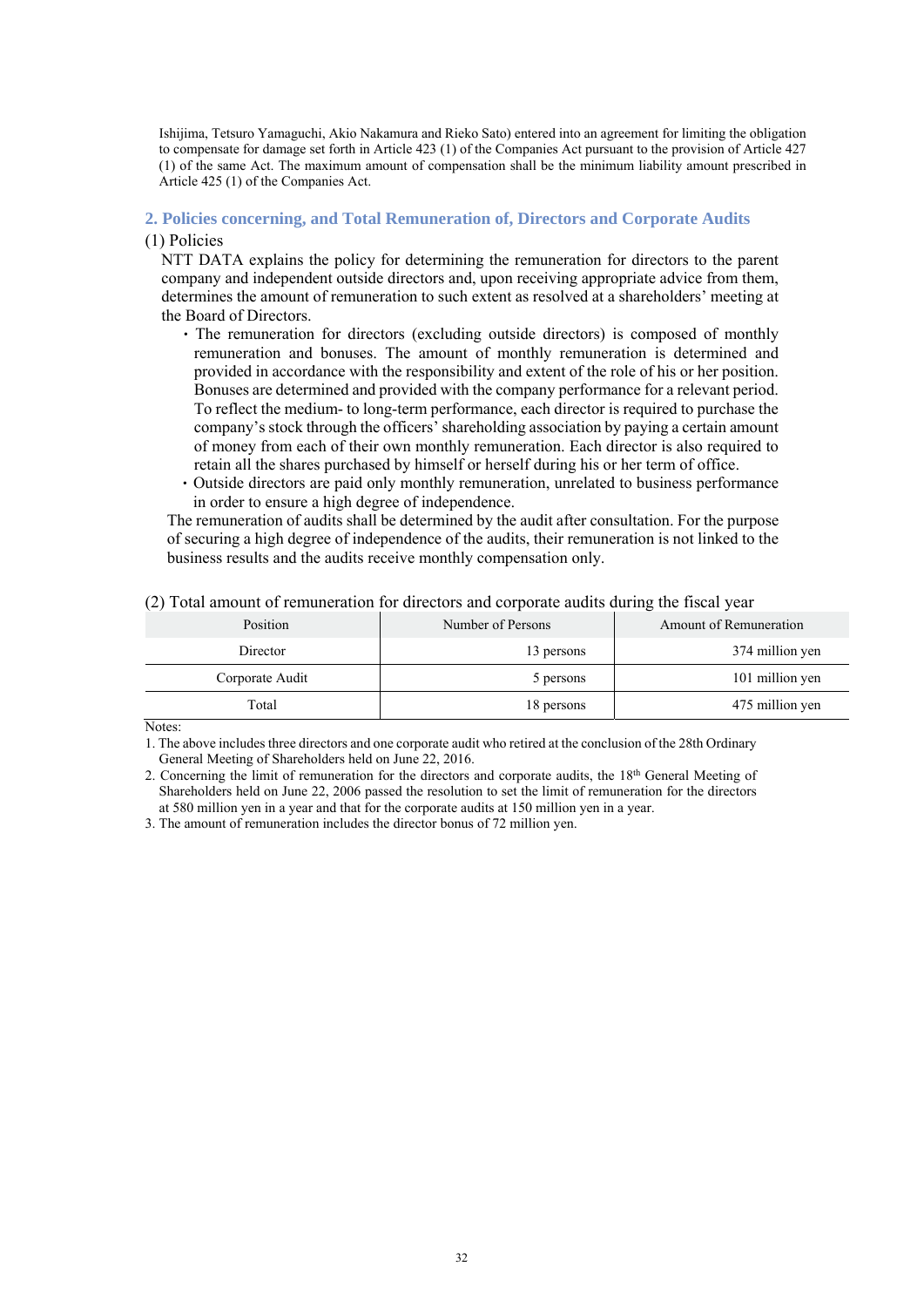#### **3. Outside Directors and Corporate Audits**

| (1) Additional posts in other companies of outside uncertifs and corporate addits |                                                   |                               |                                                                              |                                      |
|-----------------------------------------------------------------------------------|---------------------------------------------------|-------------------------------|------------------------------------------------------------------------------|--------------------------------------|
| Position                                                                          | Name                                              | <b>Concurrent Employers</b>   | <b>Concurrent Posts</b>                                                      | Relationship with<br><b>NTT DATA</b> |
|                                                                                   |                                                   | Okamoto Associates, Inc.      | Representative Director                                                      |                                      |
|                                                                                   | <b>MITSUBISHI MATERIALS</b><br><b>CORPORATION</b> | <b>Outside Director</b>       |                                                                              |                                      |
| Outside<br>Director                                                               | Yukio Okamoto                                     | Nippon Yusen Kabushiki Kaisha | Outside Director                                                             |                                      |
|                                                                                   | Non-profit organization "Shin-<br>Gen-Eki-Net."   | Director                      |                                                                              |                                      |
| Outside<br>Director                                                               | Eiji Hirano                                       | MetLife, Inc.                 | Vice Chairman,<br>Director and<br>Representative<br><b>Executive Officer</b> | (Note 1)                             |
|                                                                                   |                                                   | <b>RIKEN CORPORATION</b>      | <b>Outside Director</b>                                                      |                                      |
| Outside                                                                           |                                                   | <b>TANABE &amp; PARTNERS</b>  | Special Partner                                                              |                                      |
| Akio Nakamura<br>Corporate<br>Audit                                               |                                                   | Tokyo Century Corporation     | <b>Outside Director</b>                                                      | (Note 2)                             |
| Outside                                                                           |                                                   | <b>ISHII LAW OFFICE</b>       | Partner                                                                      |                                      |
| Rieko Sato<br>Corporate<br>Audit                                                  |                                                   | Dai-ichi Life Holdings, Inc.  | Outside Director (audit<br>and supervisory<br>committee member)              | (Note 3)                             |

#### (1) Additional posts in other companies of outside directors and corporate audits

Notes:

1. The Company maintains a business relationship with MetLife, Inc. However, its transactions account for less than 2% of the net sales of the Company.

2. The Company maintains a business relationship with Tokyo Century Corporation However, its transactions account for less than 2% of the net sales of the Company.

3. Ms. Rieko Sato, the audit, concurrently served as Audit of Dai-ichi Life Insurance Company, Limited in this business year (until September 2016). The Company maintains a business relationship with Dai-ichi Life Holdings, Inc. However, its transactions account for less than 2% of the net sales of the Company.

| Position                      | Name              | Main Activities                                                                                                                                                                                                                                                                                                                                                                                                                                            |
|-------------------------------|-------------------|------------------------------------------------------------------------------------------------------------------------------------------------------------------------------------------------------------------------------------------------------------------------------------------------------------------------------------------------------------------------------------------------------------------------------------------------------------|
| Outside<br>Director           | Yukio Okamoto     | He attended all 18 Board of Directors' meetings held during the fiscal year under<br>review, and made statements necessary for deliberating proposals from a point of<br>view that was independent of the members executing the business.                                                                                                                                                                                                                  |
| Outside<br>Director           | Eiji Hirano       | He attended 11 out of the 13 Board of Directors' meetings held during the fiscal<br>year under review after his appointment as Director of the Company, and made<br>statements necessary for deliberating proposals from a point of view that was<br>independent of the members executing the business.                                                                                                                                                    |
| Outside<br>Corporate<br>Audit | Yukio Ishijima    | He attended all 18 Board of Directors' meetings and all 19 Board of Corporate<br>Audits' meetings that were held during the fiscal year under review, and made<br>statements from the viewpoint of compliance with laws and regulations and the<br>Articles of Incorporation, and other viewpoints, when necessary, independent of<br>the members executing the business.                                                                                  |
| Outside<br>Corporate<br>Audit | Tetsuro Yamaguchi | He attended all 18 Board of Directors' meetings and all 19 Board of Corporate<br>Audits' meetings that were held during the fiscal year under review, and made<br>statements from the viewpoint of compliance with laws and regulations and the<br>Articles of Incorporation, and other viewpoints, when necessary, independent of<br>the members executing the business.                                                                                  |
| Outside<br>Corporate<br>Audit | Akio Nakamura     | He attended all 13 meetings of the Board of Directors and all 11 meetings of the<br>Board of Corporate Audits' meetings that were held during the fiscal year under<br>review after his appointment as Corporate Audit of the Company, and made<br>statements from the viewpoint of compliance with laws and regulations and the<br>Articles of Incorporation, and other viewpoints, when necessary, independent of<br>the members executing the business. |

#### (2) Main activities during the fiscal year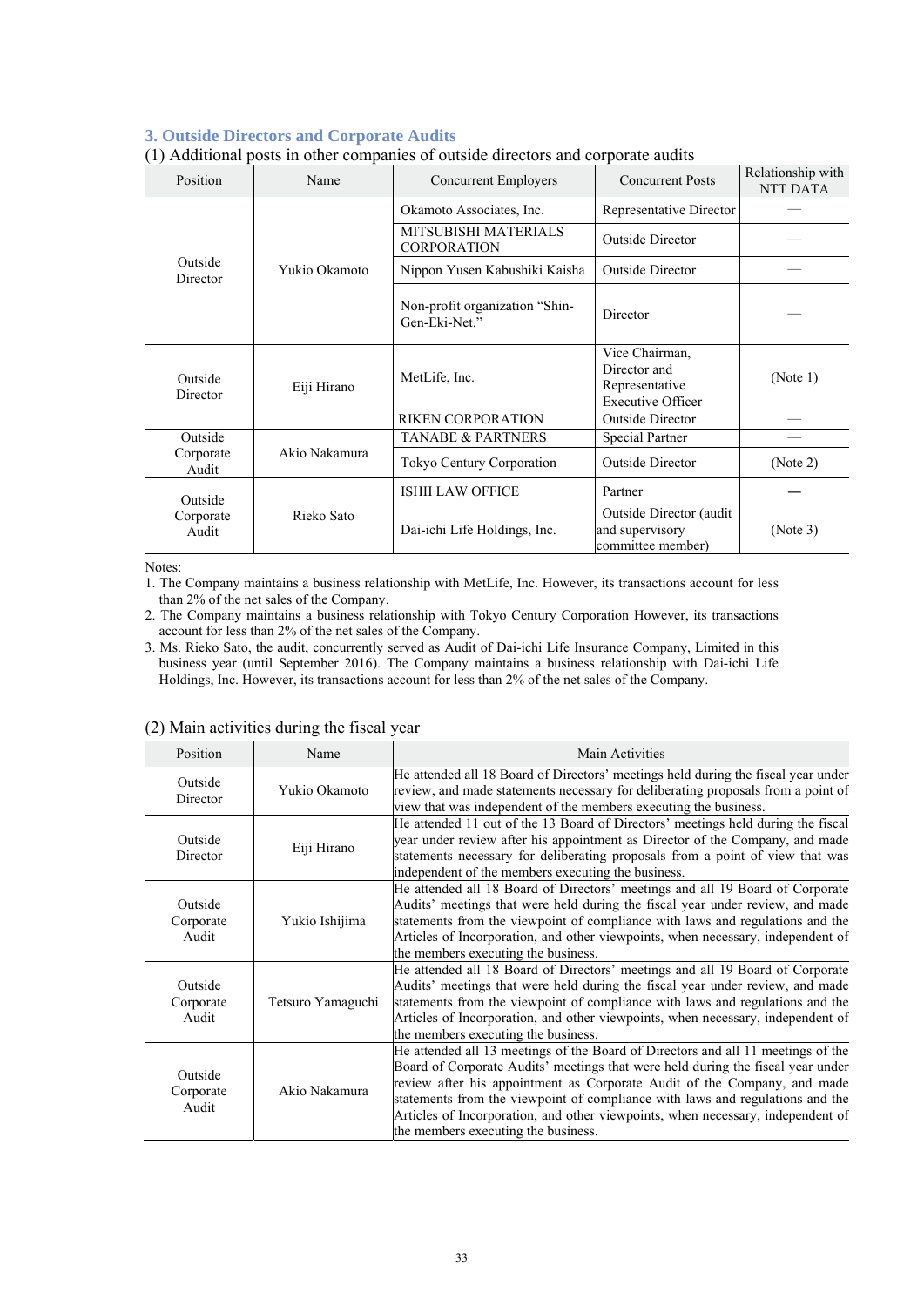| Rieko Sato<br>Corporate<br>Audit<br>lawver. | Outside |  | She attended all 18 Board of Directors' meetings and all 19 Board of Corporate<br>Audits' meetings that were held during the fiscal year under review, and made<br>statements from the viewpoint of compliance with laws and regulations and the<br>Articles of Incorporation, and other viewpoints, when necessary, independent of<br>the members executing the business and from the professional standpoint as a |
|---------------------------------------------|---------|--|---------------------------------------------------------------------------------------------------------------------------------------------------------------------------------------------------------------------------------------------------------------------------------------------------------------------------------------------------------------------------------------------------------------------|
|---------------------------------------------|---------|--|---------------------------------------------------------------------------------------------------------------------------------------------------------------------------------------------------------------------------------------------------------------------------------------------------------------------------------------------------------------------------------------------------------------------|

## (3) Total amount of remuneration for outside directors and corporate audits for this fiscal year

|                                                                                   | Number of Persons | Amount of Remuneration |
|-----------------------------------------------------------------------------------|-------------------|------------------------|
| Total Amount of Remuneration for<br><b>Outside Directors and Corporate Audits</b> | persons           | 121 million yen        |
|                                                                                   |                   |                        |

Notes:

1. The above is included in the section "2. (2) Total amount of remuneration for directors and corporate audits during the fiscal year."

2. The above number includes 1 member of the Outside Directors who resigned at the end of the 28th Ordinary General Meeting of Shareholders held on June 22, 2016.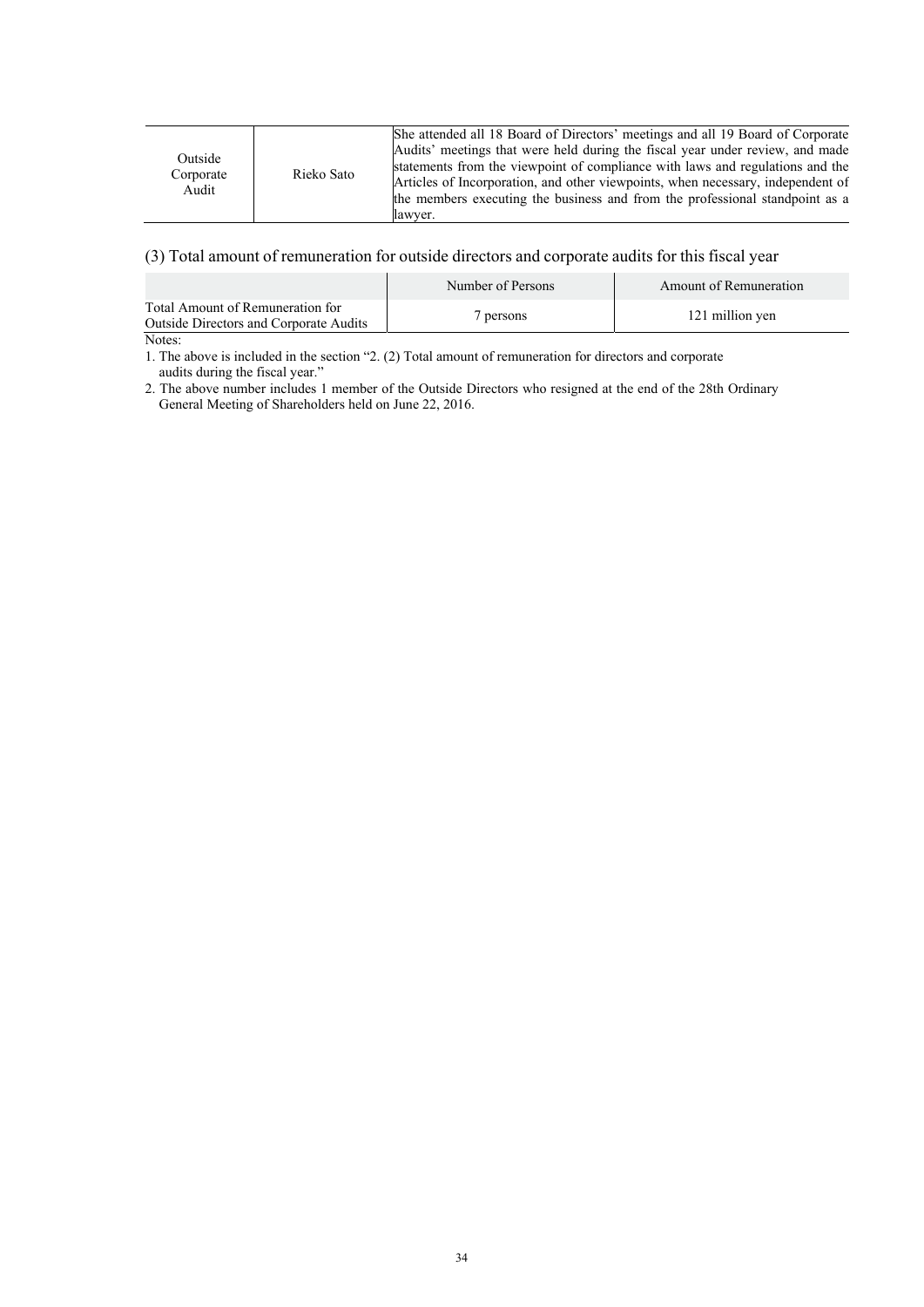# 4 INDEPENDENT AUDIT

#### **1. Name of Independent Audit of NTT DATA** KPMG AZSA LLC

**2. Remuneration for Independent Audit Payable by NTT DATA for This Fiscal Year** Amount payable for the services set forth in Article 2 (1) of the Certified Public Accountants Act (1948 Act No. 103)

¥ 469 million

#### Note:

- 1. The auditing agreement between NTT DATA and its independent audit does not segregate the amount of the remuneration to Audits pursuant to the Companies Act and those pursuant to the Financial Instruments and Exchange Act. As these amounts cannot, as a practical matter, be calculated separately, the amount above is the total for both categories of remuneration as stated above.
- 2. The Board of Corporate Audits gives consent, pursuant to the provisions of Article 399, paragraph (1) of the Companies Act, to remunerations for accounting audits after confirming and examining the contents of the audit plans of accounting audits, the state of the execution of accounting audit duties, the calculation basis of remuneration estimates, etc.
- **3. Total Amount Payable by NTT DATA and Its Subsidiaries to Independent Audit in Cash and Other Interest in Property**

Total amount payable by NTT DATA and its subsidiaries to independent audit

¥ 656 million

 Note: Among NTT DATA's principal subsidiaries, NTT Data International L.L.C., NTT DATA EMEA LTD., EVERIS PARTICIPACIONES, S.L.U., NTT DATA ASIA PACIFIC PTE. LTD., NTT DATA (CHINA) INVESTMENT Co., LTD.,intelligence AG and NTT DATA EUROPE GmbH & CO. KG are audited by audit corporations other than the Company's independent audit.

#### **4. Non-Auditing Business**

With regard to services other than those prescribed in Article 2, (1) of the Certified Public Accountants Act (non-auditing business), NTT DATA consigns to the independent audit such duties as guidance and advice concerning the International Financial Reporting Standards and the verification of the status of internal control systems pursuant to the JICPA Auditing and Assurance Practice Committee Practical Guideline No. 86, "Assurance Reports on Controls at a Service Organization"

#### **5. Policy of Decision of Dismissal or Non-reelection of Independent Audit**

In NTT DATA, if it is recognized that the independent audit falls under any of the items of Article 340 (1) of the Companies Act, the Board of Corporate Audits dismisses the independent audit by unanimous consent.

In addition to the above, if it is recognized that the independent audit is unable to properly conduct an audit, the Board of Corporate Audits decides the details of the proposal to dismiss, or not to reelect the independent audit to be submitted to the general meeting of shareholders; and the Board of Directors submits the proposal to the general meeting of shareholders based on such decision.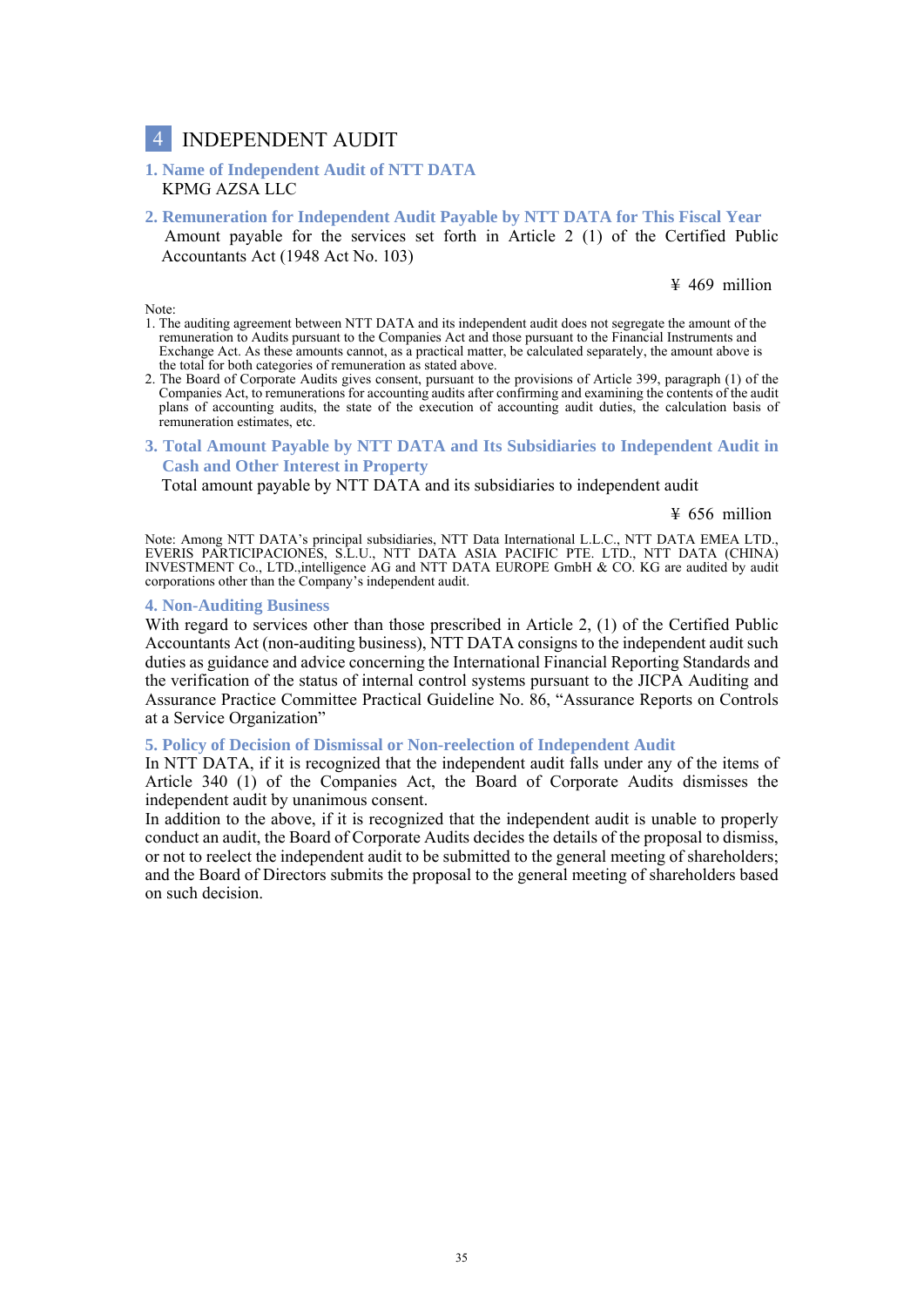# 5 Circumstances of Corporate Governance

#### **Basic Views on Corporate Governance**

NTT DATA Group aims to establish a business structure that produces stable profits through continuous growth by carrying out the mission to create new systems and values with information technology for a more affluent and harmonious society, and also by forecasting future trends to swiftly and accurately respond to the changing market environment, client needs and the cutting-edge technology trend.

Under this management philosophy, NTT DATA Group has set the Medium-Term Management Plan from FY2016 to FY2018, pursued business growth in regions around the world, had key principles, NTT DATA: ASCEND Rise and grow our global brand to enhance our brand value as a global brand by strengthening our local presence and using global synergy effects, and carried out the global strategy: "Game-Changing Approach" and "Breakthrough Technology."

NTT DATA Group will play an active role in overcoming the various issues that face society through the appropriate provision of various information services by the Group's officers and employees based on common sense, as well as in complying with laws and contracts at home and abroad and in respecting international standards including those of human rights.

Under these concepts, NTT DATA is working on the following basic policies in accordance with the purpose of each principle of the Corporate Governance Code to ensure that corporate governance will effectively function: (1) to ensure transparency and soundness in business management; (2) to achieve appropriate and swift decision making and business execution; and (3) to implement compliance thoroughly. The purpose of working on such basic policies is to meet the various expectations of stakeholders, including shareholders, investors, clients, business partners and employees, and to maximize enterprise value.

#### (1) Ensuring transparency and soundness in business management

NTT DATA strives to disclose information in a just, fair and timely manner in accordance with the "Disclosure Policy," based on the "Disclosure Guidelines." Such disclosure is important in that it enables the market to appraise NTT DATA appropriately. For this reason, NTT DATA holds a meeting for explanation of financial results when financial results are announced quarterly, and often holds other meetings for domestic and international investors and analysts, in order to ensure transparency in business management. To reinforce the function of supervising and auditing the fairness in business execution, NTT DATA places outside directors and outside audits to supervise and audit the Board of Directors(\*) and the Audit & Supervisory Board and to ensure soundness in its business management. NTT DATA also pays attention to maximizing the profit of its shareholders when transacting business with NIPPON TELEGRAPH AND TELEPHONE CORPORATION (hereinafter referred to as "NTT"), the parent company of NTT DATA, and the companies in NTT Group.

#### (2) Achievement of appropriate and swift decision making and business execution

Decision making at NTT DATA is carried out under the supervision of the Board of Directors in accordance with "Authority Rules," which stipulate the responsibility and authority of the President and CEO, the Senior Executive Vice President, the Officers in charge of each segment and the Heads of each Section or Group. For smooth and swift decision making and supervision in its business operations, NTT DATA has established the "Corporate Management Committee," which is made up of the President and CEO, the Senior Executive Vice President, Officers in charge of each segment and other Heads of important Section or Group, and has prior discussions at such "Corporate Management Committee" for effective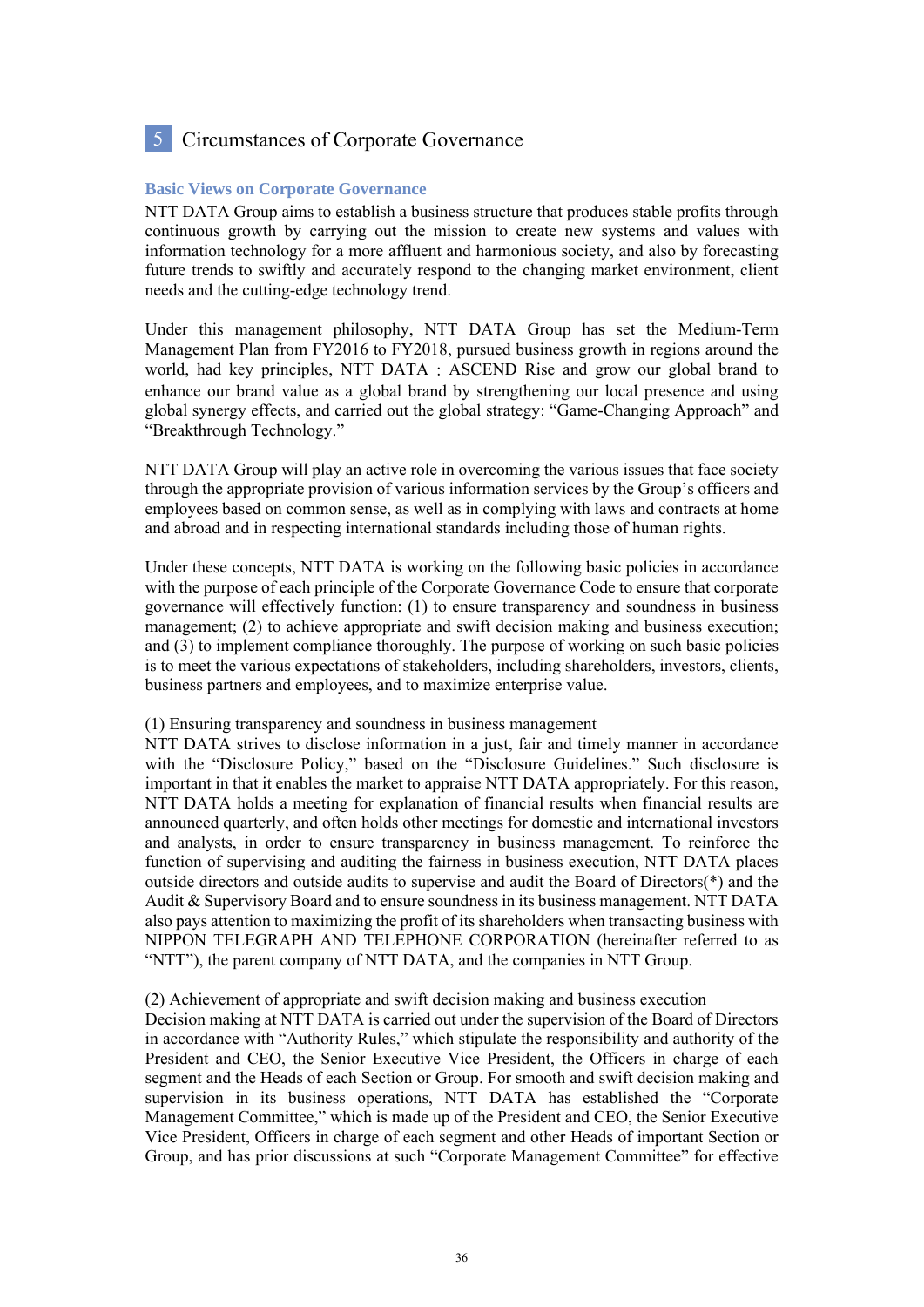deliberations about the items to be resolved at the Board of Directors. In addition, NTT DATA pursues appropriate and swift decision making and business execution by placing Senior Vice Presidents in charge of business execution, assigning most of the authority relating to business execution to such Senior Vice President from directors, with each Section or Group executing business operations independently and responsibly in accordance with the "Organizational Regulations."

#### (3) Thorough implementation of compliance

NTT DATA is determined to operate its business in accordance with high ethical standards as well as compliance by setting up "Global Compliance Policy," targeted at all officers and employees of NTT DATA Group, in order to clarify its basic policy and specific behavior guidelines relating to corporate ethics. To make such business operation effective, NTT DATA consider it necessary to implement a continuous educational campaign to promote the awareness of such ethics and compliance. Therefore, it has been holding training sessions on compliance targeted at employees and conducting employees' attitude surveys. Aiming for more openness in its corporate culture, NTT DATA has placed reception desks for "the Whistle Line," which is cross-sectional in the Group as an internal and external point to receive any declaration, whether anonymous or named. NTT DATA ensures that any declarer to the reception desk through "the Whistle Line" is not unfavorably treated because of his or her declaration.

(\*)Assessment of effectiveness of the entire Board of Directors

The Board of Directors determines the significant matters related to company management and group management and supervises the performance of duties by directors by receiving a report on duty performance on a quarterly basis.

Additionally, the Board of Directors started to conduct self-assessment/analysis for its effectiveness in FY2016 for the purpose of improving the function of the Board of Directors and maximizing the enterprise value.

We conducted FY2016 self-assessment/analysis based on advice given by the external organization as follows.

Period: from October to December 2016

Assessment method: Sending out a questionnaire to all directors and corporate audits who are members of the Board of Directors.

Response method: All respondents sent answers directly to the external organization to assure anonymity.

We analyzed, discussed and evaluated the results compiled by the external organization in January and February 2017. As a result, the Board of Directors received a largely positive evaluation for its composition and management, and we recognize that the effectiveness is assured.

However, the assessment highlighted issues we will need to deal with, for example, there were opinions from some members who expect enhanced strategy discussions. Thus, we decided to take some measures including spending more time for strategic discussions at the meeting.

We will assess the effectiveness of the Board of Directors on a continuous basis and make efforts to enhance its functions.

〰〰〰〰〰〰〰〰〰〰〰〰〰〰〰〰〰〰〰〰〰〰〰〰〰〰〰〰〰〰〰〰〰〰〰〰〰〰〰〰〰〰〰〰〰〰〰〰〰〰

In this Business Report, amounts are rounded off to the indicated unit.

The names of NTT DATA's products and services referred to on this report are trademarks or registered trademarks of NTT DATA in Japan and other countries. The names of other companies etc., products, services, etc., are the trade names, trademarks, or registered trademarks of the companies etc. concerned.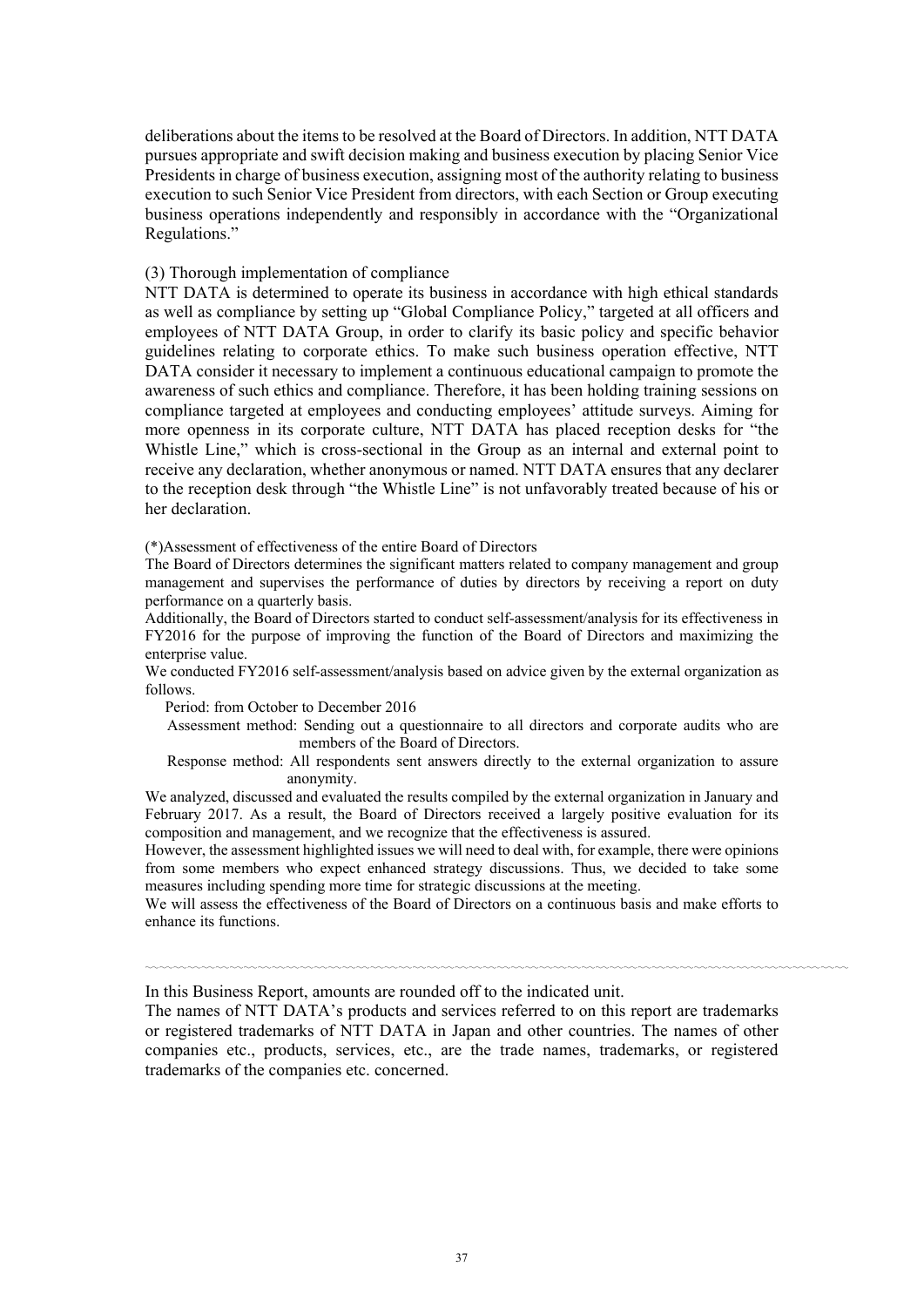# Consolidated Balance Sheets

|                                         |                                   | $(Unit: \yen million)$                          |
|-----------------------------------------|-----------------------------------|-------------------------------------------------|
|                                         | 29th FY<br>(As of March 31, 2017) | [Reference] $28th FY$<br>(As of March 31, 2016) |
| Assets                                  |                                   |                                                 |
| Current assets                          | 893,778                           | 842,701                                         |
| Cash and deposits                       | 212,459                           | 148,495                                         |
| Notes and accounts receivable - trade   | 458,767                           | 403,146                                         |
| Lease receivables and investment assets | 21,731                            | 14,477                                          |
| <b>Securities</b>                       | 4,302                             | 26,000                                          |
| Inventories                             | 31,211                            | 26,676                                          |
| Deferred tax assets                     | 33,601                            | 39,382                                          |
| Deposits paid                           | 55,808                            | 121,646                                         |
| Other                                   | 79,635                            | 65,490                                          |
| Allowance for doubtful accounts         | (3,740)                           | (2,614)                                         |
| Non-current assets                      | 1,341,031                         | 1,017,618                                       |
| Property, plant and equipment           | 356,860                           | 302,575                                         |
| Data communication facilities           | 89,760                            | 89,503                                          |
| Buildings and structures                | 114,995                           | 89,890                                          |
| Machinery, equipment and vehicles       | 31,034                            | 19,019                                          |
| Tools, furniture and fixtures           | 16,666                            | 16,995                                          |
| Land                                    | 63.835                            | 60,576                                          |
| Construction in progress                | 35,609                            | 21,548                                          |
| Other                                   | 4,957                             | 5,041                                           |
| Intangible assets                       | 777,283                           | 535,337                                         |
| Software                                | 240,304                           | 250,668                                         |
| Software in progress                    | 61,168                            | 48,295                                          |
| Goodwill                                | 315,261                           | 168,879                                         |
| Other                                   | 160,549                           | 67,494                                          |
| Investments and other assets            | 206,887                           | 179,704                                         |
| Investment securities                   | 86,834                            | 83,599                                          |
| Net defined benefit asset               | 5,603                             | 1,508                                           |
| Deferred tax assets                     | 60,802                            | 44,735                                          |
| Other                                   | 54,419                            | 50,531                                          |
| Allowance for doubtful accounts         | (772)                             | (669)                                           |
| Total assets                            | 2,234,809                         | 1,860,319                                       |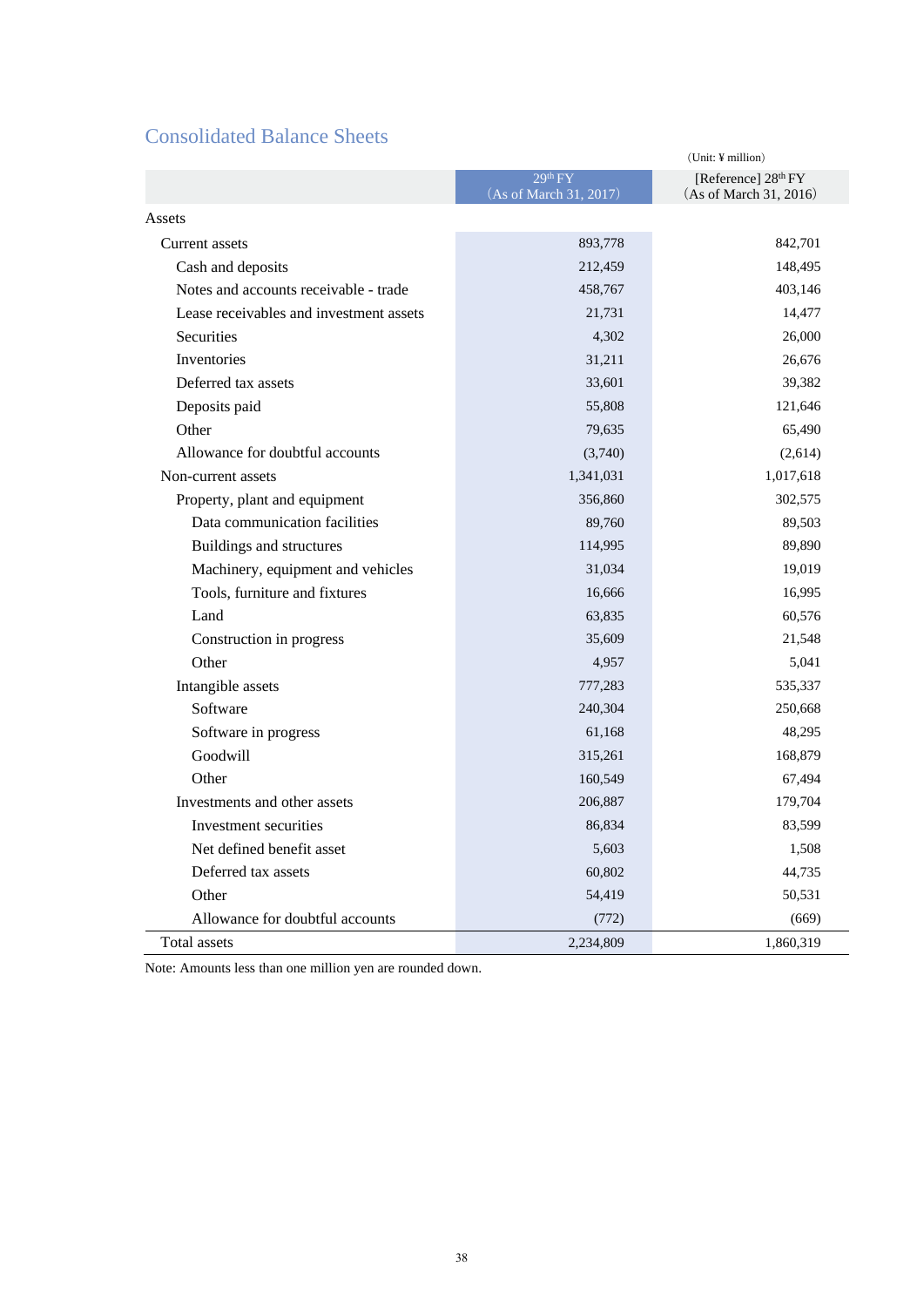|                                              |                                               | (Unit: ¥ million)                             |
|----------------------------------------------|-----------------------------------------------|-----------------------------------------------|
|                                              | 29 <sup>th</sup> FY<br>(As of March 31, 2017) | [Reference] 28th FY<br>(As of March 31, 2016) |
| Liabilities                                  |                                               |                                               |
| Current liabilities                          | 832,934                                       | 537,258                                       |
| Accounts payable - trade                     | 138,453                                       | 121,688                                       |
| Short-term loans payable                     | 213,160                                       | 51,627                                        |
| Current portion of long-term loans payable   | 53,461                                        | 29,245                                        |
| Current portion of bonds                     | 49,996                                        |                                               |
| Income taxes payable                         | 35,916                                        | 33,158                                        |
| Advances received                            | 182,021                                       | 167,738                                       |
| Provision for loss on order received         | 3,452                                         | 5,356                                         |
| Other                                        | 156,472                                       | 128,442                                       |
| Non-current liabilities                      | 571,605                                       | 549,390                                       |
| Bonds payable                                | 160,075                                       | 210,062                                       |
| Long-term loans payable                      | 168,618                                       | 109,451                                       |
| Deferred tax liabilities                     | 30,367                                        | 23,327                                        |
| Net defined benefit liability                | 186,788                                       | 185,992                                       |
| Provision for directors' retirement benefits | 876                                           | 934                                           |
| Other                                        | 24,880                                        | 19,621                                        |
| <b>Total liabilities</b>                     | 1,404,540                                     | 1,086,648                                     |
| Net assets                                   |                                               |                                               |
| Shareholders' equity                         | 781,490                                       | 734,273                                       |
| Capital stock                                | 142,520                                       | 142,520                                       |
| Capital surplus                              | 141,048                                       | 139,295                                       |
| Retained earnings                            | 497,922                                       | 452,458                                       |
| Treasury shares                              | (0)                                           | (0)                                           |
| Accumulated other comprehensive income       | 17,211                                        | 6,635                                         |
| Valuation difference on                      | 39,881                                        | 32,522                                        |
| available-for-sale securities                |                                               |                                               |
| Deferred gains or losses on hedges           | (155)                                         | (7,527)                                       |
| Foreign currency translation adjustment      | 23,889                                        | 36,552                                        |
| Remeasurements of defined benefit plans      | (30,083)                                      | (38, 805)                                     |
| Other                                        | (16,320)                                      | (16, 107)                                     |
| Non-controlling interests                    | 31,567                                        | 32,762                                        |
| Total net assets                             | 830,268                                       | 773,670                                       |
| Total liabilities and net assets             | 2,234,809                                     | 1,860,319                                     |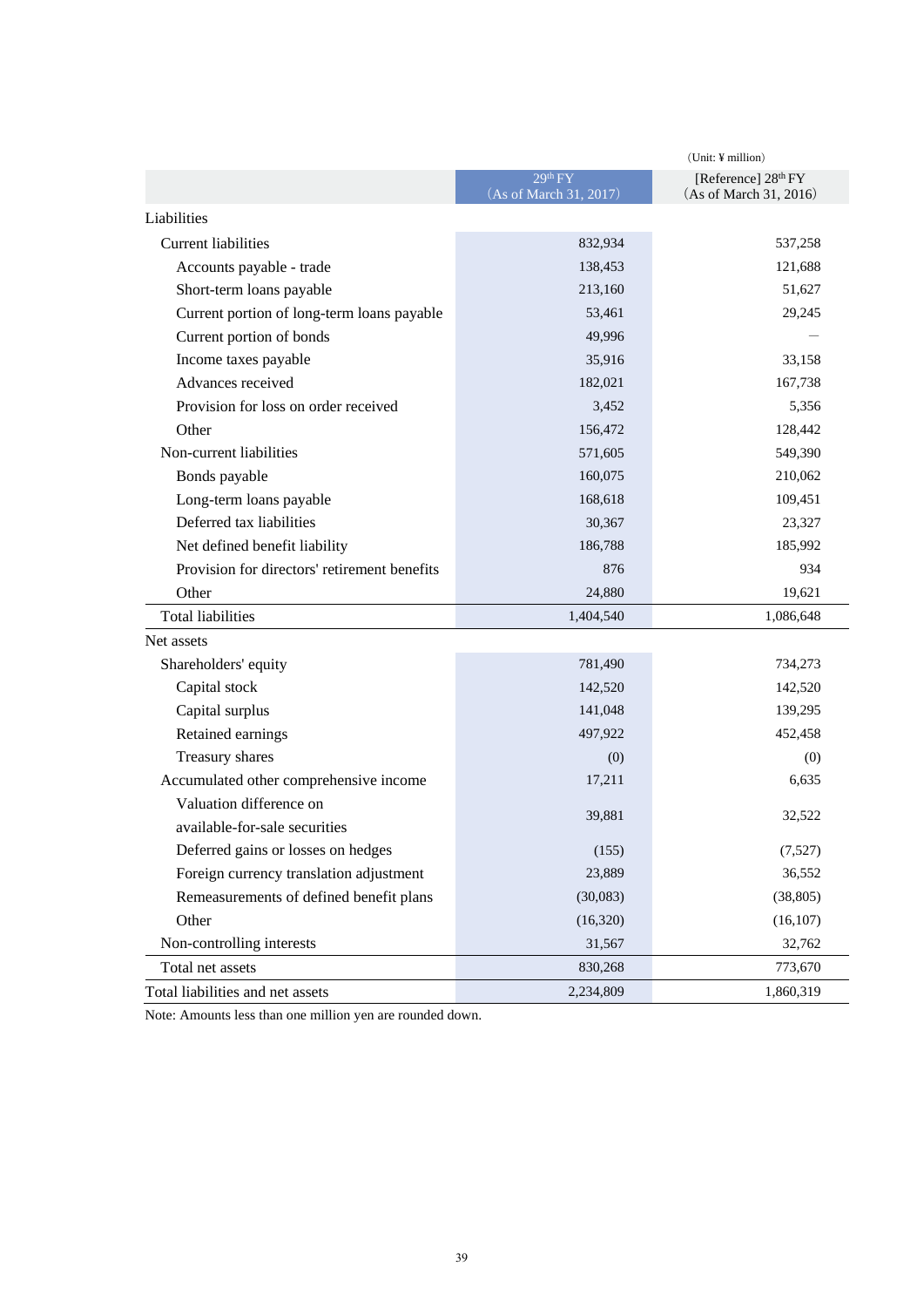# Consolidated Statements of Income

|                                              |                                                 | (Unit: ¥ million)                                           |
|----------------------------------------------|-------------------------------------------------|-------------------------------------------------------------|
|                                              | 29 <sup>th</sup> FY<br>$(2016/4/1 - 2017/3/31)$ | [Reference] 28 <sup>th</sup> FY<br>$(2015/4/1 - 2016/3/31)$ |
| Net sales                                    | 1,732,473                                       | 1,614,897                                                   |
| Cost of sales                                | 1,293,600                                       | 1,216,795                                                   |
| Gross profit                                 | 438,872                                         | 398,101                                                     |
| Selling, general and administrative expenses | 321,763                                         | 297,216                                                     |
| Operating income                             | 117,109                                         | 100,885                                                     |
| Non-operating income                         | 7,542                                           | 7,844                                                       |
| Interest income                              | 1,507                                           | 1,256                                                       |
| Dividend income                              | 1,565                                           | 1,785                                                       |
| Insurance income                             | 1,014                                           | 2,125                                                       |
| Gain on step acquisitions                    | 1,347                                           |                                                             |
| Other                                        | 2,107                                           | 2,677                                                       |
| Non-operating expenses                       | 11,658                                          | 10,571                                                      |
| Interest expenses                            | 5,372                                           | 5,492                                                       |
| Foreign exchange losses                      | 1,415                                           | 1,576                                                       |
| Other                                        | 4,870                                           | 3,502                                                       |
| Ordinary income                              | 112,993                                         | 98,158                                                      |
| Extraordinary income                         | 18,325                                          | 15,237                                                      |
| Gain on sales of investment securities       | 15,605                                          | 15,237                                                      |
| Gain on transfer of affiliates business      | 2,720                                           |                                                             |
| <b>Extraordinary losses</b>                  | 25,986                                          | 5,607                                                       |
| Acquisition expenses                         | 12,301                                          |                                                             |
| Loss on restructuring of subsidiaries        | 9,260                                           |                                                             |
| and affiliates                               |                                                 |                                                             |
| Impairment loss of goodwill                  | 2,844                                           | 3,986                                                       |
| Impairment loss of noncurrent assets         | 1,579                                           | 1,620                                                       |
| Income before income taxes                   | 105,332                                         | 107,789                                                     |
| Income taxes - current                       | 52,525                                          | 46,925                                                      |
| Income taxes - deferred                      | (15,705)                                        | (4,570)                                                     |
| Total income taxes                           | 36,820                                          | 42,354                                                      |
| Net income                                   | 68,512                                          | 65,434                                                      |
| Net income (loss) attributable to            |                                                 |                                                             |
| non-controlling interests                    | 2,825                                           | 2,061                                                       |
| Net income attributable to owners of parent  | 65,686                                          | 63,373                                                      |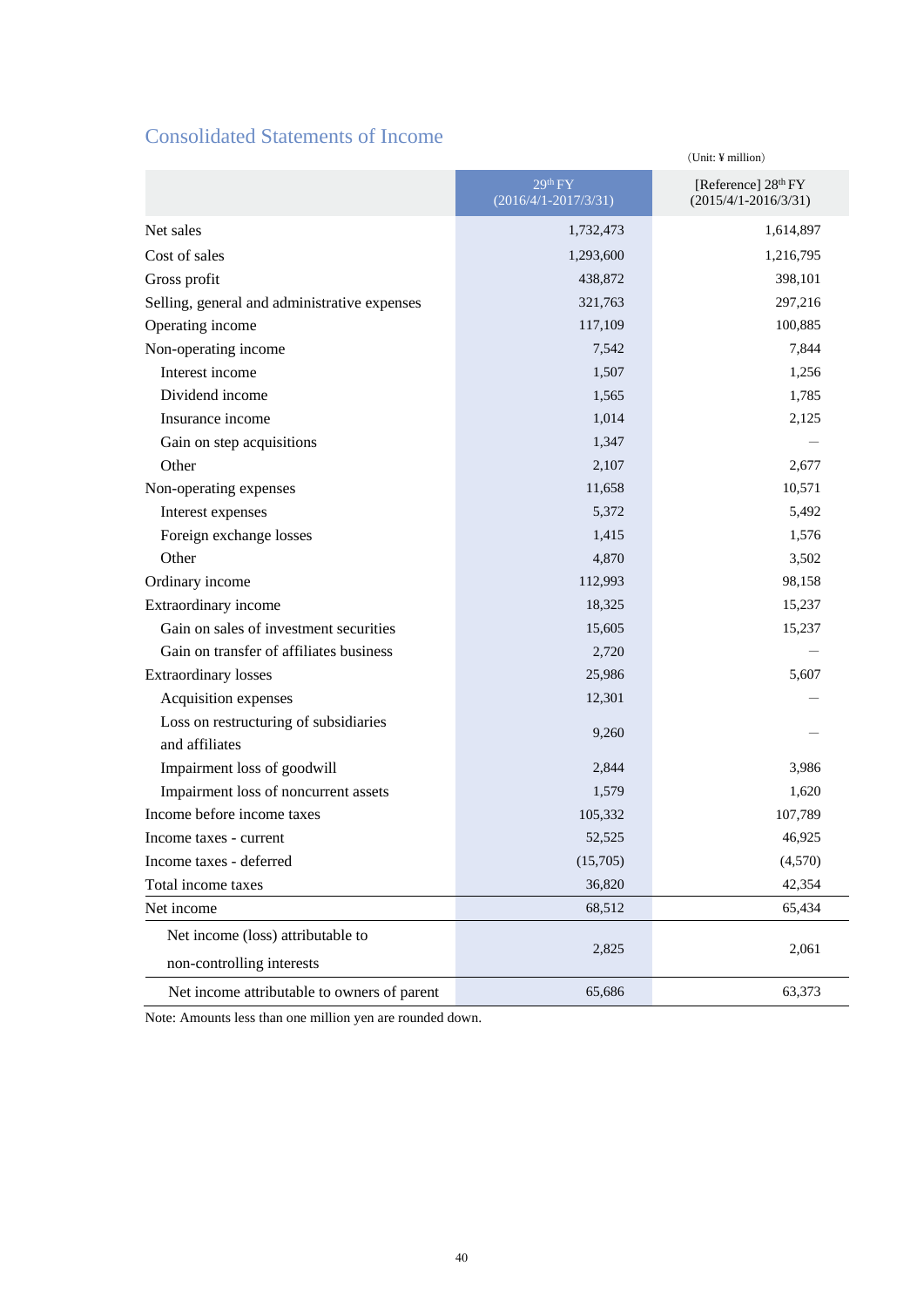# Non-Consolidated Balance Sheets

|                                       |                                               | $(Unit: \yen million)$                        |
|---------------------------------------|-----------------------------------------------|-----------------------------------------------|
|                                       | 29 <sup>th</sup> FY<br>(As of March 31, 2017) | [Reference] 28th FY<br>(As of March 31, 2016) |
| Assets                                |                                               |                                               |
| <b>Current</b> assets                 | 473,094                                       | 554,025                                       |
| Cash and deposits                     | 73,657                                        | 57,156                                        |
| Notes receivable - trade              | 16                                            | 7                                             |
| Accounts receivable - trade           | 193,075                                       | 196,412                                       |
| Lease receivables                     | 128                                           | 615                                           |
| Lease investment assets               | 18,076                                        | 11,853                                        |
| Securities                            |                                               | 20,000                                        |
| Inventories                           | 20,662                                        | 14,250                                        |
| Prepaid expenses                      | 16,544                                        | 15,406                                        |
| Deferred tax assets                   | 21,837                                        | 27,884                                        |
| Deposits paid                         | 55,808                                        | 121,646                                       |
| Other                                 | 73,291                                        | 88,799                                        |
| Allowance for doubtful accounts       | (5)                                           | (8)                                           |
| Non-current assets                    | 1,468,301                                     | 1,049,294                                     |
| Property, plant and equipment         | 264,033                                       | 261,987                                       |
| Data communication facilities         | 88,006                                        | 88,763                                        |
| <b>Buildings</b>                      | 71,666                                        | 75,736                                        |
| <b>Structures</b>                     | 1,823                                         | 1,936                                         |
| Machinery, equipment and vehicles     | 8,633                                         | 10,571                                        |
| Tools, furniture and fixtures         | 6,763                                         | 7,562                                         |
| Land                                  | 56,064                                        | 56,064                                        |
| Leased assets                         | 598                                           | 933                                           |
| Construction in progress              | 30,477                                        | 20,419                                        |
| Intangible assets                     | 275,056                                       | 274,067                                       |
| Software                              | 215,863                                       | 228,225                                       |
| Software in progress                  | 57,122                                        | 43,749                                        |
| Leased assets                         | 8                                             | 19                                            |
| Other                                 | 2,062                                         | 2,073                                         |
| Investments and other assets          | 929,210                                       | 513,239                                       |
| Investment securities                 | 73,087                                        | 65,461                                        |
| Shares of subsidiaries and associates | 170,753                                       | 136,764                                       |
| Investments in other securities       | 586,729                                       | 235,823                                       |
| of subsidiaries and associates        |                                               |                                               |
| Long-term loans receivable            | 540                                           | 540                                           |
| Long-term loans receivable            | 58,557                                        | 49,957                                        |
| from subsidiaries and associates      |                                               |                                               |
| Deferred tax assets                   | 882                                           |                                               |
| Other                                 | 39,094                                        | 25,135                                        |
| Allowance for doubtful accounts       | (435)                                         | (444)                                         |
| Total assets                          | 1,941,395                                     | 1,603,320                                     |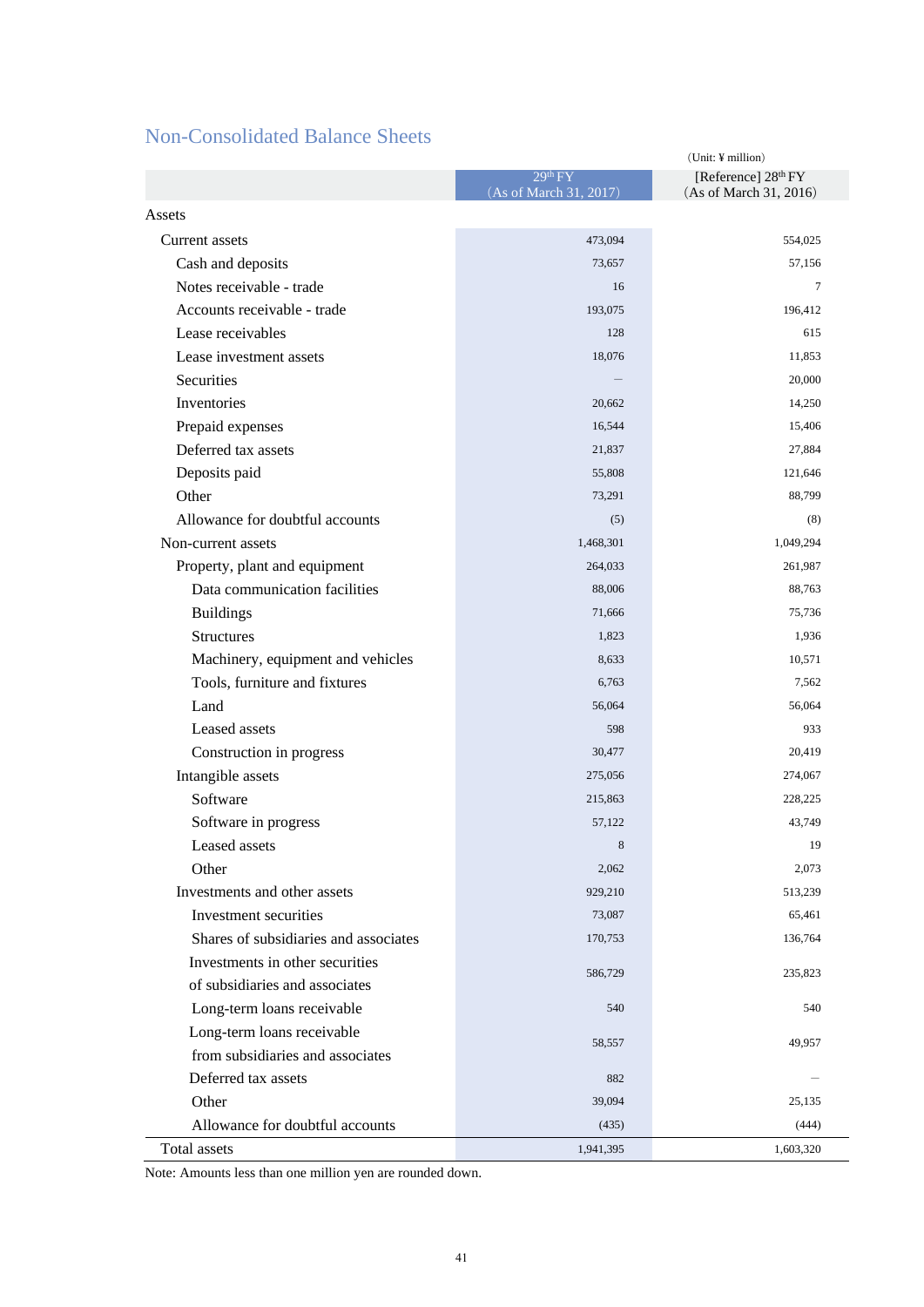|                                                       | $(Unit: \n  if million)$                      |                                                           |
|-------------------------------------------------------|-----------------------------------------------|-----------------------------------------------------------|
|                                                       | 29 <sup>th</sup> FY<br>(As of March 31, 2017) | [Reference] 28 <sup>th</sup> FY<br>(As of March 31, 2016) |
| Liabilities                                           |                                               |                                                           |
| <b>Current liabilities</b>                            | 700,005                                       | 452,666                                                   |
| Accounts payable - trade                              | 88,130                                        | 91,132                                                    |
| Short-term loans payable                              | 205,359                                       | 45,319                                                    |
| Current portion of long-term loans payable            | 54,648                                        | 30,535                                                    |
| Current portion of bonds                              | 49,996                                        |                                                           |
| Lease obligations                                     | 309                                           | 544                                                       |
| Accounts payable - other                              | 16,970                                        | 12,868                                                    |
| Accrued expenses                                      | 9,643                                         | 9,559                                                     |
| Income taxes payable                                  | 20,595                                        | 21,844                                                    |
| Advances received                                     | 161,953                                       | 148,259                                                   |
| Deposits received                                     | 85,009                                        | 74,404                                                    |
| Provision for loss on order received                  | 2,424                                         | 4,625                                                     |
| Asset retirement obligations                          | 64                                            | 99                                                        |
| Other                                                 | 4,900                                         | 13,473                                                    |
| Non-current liabilities                               | 418,755                                       | 396,379                                                   |
| Bonds payable                                         | 159,975                                       | 209,962                                                   |
| Long-term loans payable                               | 165,368                                       | 106,845                                                   |
| Lease obligations                                     | 552                                           | 1,099                                                     |
| Deferred tax liabilities                              |                                               | 3,256                                                     |
| Provision for retirement benefits                     | 83,247                                        | 63,946                                                    |
| Asset retirement obligations                          | 634                                           | 530                                                       |
| Other                                                 | 8,978                                         | 10,739                                                    |
| <b>Total liabilities</b>                              | 1,118,760                                     | 849,045                                                   |
| Net assets                                            |                                               |                                                           |
| Shareholders' equity                                  | 783,227                                       | 729,476                                                   |
| Capital stock                                         | 142,520                                       | 142,520                                                   |
| Capital surplus                                       | 139,300                                       | 139,300                                                   |
| Legal capital surplus                                 | 139,300                                       | 139,300                                                   |
| Retained earnings                                     | 501,408                                       | 447,656                                                   |
| Legal retained earnings                               | 2,287                                         | 2,287                                                     |
| Other retained earnings                               | 499,120                                       | 445,368                                                   |
| Reserve for special depreciation                      | 64                                            | 98                                                        |
| Reserve for reduction entry                           | 166                                           | 233                                                       |
| General reserve                                       | 288,000                                       | 288,000                                                   |
| Retained earnings brought forward                     | 210,888                                       | 157,037                                                   |
| Treasury shares                                       | (0)                                           | (0)                                                       |
| Valuation and translation adjustments                 | 39,407                                        | 24,798                                                    |
| Valuation difference on available-for-sale securities | 39,519                                        | 32,007                                                    |
| Deferred gains or losses on hedges                    | (112)                                         | (7,208)                                                   |
| Total net assets                                      | 822,635                                       | 754,274                                                   |
| Total liabilities and net assets                      | 1,941,395                                     | 1,603,320                                                 |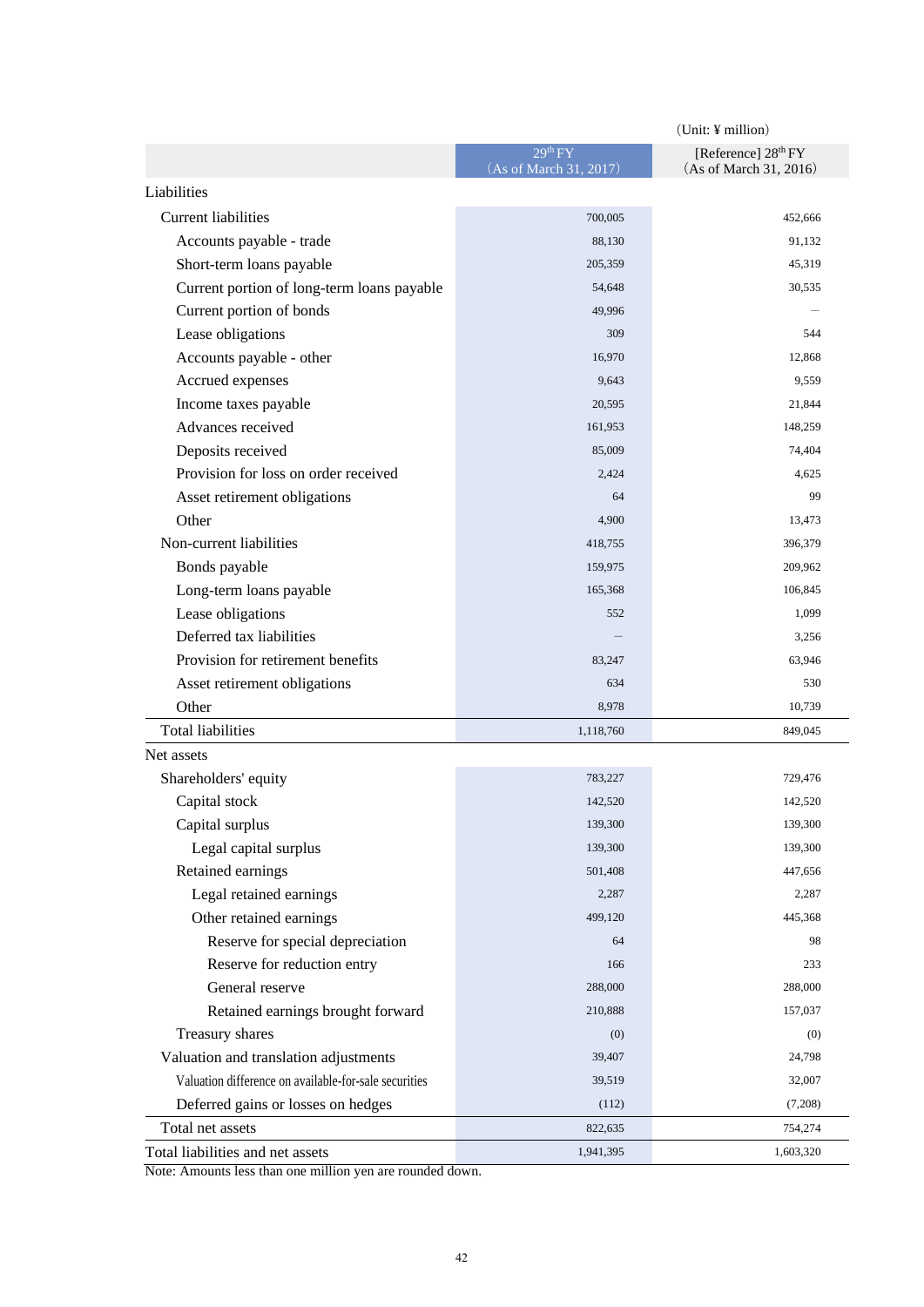# Non-Consolidated Statements of Income

|                                                                                  |                          | (Unit: ¥ million)        |
|----------------------------------------------------------------------------------|--------------------------|--------------------------|
|                                                                                  | 29 <sup>th</sup> FY      | [Reference] 28th FY      |
|                                                                                  | $(2016/4/1 - 2017/3/31)$ | $(2015/4/1 - 2016/3/31)$ |
| Net sales                                                                        | 860,900                  | 838,344                  |
| Cost of sales                                                                    | 648,939                  | 646,890                  |
| Gross profit                                                                     | 211,961                  | 191,454                  |
| Selling, general and administrative expenses                                     | 125,106                  | 114,747                  |
| Operating income                                                                 | 86,854                   | 76,706                   |
| Non-operating income                                                             | 13,581                   | 11,092                   |
| Interest income                                                                  | 1,340                    | 1,780                    |
| Dividend income                                                                  | 7,856                    | 5,406                    |
| Gain on sales of shares of subsidiaries and                                      |                          | 81                       |
| associates                                                                       | 1,454                    |                          |
| Insurance income                                                                 | 930                      | 2,092                    |
| Other                                                                            | 1,999                    | 1,731                    |
| Non-operating expenses                                                           | 5,977                    | 8,918                    |
| Interest expenses                                                                | 1,785                    | 1,837                    |
| Interest on bonds                                                                | 3,019                    | 3,086                    |
| Foreign exchange losses                                                          | 148                      | 1,104                    |
| Loss on valuation of securities                                                  | 26                       | 1,137                    |
| Other                                                                            | 997                      | 1,752                    |
| Ordinary income                                                                  | 94,459                   | 78,880                   |
| Extraordinary income                                                             | 15,093                   | 15,237                   |
| Gain on sales of investment securities                                           | 15,093                   | 15,237                   |
| <b>Extraordinary losses</b>                                                      | 5,025                    | 936                      |
| Loss on valuation of shares of subsidiaries and<br>associates                    | 2,642                    |                          |
| Write downs of investments in other securities<br>of subsidiaries and associates | 1,124                    |                          |
| Impairment loss of noncurrent assets                                             | 1,241                    | 936                      |
| Loss on restructuring of subsidiaries and<br>affiliates                          | 17                       |                          |
| Income before income taxes                                                       | 104,527                  | 93,182                   |
| Income taxes - current                                                           | 34,395                   | 29,206                   |
| Income taxes - deferred                                                          | (4, 381)                 | (302)                    |
| Net income                                                                       | 74,513                   | 64,279                   |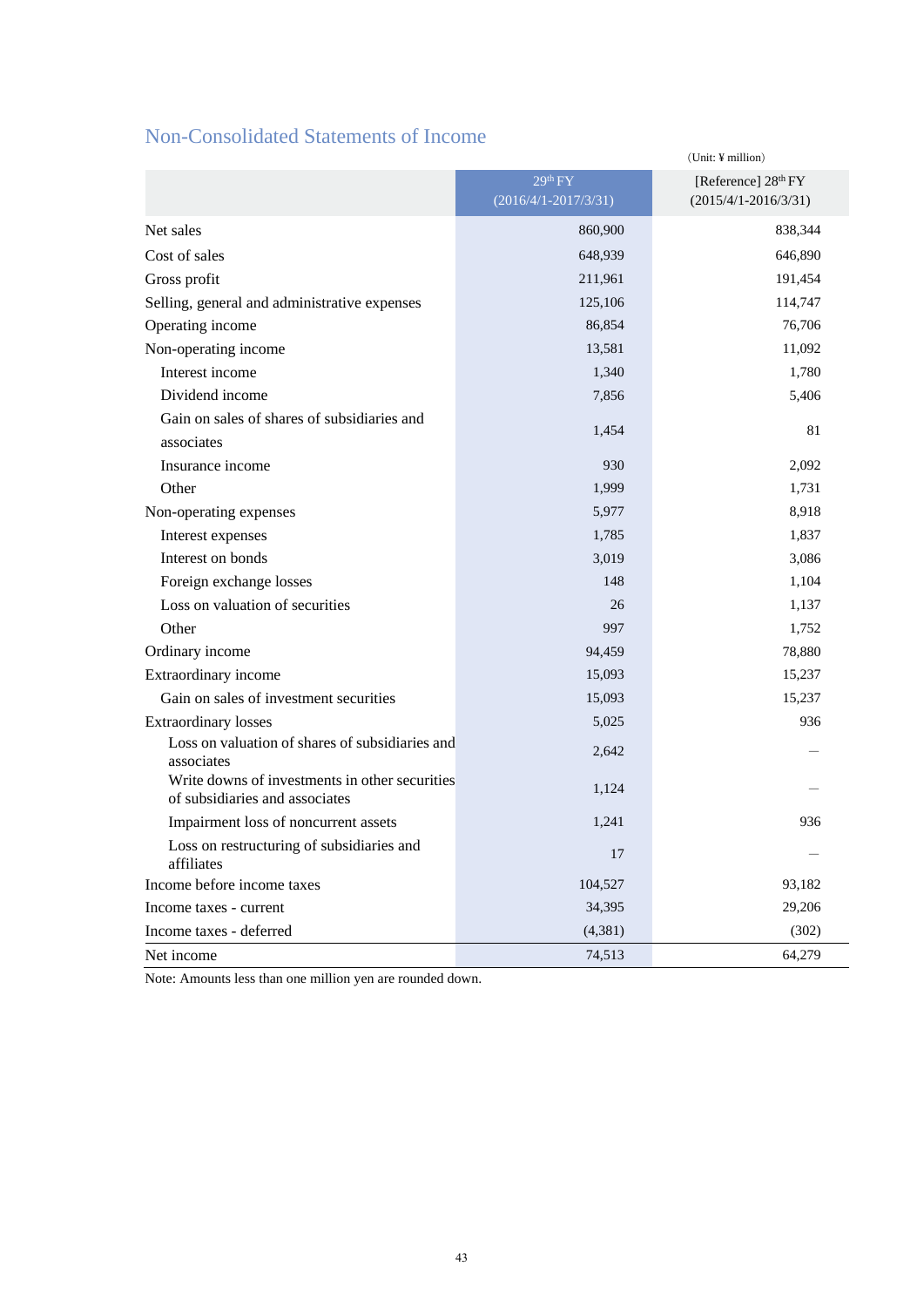# Independent Audit's Report on Consolidated Financial Statements (English translation of the certified copy)

#### INDEPENDENT AUDIT'S REPORT

May 9, 2017

To: The Board of Directors NTT DATA CORPORATION

#### KPMG AZSA LLC

 Kensuke Sodekawa, C.P.A. (seal) Engagement Partner Yasuyuki Morimoto, C.P.A. (seal) Engagement Partner Hirotaka Nakata, C.P.A. (seal) Engagement Partner

We have audited, pursuant to Article 444 (4) of the Companies Act, the consolidated financial statements of NTT DATA CORPORATION, namely, the consolidated balance sheet, consolidated statement of income, consolidated statement of shareholders' equity, and notes to consolidated financial statements for the consolidated fiscal year from April 1, 2016 to March 31,2017.

Management's responsibility with regards to the consolidated financial statements

The management is responsible for preparing and appropriately presenting consolidated financial statements in accordance with the corporate accounting standards that are generally accepted in Japan as being fair and reasonable. This responsibility includes establishing and operating internal control that the management deems necessary to ensure the consolidated financial statements are prepared and appropriately represented without any material misstatement caused by fraud or error. Audit's responsibility

Our responsibility is to express our opinion on these consolidated financial statements based on our audits in an independent manner. We performed the audit according to the auditing standards that are generally accepted in Japan as being fair and reasonable. Those standards require that we formulate an auditing plan and perform the audit under the plan to obtain reasonable assurance that the consolidated financial statements are free of material misstatement.

In an audit, the audit procedures are performed to obtain audit evidence with respect to the amounts and disclosures in the consolidated financial statements. The procedures are selected and applied, according to our judgment, based on assessment of the risks of material misstatement in the consolidated financial statements caused by fraud or error. In assessing these risks, the audit reviews the internal control measures related to the preparation and appropriate presentation of the consolidated financial statements to develop proper audit procedures which meet the circumstances, but not to express an opinion on the effectiveness of the internal control. An audit also includes evaluating the accounting policies adopted and their application method used by the management, and the accounting estimates made by the management, as well as evaluating the overall presentation of consolidated financial statements.

We believe that we have obtained sufficient and acceptable audit evidence to express our opinion. Audit opinion

In our opinion, the above consolidated financial statements present fairly, in all material respects, the assets, profit and loss during the period related to the said consolidated financial statements of the corporate group consisting of NTT DATA CORPORATION and its consolidated subsidiaries in conformity with corporate accounting standards that are generally accepted in Japan as being fair and reasonable

Conflicts of interest

 $\overline{\phantom{a}}$ 

There are no particular conflicts of interest between NTT DATA CORPORATION and KPMG AZSA LLC or its engagement partners that should be described in accordance with the provisions of the Certified Public Accountants Law.

END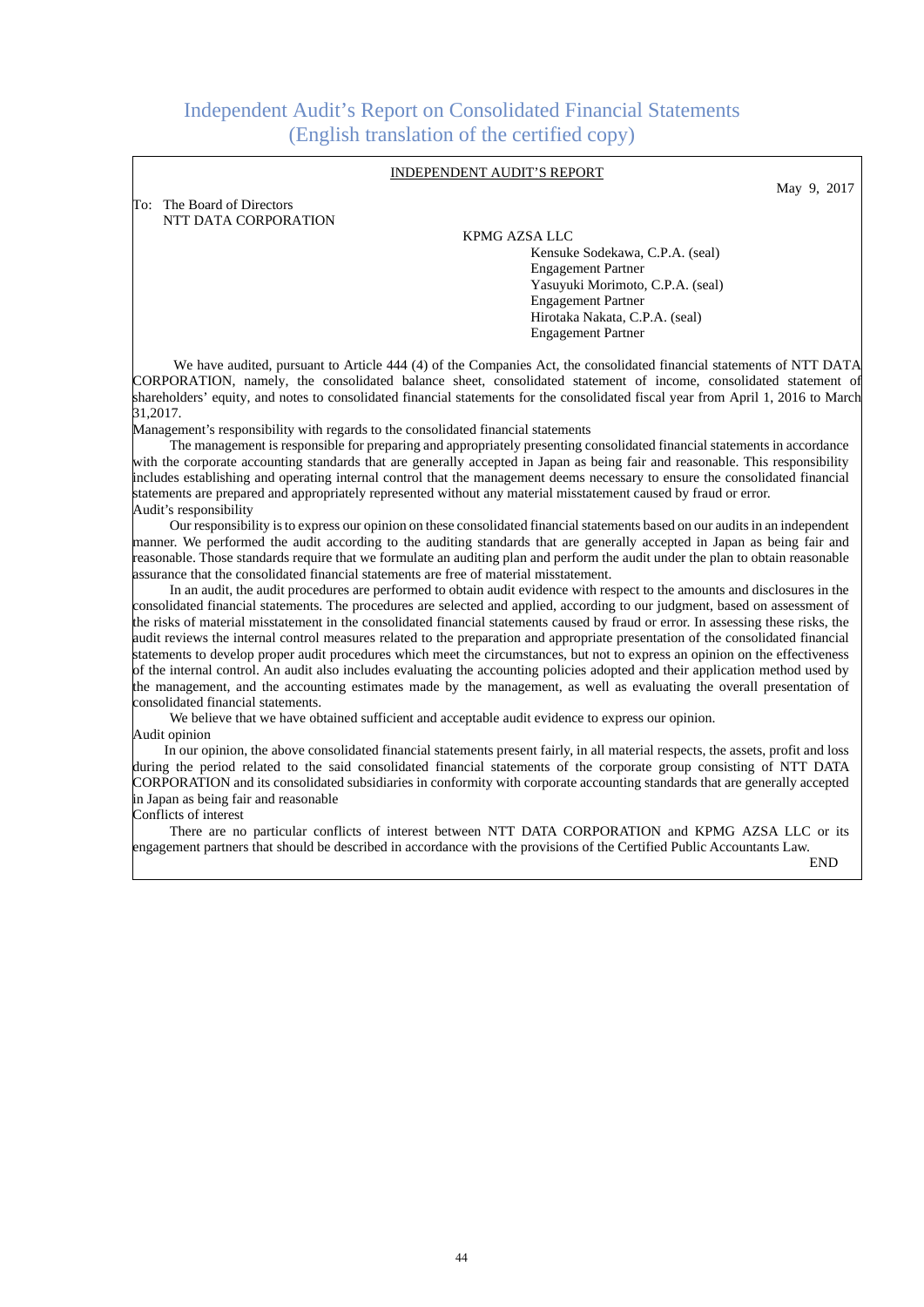# Independent Audit's Report on Non-Consolidated Financial statements and Supplementary Schedules (English translation of the certified copy)

#### INDEPENDENT AUDIT'S REPORT

To: The Board of Directors NTT DATA CORPORATION

#### KPMG AZSA LLC

 Kensuke Sodekawa, C.P.A. (seal) Engagement Partner Yasuyuki Morimoto, C.P.A. (seal) Engagement Partner Hirotaka Nakata, C.P.A. (seal) Engagement Partner

We have audited, pursuant to Article 436 (2) (i) of the Companies Act, the financial statements of NTT DATA CORPORATION, namely, the non-consolidated balance sheet, non-consolidated statement of income, non-consolidated statement of shareholders' equity and notes to non-consolidated financial statements, and supplementary schedules attached thereto for the 29<sup>th</sup> fiscal year from April 1, 2016 to March 31,2017.

Management's responsibility with regards to the financial statements

The management is responsible for preparing and appropriately presenting financial statements and supplementary schedules in accordance with the corporate accounting standards that are generally accepted in Japan as being fair and reasonable. This responsibility includes establishing and operating internal control that the management deems necessary to ensure the consolidated financial statements are prepared and appropriately represented without any material misstatement caused by fraud or error.

Audit's responsibility

Our responsibility is to express our opinion on these financial statements and supplementary schedules based on our audits in an independent manner. We performed the audit according to the auditing standards that are generally accepted in Japan as being fair and reasonable. Those standards require that we formulate an auditing plan and perform the audit under the plan to obtain reasonable assurance that the financial statements and supplementary schedules are free of material misstatement.

In an audit, the audit procedures are performed to obtain audit evidence with respect to the amounts and disclosures in the financial statements and supplementary schedules. The procedures are selected and applied, according to our judgment, based on assessment of the risks of material misstatement in the financial statements and supplementary schedules caused by fraud or error. In assessing these risks, the audit reviews the internal control measures related to the preparation and appropriate presentation of the financial statements and supplementary schedules to develop proper audit procedures which meet the circumstances, but not to express an opinion on the effectiveness of the internal control. An audit also includes evaluating the accounting policies adopted and their application method used by the management, and the accounting estimates made by the management, as well as evaluating the overall presentation of financial statements and supplementary schedules.

We believe that we have obtained sufficient and acceptable audit evidence to express our opinion. Audit opinion

In our opinion, the above financial statements and supplementary schedules present fairly, in all material respects, the assets, profit and loss during the period related to the said financial statements and supplementary schedules in conformity with corporate accounting standards that are generally accepted in Japan as being fair and reasonable Conflicts of interest

There are no particular conflicts of interest between NTT DATA CORPORATION and KPMG AZSA LLC or its engagement partners that should be described in accordance with the provisions of the Certified Public Accountants Law.

END

May 9, 2017